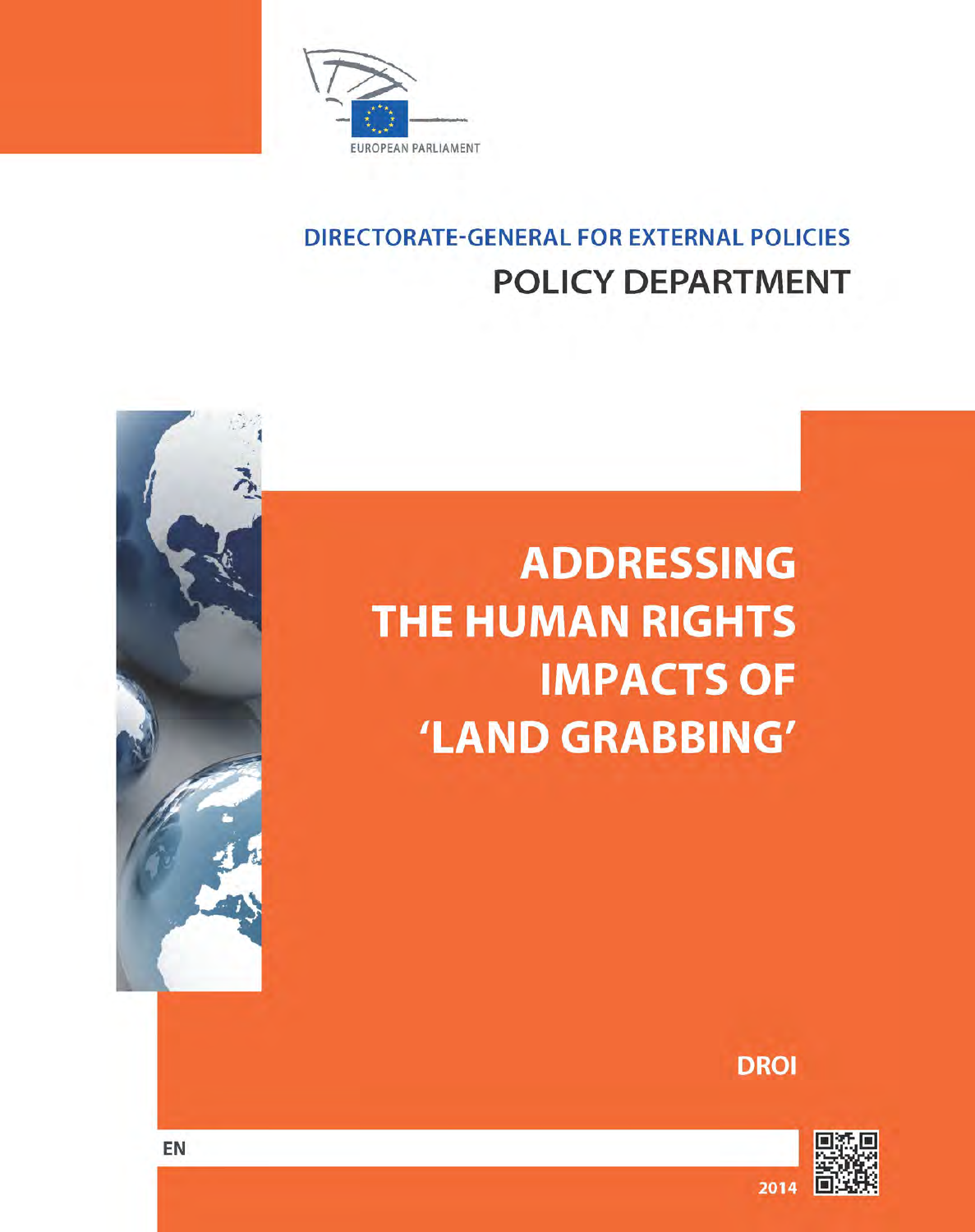

## **DIRECTORATE-GENERAL FOR EXTERNAL POLICIES OF THE UNION**

# **DIRECTORATE B**

**POLICY DEPARTMENT** 

# **STUDY**

# **ADDRESSING THE HUMAN RIGHTS IMPACTS OF 'LAND GRABBING'**

### **Abstract**

 This Study discusses the human rights issues raised by large-scale land deals for plantation agriculture ('land grabbing') in low and middle-income countries. Firstly, the Study takes stock of available data on large land deals, their features and their driving forces. It finds that 'land grabbing' is a serious issue requiring urgent attention. Secondly, the Study conceptualises the link between land deals and human rights, reviews relevant international human rights law and discusses evidence on actual and potential human rights impacts. It finds that important human rights dimensions are at stake, and that compressions of human rights have been documented in some contexts. Thirdly, the Study identifies the areas of EU policy that are most directly relevant to addressing the human rights impacts of 'land grabbing', and in so doing it also briefly discusses developments in home and host countries as well as internationally. Fourthly, the Study proposes courses of action by which the EU, and the European Parliament in particular, can further prevent or remedy human rights violations linked to large-scale land deals.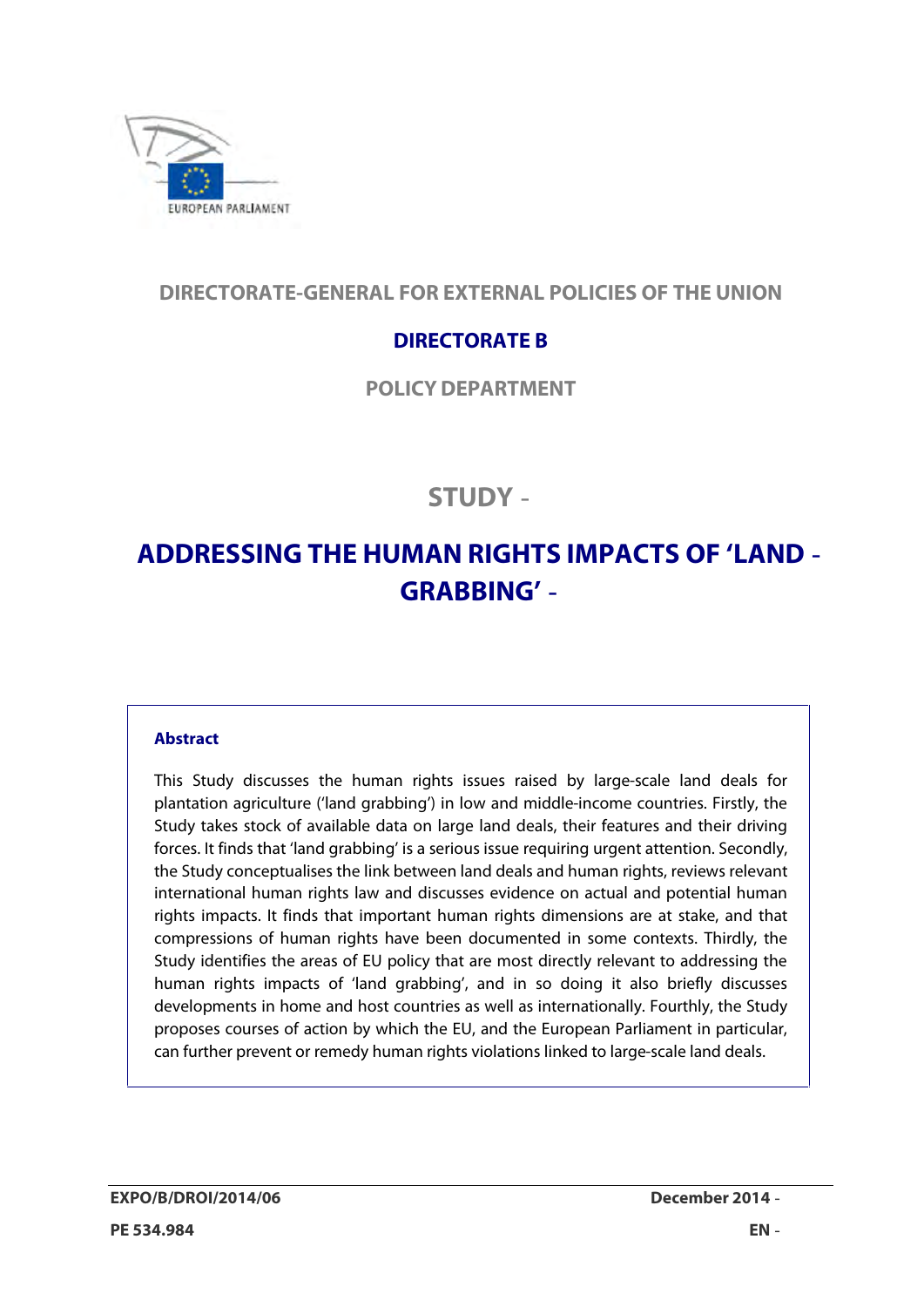This study was requested by the European Parliament's Subcommittee on Human Rights.

### **AUTHOR:**

 Lorenzo COTULA, Principal researcher in law and sustainable development, International Institute for Environment and Development (IIED), UNITED KINGDOM

 The author would like to thank experts from EU institutions, EU Member State agencies, non- governmental organisations and academia who kindly contributed invaluable ideas through interviews or in writing. Responsibility for the arguments put forward in this paper remains with the author alone. Text updated to 15 July 2014.

### **ADMINISTRATOR RESPONSIBLE:**

 Directorate-General for External Policies of the Union rue Wiertz 60 Benjamin REY Policy Department SQM 03Y83 B-1047 Brussels

Editorial Assistant: Pia VANNESTE

### **LINGUISTIC VERSION**

Original: EN

### **ABOUT THE EDITOR**

 Editorial closing date: 10 December 2014. © European Union, 2014

Printed in Belgium

ISBN: 978-92-823-6303-4 Doi: 10.2861/538368

 The Information Note is available on the Internet at http://www.europarl.europa.eu/activities/committees/studies.do?language=EN

 If you are unable to download the information you require, please request a paper copy by e-mail : poldep-expo@europarl.europa.eu

### **DISCLAIMER**

 Any opinions expressed in this document are the sole responsibility of the author and do not necessarily represent the official position of the European Parliament.

 Reproduction and translation, except for commercial purposes, are authorised, provided the source is acknowledged and provided the publisher is given prior notice and supplied with a copy of the publication.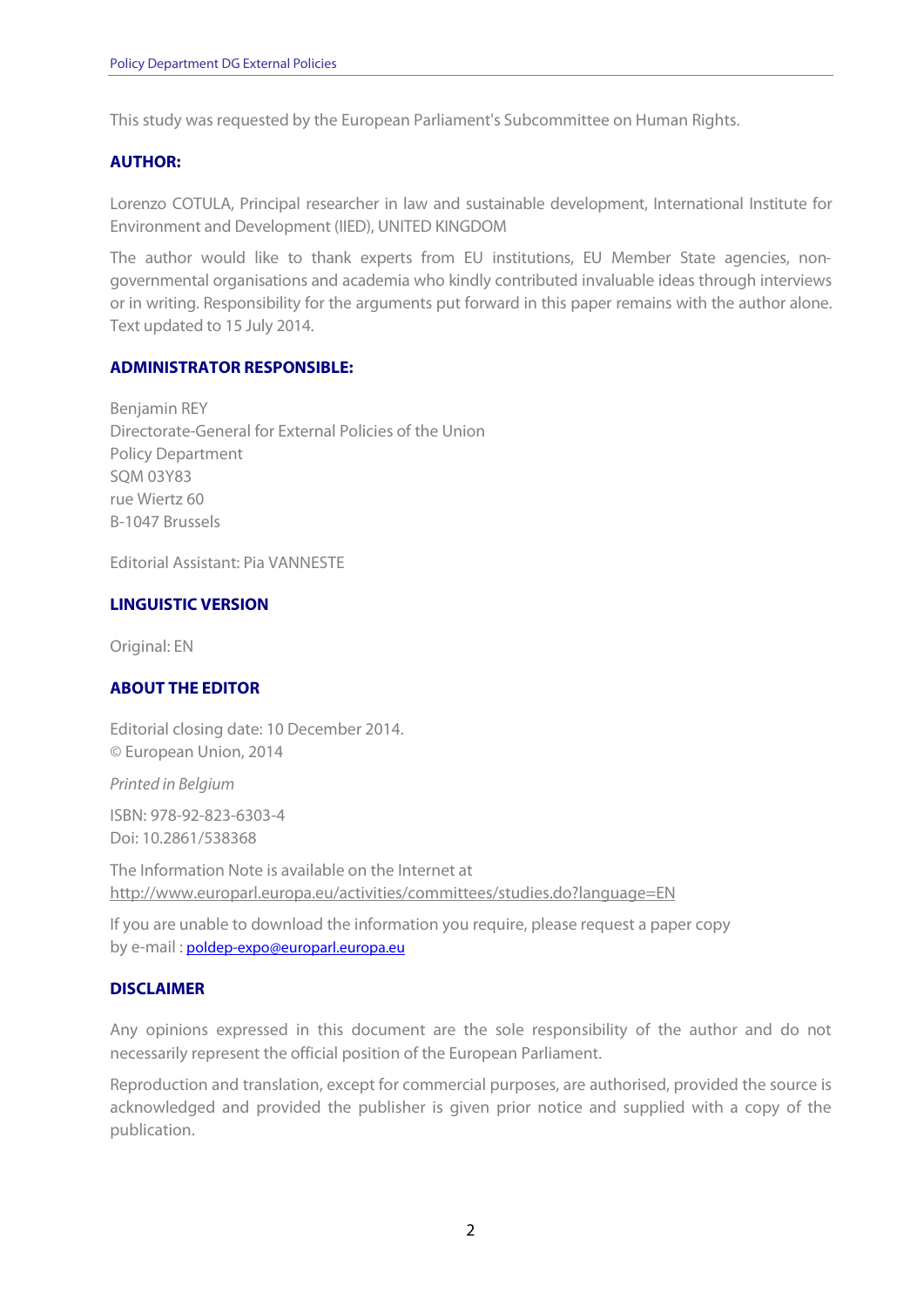|                     |                                                           | <b>CONTENTS -</b>                                     |        |
|---------------------|-----------------------------------------------------------|-------------------------------------------------------|--------|
| <b>ACRONYMS</b>     |                                                           |                                                       |        |
|                     |                                                           | <b>EXECUTIVE SUMMARY</b>                              | $5 -$  |
| 1.                  |                                                           | <b>INTRODUCTION</b>                                   | $9 -$  |
|                     |                                                           | 2. 'LAND GRABBING': A BIRD'S EYE VIEW OF THE EVIDENCE | $10 -$ |
|                     | 2.1                                                       | <b>SCALE AND TRENDS</b>                               | $10 -$ |
|                     | 2.2                                                       | <b>DRIVERS</b>                                        | $12 -$ |
|                     | 2.3                                                       | <b>ACTORS, FEATURES AND EARLY OUTCOMES</b>            | $14 -$ |
|                     | 3. 'LAND GRABBING' AND HUMAN RIGHTS                       |                                                       |        |
|                     | 3.1                                                       | <b>LAND RIGHTS AND HUMAN RIGHTS</b>                   | $17 -$ |
|                     | 3.2                                                       | <b>BEYOND LAND RIGHTS</b>                             | $21 -$ |
|                     | <b>4. ONGOING INITIATIVES AND WAYS TO STRENGTHEN THEM</b> |                                                       |        |
|                     | 4.1                                                       | <b>HUMAN RIGHTS</b>                                   | $23 -$ |
|                     | 4.2                                                       | <b>DEVELOPMENT AID</b>                                | $25 -$ |
|                     | 4.3                                                       | <b>TRADE AND INVESTMENT</b>                           | $28 -$ |
|                     | 4.4                                                       | <b>ENERGY AND COMMODITIES</b>                         | $31 -$ |
|                     | 4.5                                                       | <b>CORPORATE GOVERNANCE AND FINANCE</b>               | $34 -$ |
| 5.                  |                                                           | <b>RECOMMENDATIONS</b>                                | $35 -$ |
| <b>BIBLIOGRAPHY</b> |                                                           |                                                       |        |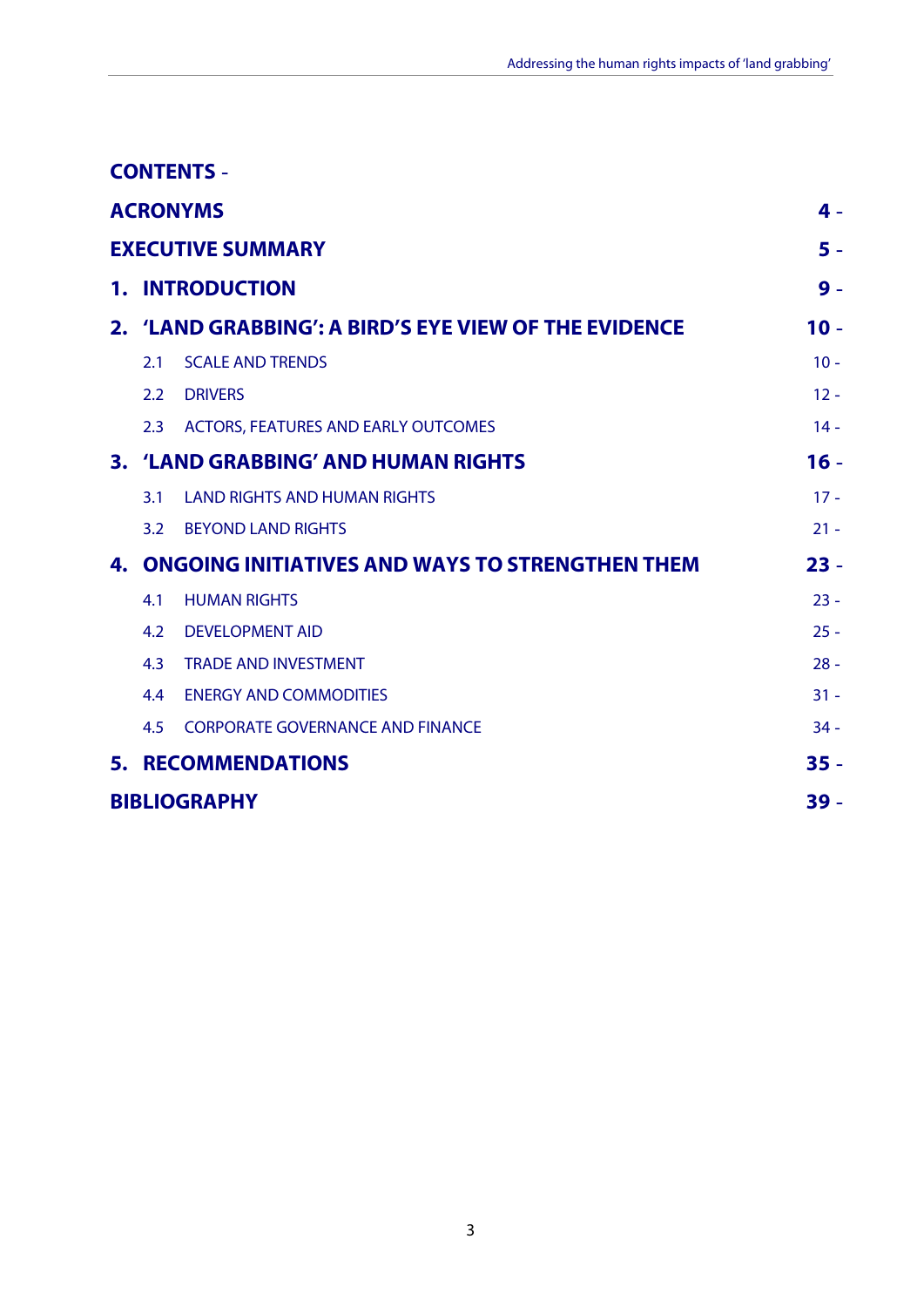# <span id="page-4-0"></span>**ACRONYMS**

| <b>ACHPR</b>  | African Charter on Human and Peoples' Rights                                                                                            |
|---------------|-----------------------------------------------------------------------------------------------------------------------------------------|
| <b>ACHR</b>   | American Convention on Human Rights                                                                                                     |
| AU            | African Union                                                                                                                           |
| BIT           | <b>Bilateral investment treaty</b>                                                                                                      |
| <b>CEDAW</b>  | Convention for the Elimination of All Forms of Discrimination Against Women                                                             |
| <b>CFS</b>    | Committee on World Food Security                                                                                                        |
| EBA           | <b>Everything But Arms</b>                                                                                                              |
| EEAS          | <b>European External Action Service</b>                                                                                                 |
| <b>ECHR</b>   | European Convention for the Protection of Human Rights and Fundamental<br>Freedoms                                                      |
| EU            | European Union                                                                                                                          |
| <b>EUTR</b>   | <b>EU Timber Regulation</b>                                                                                                             |
| GSP           | <b>Generalised System of Preferences</b>                                                                                                |
| <b>HRCS</b>   | Human Rights Country Strategies                                                                                                         |
| <b>ICCPR</b>  | International Covenant on Civil and Political Rights                                                                                    |
| <b>ICERD</b>  | International Convention on the Elimination of All Forms of Racial Discrimination                                                       |
| <b>ICESCR</b> | International Covenant on Economic, Social and Cultural Rights                                                                          |
| <b>ILO</b>    | International Labour Organization                                                                                                       |
| <b>ILUC</b>   | Indirect land use change                                                                                                                |
| LPI           | Land Policy Initiative                                                                                                                  |
| <b>NGO</b>    | Non-governmental organisation                                                                                                           |
| <b>OECD</b>   | Organisation for Economic Co-operation and Development                                                                                  |
| <b>PCD</b>    | Policy Coherence for Development                                                                                                        |
| RAI           | Principles on Responsible Agricultural Investment                                                                                       |
| <b>RED</b>    | Renewable Energy Directive                                                                                                              |
| <b>TEU</b>    | Treaty on European Union                                                                                                                |
| <b>TFEU</b>   | Treaty on the Functioning of the European Union                                                                                         |
| <b>UDHR</b>   | Universal Declaration of Human Rights                                                                                                   |
| <b>UN</b>     | <b>United Nations</b>                                                                                                                   |
| <b>US</b>     | <b>United States</b>                                                                                                                    |
| <b>VGGT</b>   | Voluntary Guidelines on the Responsible Governance of Tenure of Land, Fisheries<br>and Forests in the Context of National Food Security |
| <b>WTO</b>    | World Trade Organization                                                                                                                |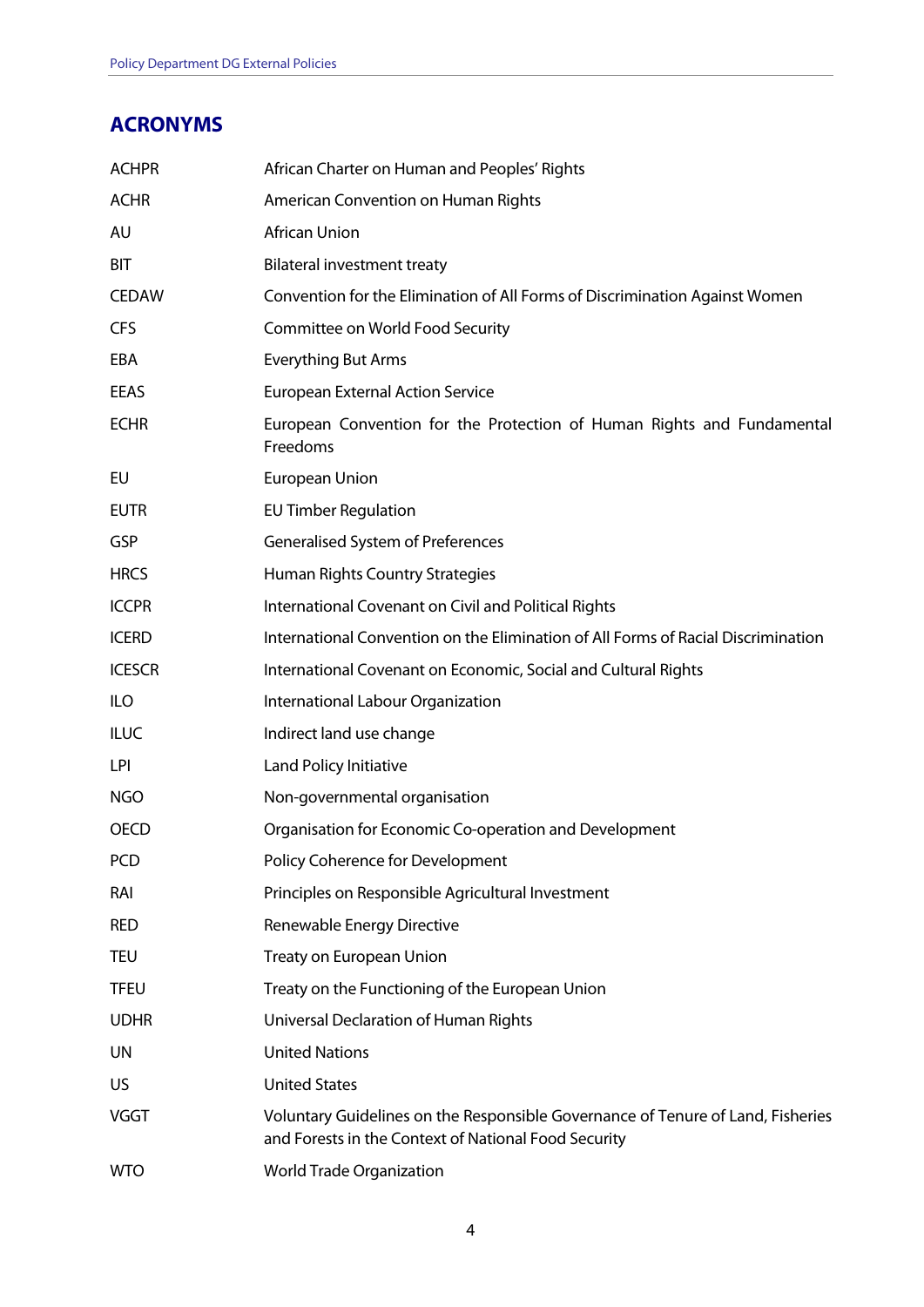# **EXECUTIVE SUMMARY**

 Recent years have seen renewed private and public sector interest in developing country agriculture. A new wave of large-scale acquisitions of farmland for plantation agriculture has taken place in Africa, Asia and Latin America, fuelled by changing agricultural commodity prices, expectations of rising land values and public policies to promote long-term food and energy security.

 Dubbed 'land grabbing' in the media and the critical literature, this global land rush has sparked much polarised debate, partly reflecting different positions on agricultural development pathways and the role of small, medium and large-scale farming. Irrespective of the positions taken, it is clear that large land deals have the potential to increase competition for land, a vital resource in many recipient countries. It is also clear that fundamental human rights are at stake, and compressions of human rights have been documented in some contexts.

 Multiple channels link land deals in low and middle-income countries to the European Union. Evidence indicates that European companies have played a key role in land acquisition. There is also evidence that at least some produce sourced from plantation developments is or will be imported into the EU, and that European financial institutions have been involved in financing land deals. The EU supports development aid programming in several countries where large-scale land deals are being signed, and is negotiating trade or investment treaties with some of these countries. The EU is engaged in human rights dialogues at relevant country or regional levels.

 Given these multiple areas of interface with large-scale land deals, the EU can and should play an important role in helping to address the human rights impacts of 'land grabbing'. This involves activation of a wide range of policy levers, including through the EU's human rights work, its development aid programming (including on land governance and on private sector development), its trade and investment policies, and its policies in the areas of energy and commodities, and of finance and corporate governance. The following recommendations provide more specific pointers for action by the European Parliament and other relevant stakeholders.

### The **European Parliament** should:

- Ensure that 'land grabbing' issues are given greater prominence in the EU's human rights work, including the work on human rights defenders, through the ongoing review by the Council, the Commission and EU Member States of the 2012 EU Action Plan on Human Rights and Democracy, and through mainstreaming of 'land grabbing' issues in the EEAS' human rights work.
- Monitor and report on the EU's development programming and budget spending related to land governance, with a view to ensuring it promotes human rights and addresses the challenges underlying 'land grabbing', notably by increasing local control over land use through stronger land rights, more inclusive decision making and more effective accountability and redress mechanisms.
- Monitor and report on the EU's development programming and budget spending related to private sector development, with a view to ensuring it complies with the VGGT, the RAI principles should these be adopted, and guidance stemming from regional initiatives. Should specific concerns about direct or indirect involvement of EU aid in controversial land evictions or other forms of human rights abuse arise, hold the Commission and relevant authorities to account. If appropriate, and as a consequence of such concerns, promote changes in EU programming and project implementation.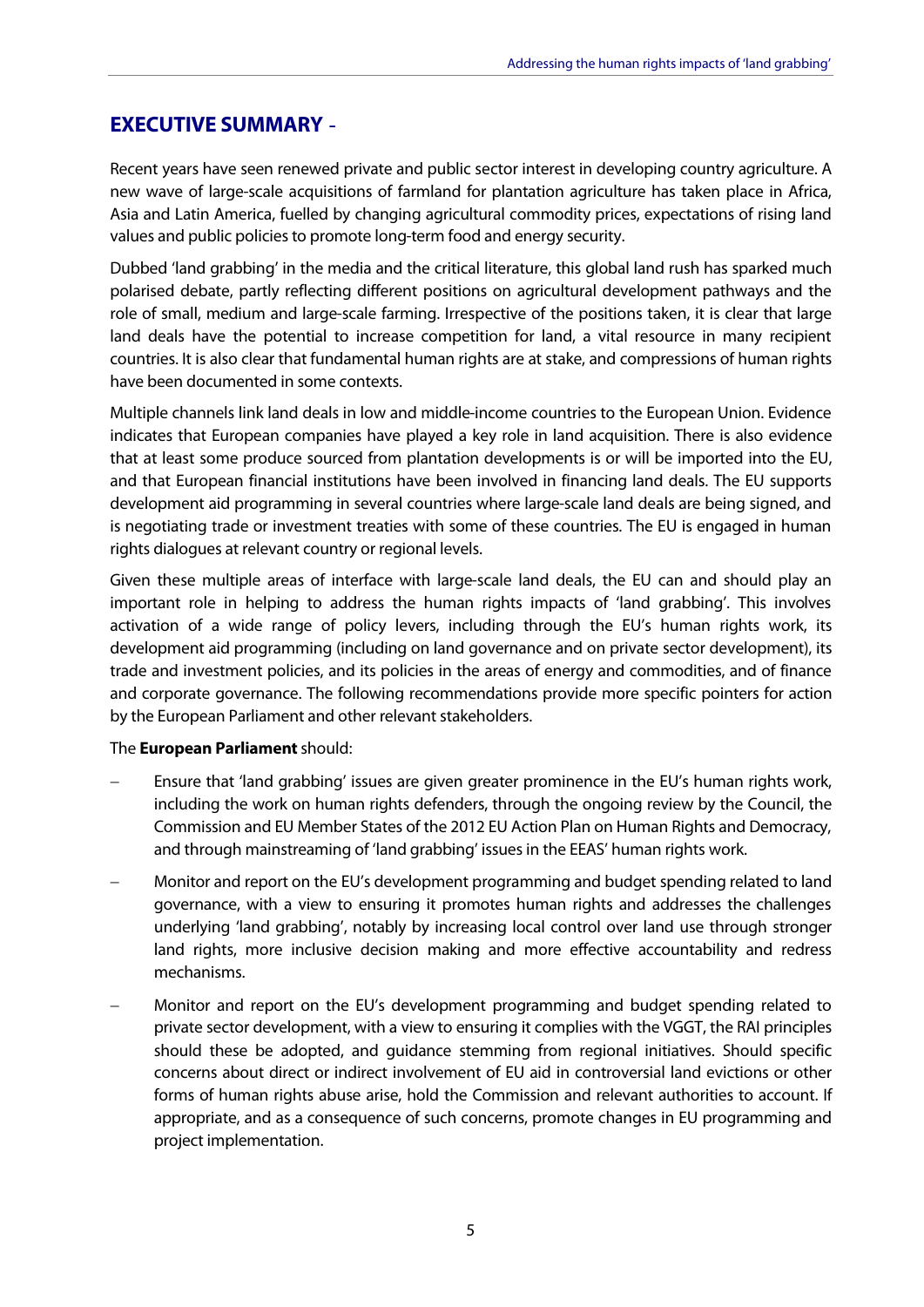- Ensure that human rights issues, including in relation to 'land grabbing', are mainstreamed in the EU's instruments relating to trade and investment, including trade and investment treaties and the EU's GSP.
- Scrutinise the Commission's periodic progress reports on renewable energy, including by probing analysis on land rights impacts. Push for stricter and more transparent procedures for the recognition of voluntary certification schemes, and for ongoing monitoring of the effectiveness of approved schemes.
- Commission research to improve understanding on the involvement of European financial institutions in the financing of 'land grabbing', and to make recommendations on ways to strengthen legislation as needed.
- Through its relations with partner countries' Parliaments, promote ways and means of improving the transparency, accountability and governance of agribusiness investments in partner countries. Encourage partner country Parliaments to produce their own domestic reports on this issue and, in particularly worrying cases involving links to the EU, consider sending a European Parliament mission, or a joint parliamentary commission of inquiry, to investigate cases of abuse.
- Take due note of the views of European and Southern NGOs and civil society groups on this issue. Where appropriate, organise hearings and information sessions to ensure that their views are adequately articulated and presented.
- Inform all appropriate Parliamentary Committees of the findings of this Study.

 The **European Commission**, notably DEVCO, TRADE, AGRICULTURE, ENVIRONMENT, ENERGY, ENTERPRISE, should:

- Ensure that EU aid programming and subsequent programmes and projects on land governance address the challenges underlying 'land grabbing', notably by increasing local control over land use through stronger land rights and more inclusive decision making, as well as the integration of human rights aspects, including through sustained investment in capacity building, accountability systems and redress.
- Over and above the recent Commission Communication on Private Sector Development, develop clear, specific criteria for private sector engagement in agriculture and consider grievance mechanisms for the EU private sector programming, to ensure that such programming complies with the VGGT, the RAI principles should these be adopted and guidance stemming from regional initiatives.
- Promote mainstreaming of human rights considerations in EU decisions on the negotiation of trade and investment treaties, strengthen human rights clauses in trade treaties, ensure that these clauses apply to 'land grabbing' issues, and consider options for addressing regulatory space and responsible investment issues in the framing of investment treaties.
- Integrate a human rights impact assessment into future reviews of the EU's GSP. Include an assessment of the feasibility of introducing human rights due diligence for agricultural and other produce imported into the EU under the GSP or its key components (such as the EBA). Establish an EU-wide system for dealing with human rights violators, and a grievance mechanism.
- In relation to bioenergy, develop stricter and more transparent criteria and procedures for the recognition of any new certification schemes; periodically review the list of approved schemes; and undertake ongoing monitoring of the effectiveness of certification in pursuing the EU's sustainability goals.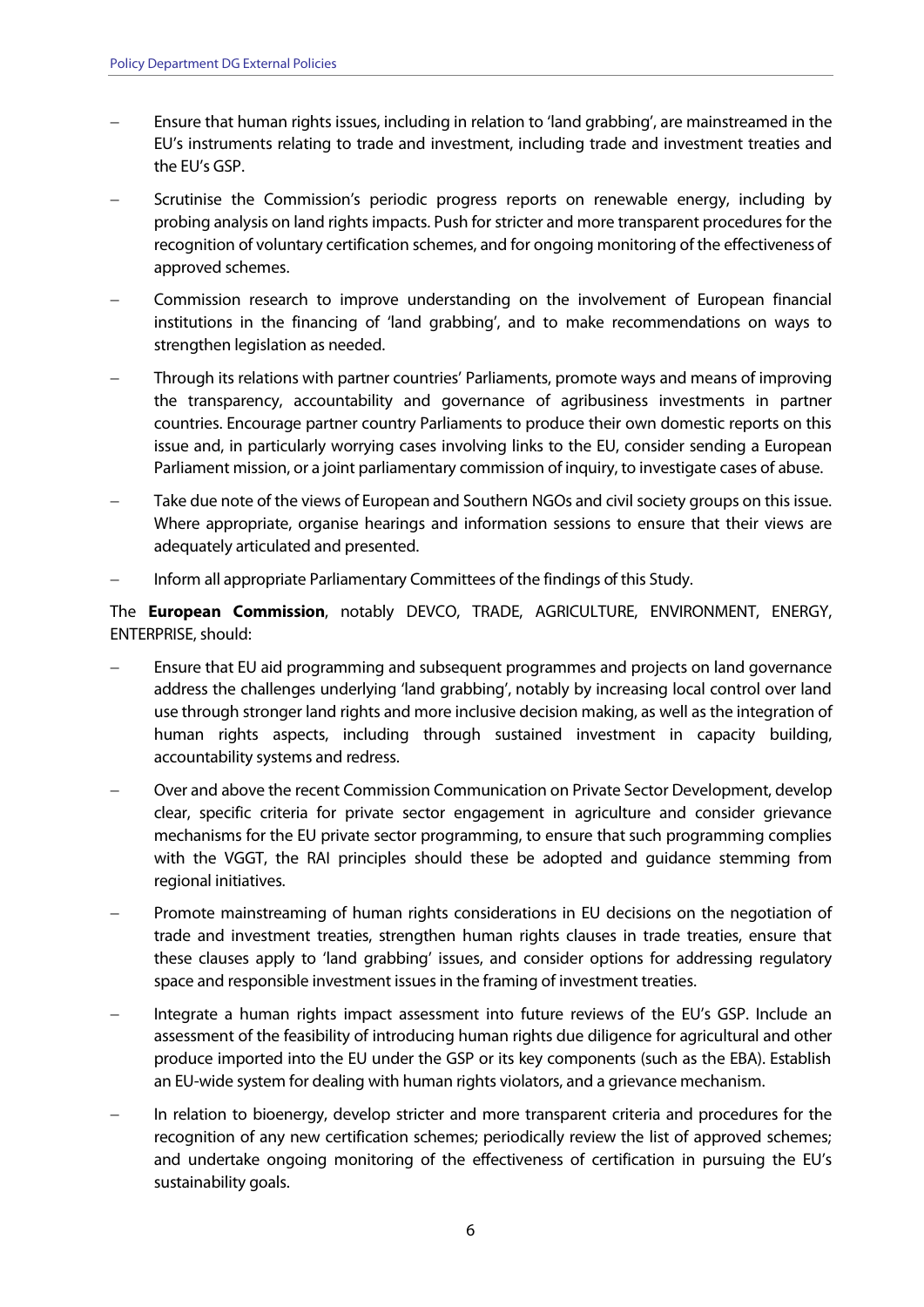- Assess the feasibility and options for legislation to increase transparency and good governance principles in relation to agribusiness investments, and to restrict importation of illegally produced commodities, and propose legislation should that assessment lead to positive outcomes.
- Report regularly to the European Parliament on progress in the areas above, and on action and measures taken to follow up on the Parliament's resolutions relating to 'land grabbing' in different areas of EU policy.

### The **EEAS** should:

- Give greater prominence to 'land grabbing' issues, and more generally issues relating to social, economic and cultural rights, in the EU's human rights work, including through proper integration of land issues, where relevant, in human rights dialogues and in the EU's work on human rights defenders.
- Ensure that such issues feature, where appropriate, in the regular annual reviews of human rights in partner countries, and consider issuing guidance to EEAS staff on how to deal with 'land grabbing' issues.
- In cases of abuse, ensure that the policies and programmes promoted by the EEAS are fully respected and acted upon.
- Report regularly to the European Parliament on progress in the areas above.

### **EU Member States** (the Council) should:

- Review the current work of the EU institutions on 'land grabbing', and more generally on issues relating to social, economic and cultural rights, for more effective integration in the EU's human rights work. Where appropriate this should be incorporated into the ongoing review of the 2012 EU Action Plan on Human Rights and Democracy.
- Ensure coherence between the work done at a European level and work done by individual EU Member States on this issue.
- Consider whether work carried out in other fora, such as the OECD or various UN bodies, could provide useful insights for the EU's work.

The European private sector should:

- Champion the private sector's contribution to inclusive and sustainable development in third countries, through supporting and implementing greater transparency, more inclusive models of agribusiness investment, and higher standards of community engagement, business operations and accountability mechanisms.
- Review existing voluntary and non-voluntary codes of practice that relate to 'land grabbing' to examine whether self-regulation could reduce the current negative consequences of 'land grabbing'.
- Ensure that the quality standards applied in this area by European companies within the EU are matched or exceeded in their investments outside the EU.

**NGOs** and representatives of civil society should:

 Remain vigilant and step up advocacy for greater consideration of human rights issues linked to 'land grabbing' in the policy areas identified above, and for more inclusive involvement of civil society in sustainable development.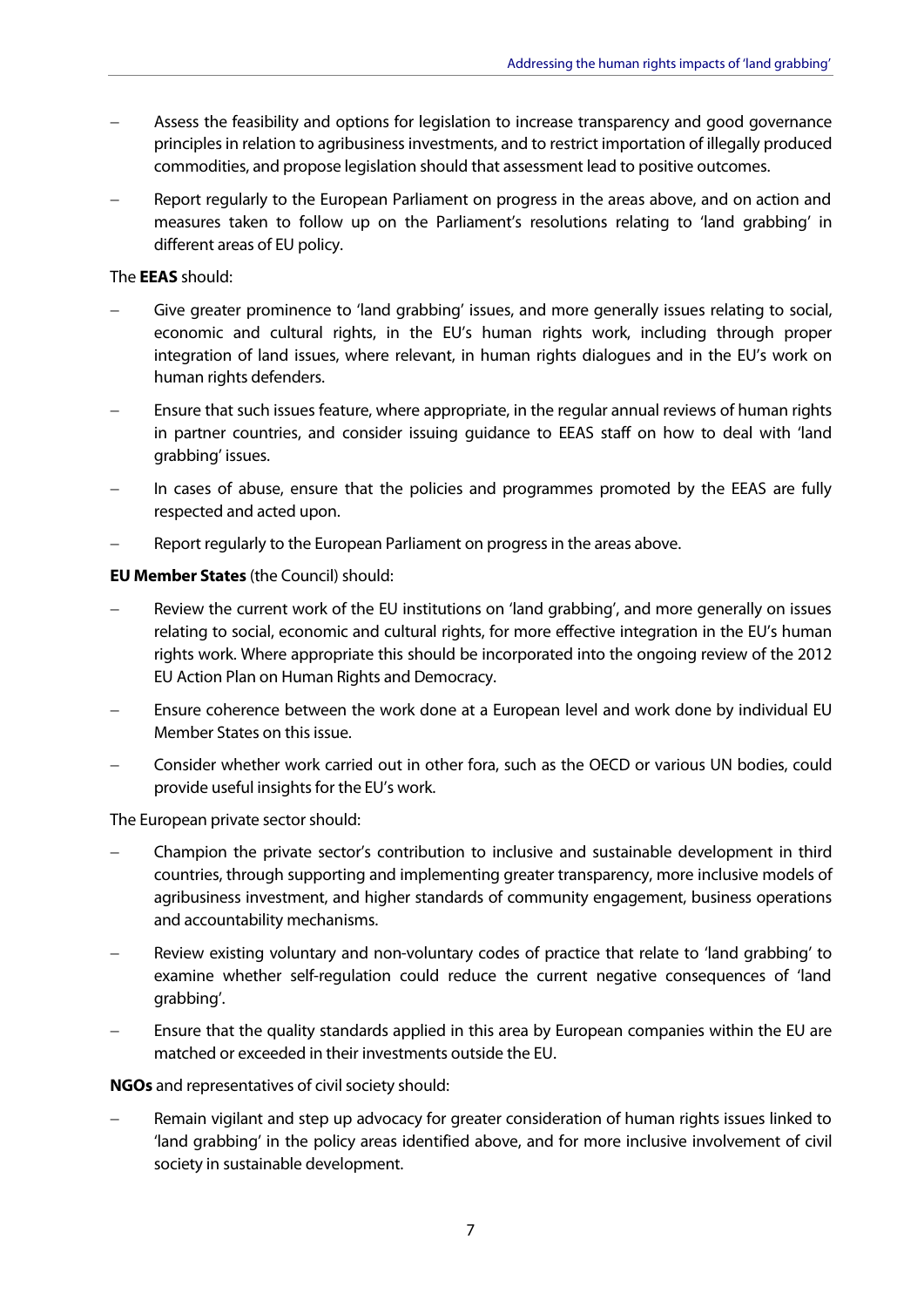- Develop appropriate methodologies and practices to hold EU institutions to account.
- As regards European and Southern NGOs and civil society, continue engagement in third countries, working with local NGOs and representatives of civil society, to champion and support efforts to increase local control over land use, secure local land rights and strengthen local voices, and to improve governance, transparency, accountability and redress in investment processes.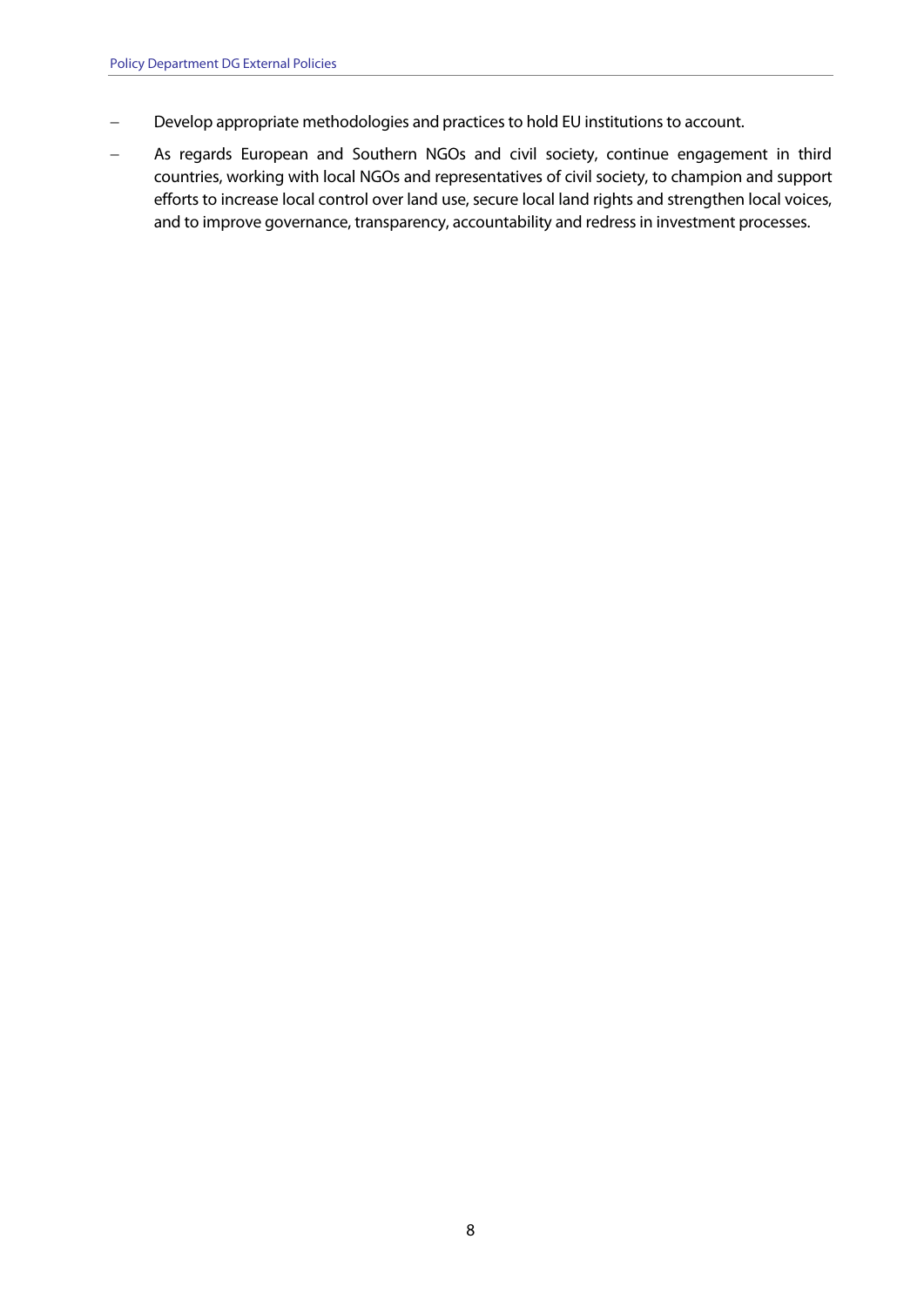# <span id="page-9-0"></span>**1. INTRODUCTION**

 Recent years have seen renewed private and public sector interest in developing country agriculture. A new wave of large-scale acquisitions of farmland for plantation agriculture has taken place in Africa, Asia and Latin America, fuelled by changing agricultural commodity prices, expectations of rising land values and public policies to promote long-term food and energy security.

 Dubbed 'land grabbing' in the media and the critical literature, this global land rush has sparked much polarised debate, partly reflecting different positions on agricultural development pathways and the role of small, medium and large-scale farming. While some emphasise the positive role that large-scale investment can play in 'modernising' agriculture and raising productivity, others argue that the deals threaten local livelihoods, marginalise small-scale farming and contribute little to the development of recipient countries.<sup>1</sup> Irrespective of the positions taken, it is clear that large land deals have the potential to increase competition for land, a vital resource in many recipient countries. It is also clear that fundamental human rights are at stake – the rights to food, to property and to housing being just three examples.

 This Study discusses the human rights issues raised by 'land grabbing' in low and middle-income countries. It synthesises evidence and makes recommendations to prevent and remedy human rights violations in connection with agribusiness investments in low and middle-income countries. The recommendations target the European Parliament but also, more generally, the institutions of the European Union (EU). The Study takes a socio-legal approach, dealing with human rights issues and EU legal instruments in their socioeconomic contexts. It draws on a review of the literature and on an analysis of relevant law and standards, including the extensive jurisprudence developed by international human rights bodies. The Paper also draws on a few interviews and email exchanges with EU officials, EU Member State officials, non-governmental organisations (NGOs), academics and other resource persons. The interviews and exchanges were primarily aimed at ensuring that the recommendations made in the Paper build on past and ongoing efforts.

 A few clarifications are in order. 'Land grabbing' is a contested term. Not all land deals have been contested as 'land grabs'. Attempts have been made more clearly to define 'land grabbing', a notable example being the Tirana Declaration adopted by the International Land Coalition<sup>2</sup>. However, there is no universal consensus on all key parameters. Alternative formulations have been used in the literature, including the more neutral 'large-scale land acquisitions', 'large-scale land deals' and 'global land rush'. The Study uses these terms interchangeably, and 'land grabbing' as a short-hand for the acquisition of rights to land, including ownership but also long-term use rights. The Study does not assume that the deals are necessarily bad. However, use of the expression 'land grabbing' is in line with the Terms of Reference for this Paper, and is justified by the fact that this expression is what many readers may more immediately relate to, as a result of sustained media reporting that has used this terminology.

 Assessing the scale of individual land deals is inevitably context specific: the significance of a 1,000- hectare deal, for example, will vary depending on local socioeconomic and ecological factors, including

<sup>&</sup>lt;sup>1</sup> Cotula and Oya (2014).

 $^2$ The Tirana Declaration defines 'land grabbing' as 'acquisitions or concessions that are one or more of the following: i) in violation of human rights, particularly the equal rights of women; (ii) not based on free, prior and informed consent of the affected land-users; (iii) not based on a thorough assessment, or are in disregard of social, economic and environmental impacts, including the way they are gendered; (iv) not based on transparent contracts that specify clear and binding commitments about activities, employment and benefits sharing, and (v) not based on effective democratic planning, independent oversight and meaningful participation' (para. 4). The Declaration was adopted by the International Land Coalition's Assembly of Members on 27 May 2011. See http://www.landcoalition.org/fr/node/1109.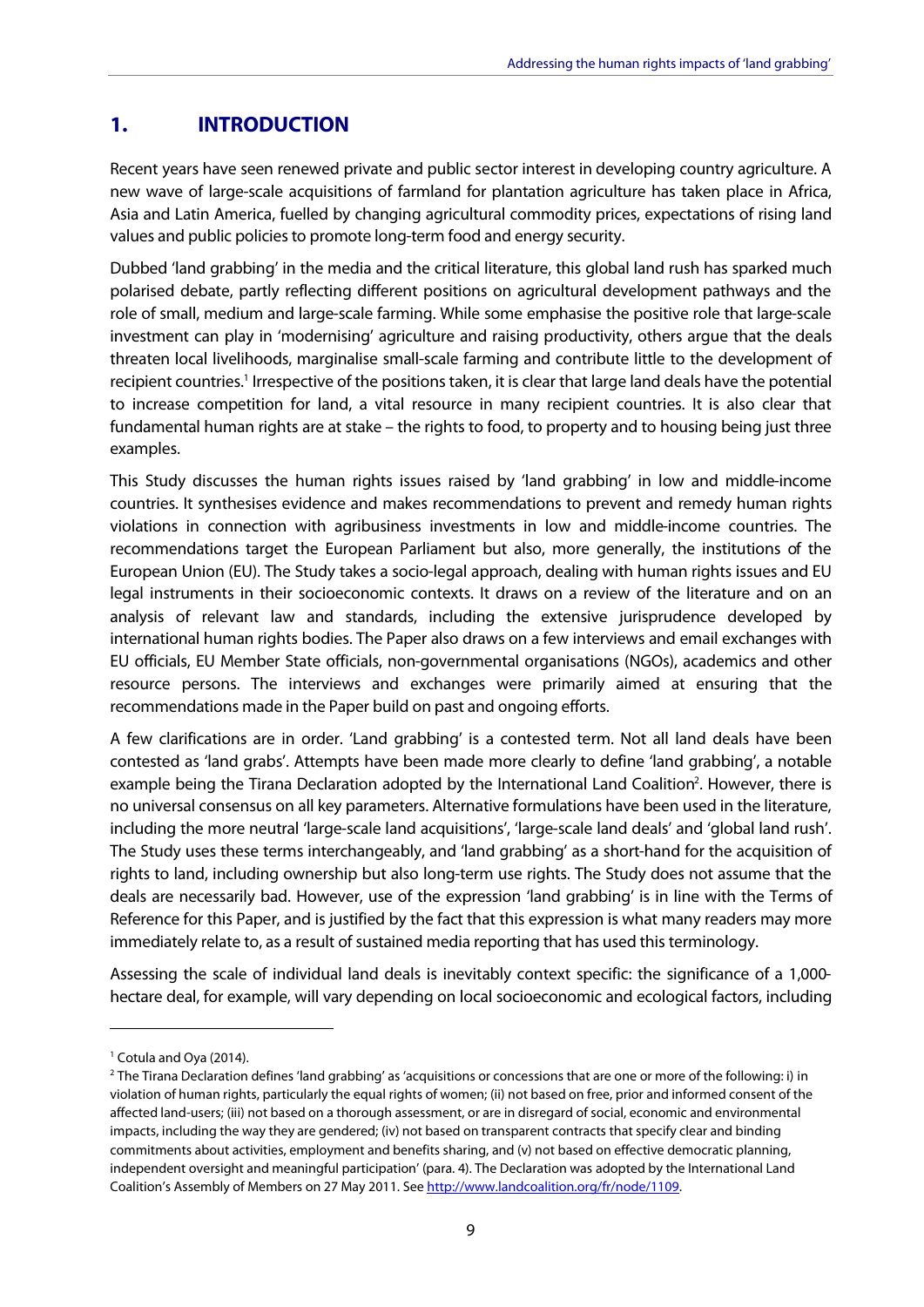<span id="page-10-0"></span> population density. Even very small deals can increase pressures on land in some contexts. However, the Study focuses on the larger deals, and the internationally used threshold of 200 hectares provides a useful parameter of scale<sup>3</sup>. The land rush is a global phenomenon, but the Study focuses on low and middle-income countries in Africa, Asia and Latin America. Pressures on land in these countries are increasing as a result of multiple forces, including extractive industry developments, but the Paper only discusses land deals for plantation agriculture.

 Section 2 takes stock of available data on large land deals, their features and their driving forces. Section 3 conceptualises the link between land deals and human rights, provides a brief overview of relevant international human rights norms, and discusses available evidence on actual and potential human rights impacts. Section 4 identifies five areas of EU policy that are most directly relevant to addressing the human rights impacts of 'land grabbing', and in so doing it also briefly discusses developments in home and host countries as well as internationally. Section 5 proposes courses of action by which the EU, and the European Parliament in particular, can further prevent or remedy human rights violations linked to large-scale land deals.

### **2. 'LAND GRABBING': A BIRD'S EYE VIEW OF THE EVIDENCE**

 A vast and growing literature has generated evidence on the scale, geography, drivers, features and early outcomes of 'land grabbing'. Yet the evidence base remains patchy, and there is still much uncertainty on key issues. This Section briefly recalls some key knowns and unknowns of the global land rush.

#### **Scale and trends 2.1**

 Figures about the aggregate scale of 'land grabbing' are contested, and it is virtually impossible to develop accurate estimates. There are several reasons for this. Lack of transparency is a major problem, and access to data remains restricted in most countries. Many parties – from government officials concerned about the sensitivity of information to companies concerned about commercial confidentiality, through to corrupt officials – have a vested interest in keeping the deals out of the public domain. In addition, existing estimates of how much land has been acquired, where and by whom vary widely, partly because datasets rely on different sources and methodological approaches. All approaches involve major methodological challenges that tend to undermine the accuracy of figures<sup>4</sup>. In addition, land deals are signed, cancelled, restructured or transferred, so the figures change all the time and require continuous updating.

 Conceptual difficulties are also involved. For example, a convention of establishment may commit the government to allocate land, but it may not be followed up by an actual land lease, or the lease may concern a smaller area. There are arguments for both including and excluding land areas covered by establishment conventions but not by land leases: actual impacts on local land rights may be limited, yet the security of those rights could be undermined, and if the land cannot be allocated to other uses the host country bears significant opportunity costs. Different criteria for inclusion or exclusion in datasets can result in considerable differences in aggregate scale. In most countries, providing estimates of scale through defining a range is likely to be a more realistic option than seeking to develop a single figure.

 $3$  This is the threshold used by the Land Matrix, an international database of land deals discussed further below -(www.landmatrix.org). -

 4 On these methodological challenges, see Cotula and Polack (2012), Oya (2013a) and Schoneveld (2011, 2014).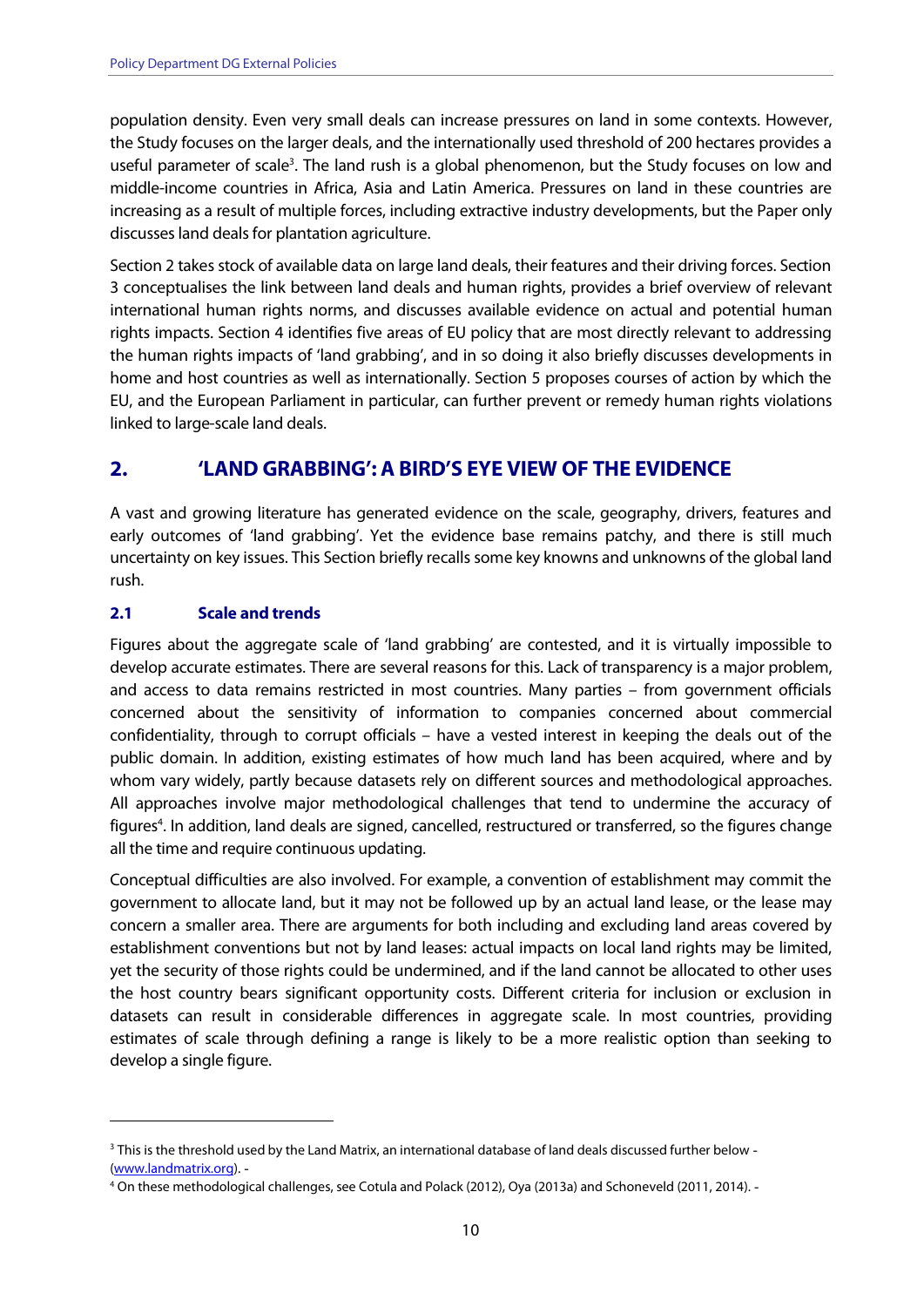Despite these uncertainties, all evidence indicates that there has been an increased volume of large- scale land deals for agribusiness investments in the period starting from 2005, and with renewed momentum following the food price hike of 2007-2008, including in sub-Saharan Africa, Southeast Asia and Latin America<sup>5</sup>. This new surge follows earlier waves of land acquisition dating back to colonial times, particularly in Africa<sup>6</sup>. It represents a new shift in corporate agrifood production, with some companies that had traditionally focused on processing and trading now taking more direct control over agricultural production<sup>7</sup>.

 There is some evidence to suggest that the new wave of land acquisition peaked in 2009-2010, with a slowdown in the pace of deal making in subsequent years<sup>8</sup>. This slowdown appears to have been linked to financing difficulties in the aftermath of the financial crisis in the West, and to policy change in a number of host countries – including partial or full moratoria on new deals, for example in Cambodia, Ethiopia, Laos and Tanzania. However, on current trajectory global demand for agricultural commodities will most likely to continue to rise in the longer term, and so will demand for the land necessary to produce those commodities. Africa, Latin America and Asia are perceived to host much of the world's 'available' land, so pressures on land in these regions are expected to increase. Continued media reporting on corporate plans to invest in developing country agriculture, regularly collated in the database farmlandgrab.org, compound these perceptions<sup>9</sup>.

 While the evidence points to a phenomenon of substantial magnitude by historical standards, the latest figures of aggregate scale are considerably smaller than earlier estimates. Developments in the Land Matrix database illustrate this. The Land Matrix is an international database that tracks land acquisition worldwide since 2000, developed by an international consortium led by the International Land Coalition<sup>10</sup>. Improved accuracy over time has resulted in considerable downscaling of aggregate data in the Land Matrix. As of late 2011, the database included reported deals for over 200 million hectares worldwide, including cross-checked deals for over 70 million hectares of land<sup>11</sup>. As of December 2012, the aggregate figure was down to 48 million hectares, and new revisions in June 2013 and January 2014 brought the figure to some 32 million hectares and 31 million hectares, respectively<sup>12</sup>.

 Land Matrix data indicates Papua New Guinea, Indonesia, South Sudan, Democratic Republic of Congo, Mozambique, Liberia, Sudan, Sierra Leone, Ethiopia and Argentina as top recipient countries by aggregate land area transacted, including both agricultural and non-agricultural land uses<sup>13</sup>. With regard to land deals for plantation agriculture, the Democratic Republic of Congo, Ethiopia, Ghana, Liberia, Mali, Mozambique, Senegal, Sierra Leone and Tanzania have been widely reported as being key recipient countries in Africa; Cambodia, Indonesia, Laos and Myanmar, in Asia; and Argentina, in Latin America. But other countries that have received less public attention may also have experienced significant volumes of deal making. With the exception of a large oil palm project, Cameroon has

<sup>&</sup>lt;sup>5</sup> See, among the many multi-country quantitative assessments, Cotula et al (2009); GTZ (2009); Deininger and Byerlee -(2011); Schoneveld (2011, 2014); Anseeuw et al (2012); Locke and Henley (2013); Land Matrix (2014).

 6 Alden Wily (2012); Amanor (2012).

 7 UNCTAD (2009a); Vermeulen and Cotula (2010).

<sup>&</sup>lt;sup>8</sup> Anseeuw et al (2012); Cotula and Oya (2014). -

<sup>9</sup> http://farmlandgrab.org/. -

<sup>10</sup> http://landmatrix.org/. -

 11 Anseeuw et al (2012).

 $12$  Land Matrix (2013, 2014). As of 22 June 2014, the Land Matrix website featured the somewhat higher figure of 36 million hectares.

 13 Land Matrix (2014).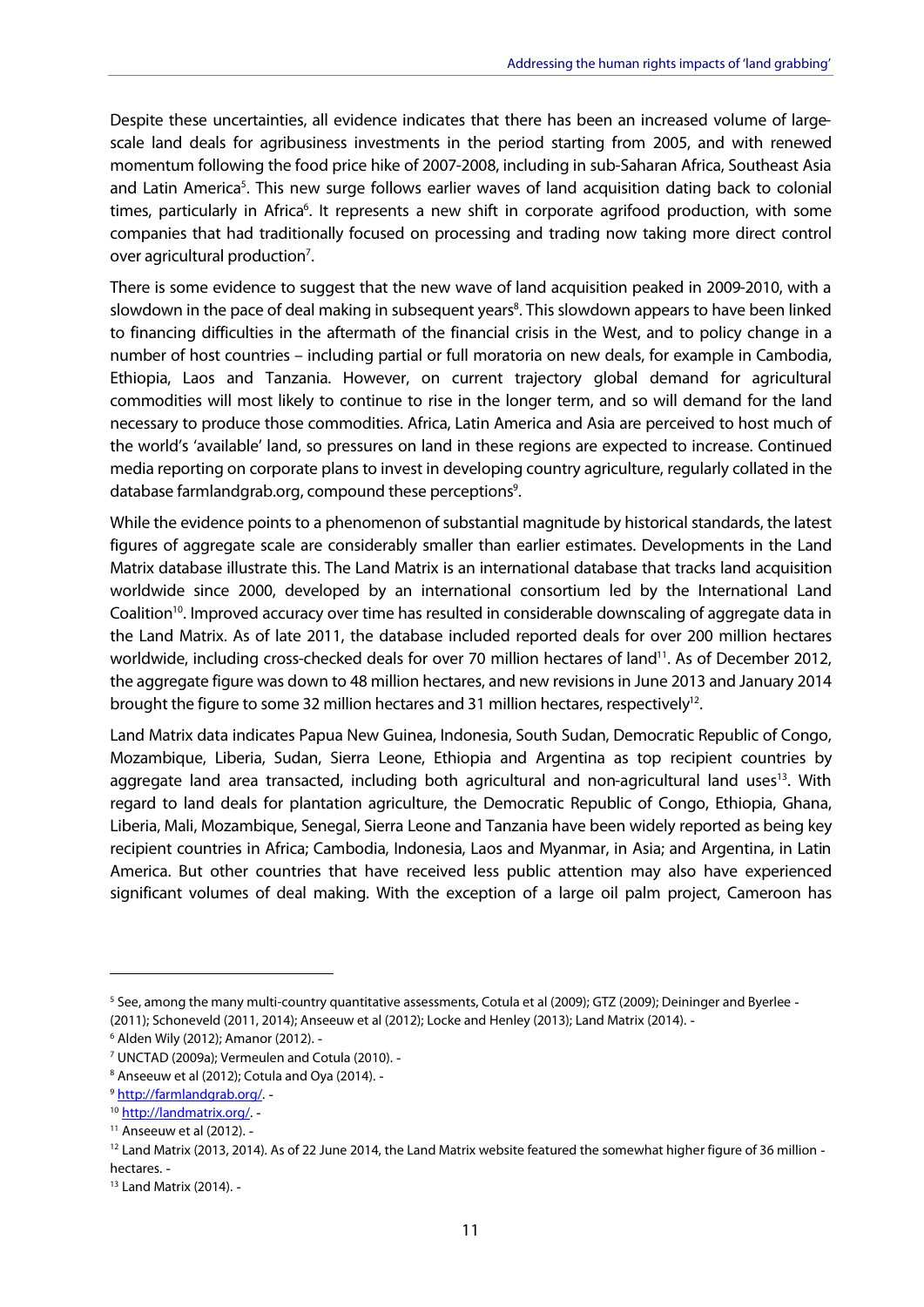<span id="page-12-0"></span> received relatively little public attention in international debates, yet a recent inventory points to significant levels of land acquisition $14$ .

 At the country level, the scale of land acquisition may account for a small share of national land suitable for agriculture. For example, total land transacted in the period 1 January 2005 to 31 August 2012 was estimated to account for between 1.1% and 1.9% of land suitable for rain-fed agriculture in Ethiopia, Ghana and Tanzania<sup>15</sup>. This finding puts into perspective claims that 'land grabbing' signals a rapid, transformational transition from small to large-scale farming<sup>16</sup>. Long-term demographic and socioeconomic change can have a greater impact on evolving land relations than large-scale land deals.

 However, the deals are often concentrated in specific districts or regions, and can therefore exacerbate competition for land in specific places. In Mali, for example, land acquisition was heavily concentrated in the Office du Niger area, where irrigation potential is greatest<sup>17</sup>. In Ethiopia, the deals are concentrated in 'peripheral' regions, partly driven by geopolitical considerations,<sup>18</sup> while in Ghana most projects appear to be located in a fertile, central belt that runs through the Ashanti, Brong Ahafo and Northern Regions<sup>19</sup>. In addition, agribusiness investments may intervene in contexts where demands on land are already increasing from other sources, including extractive industries and growing land concentration driven by local and national elites. So even a smaller aggregate scale of land acquisition can significantly increase pressures on land. And quantitative measures of land acquired say little about differences in the quality, value and use of the land transacted, and about the implications of the deals for socioeconomic change in local and national contexts (Scoones et al, 2013). There is no doubt that issues raised by 'land grabbing' need to be taken very seriously.

### **2.2 Drivers**

 It is widely recognised that (expectations of) growing demand for agricultural commodities have been a key driver of large-scale land acquisition. Changes in commodity demand have significantly improved expectations of returns from agriculture. This includes changes in global demand driven by demographic growth and economic development in emerging economies, but also changes in local and national demand in recipient countries themselves, linked to urbanisation and rising middle classes.

 Despite much rhetoric associating large-scale land deals with the imperative to feed the planet's growing population, crops other than food, and multi-purpose crops that can be used for food, fuel or other uses (such as sugar cane and oil palm),<sup>20</sup> have been important drivers of the land rush. Biofuels have played an important role in the land rush,<sup>21</sup> although the relative importance of biofuels appears to have now decreased<sup>22</sup>. A recent study found oilseed crops (including oil palm and jatropha) to account for some 60 per cent of land acquired in Africa since 2015, and sugar cane for some 13 per cent, with biofuels being 'the most important driver underlying the renewed investor interest in these crops<sup>'23</sup>.

<sup>&</sup>lt;sup>14</sup> Nguiffo and Sonkoue (2014). -

<sup>&</sup>lt;sup>15</sup> According to systematic national inventories discussed by Cotula and Oya (2014). The inventories only covered land deals -over 1,000 hectares.

<sup>&</sup>lt;sup>16</sup> Cotula and Oya (2014). -

<sup>17</sup> Djiré (2012).

<sup>&</sup>lt;sup>18</sup> Mosley (2012). -

 19 Cotula and Oya (2014).

 20 Borras et al (2014).

 $^{21}$  See for example Cotula et al (2008, 2009); Schoneveld (2011 and 2014); German et al (2011); Deininger and Byerlee (2011). -

<sup>&</sup>lt;sup>22</sup> Locke and Henley (2013); Cotula and Oya (2014). -

<sup>&</sup>lt;sup>23</sup> Schoneveld (2014:6). -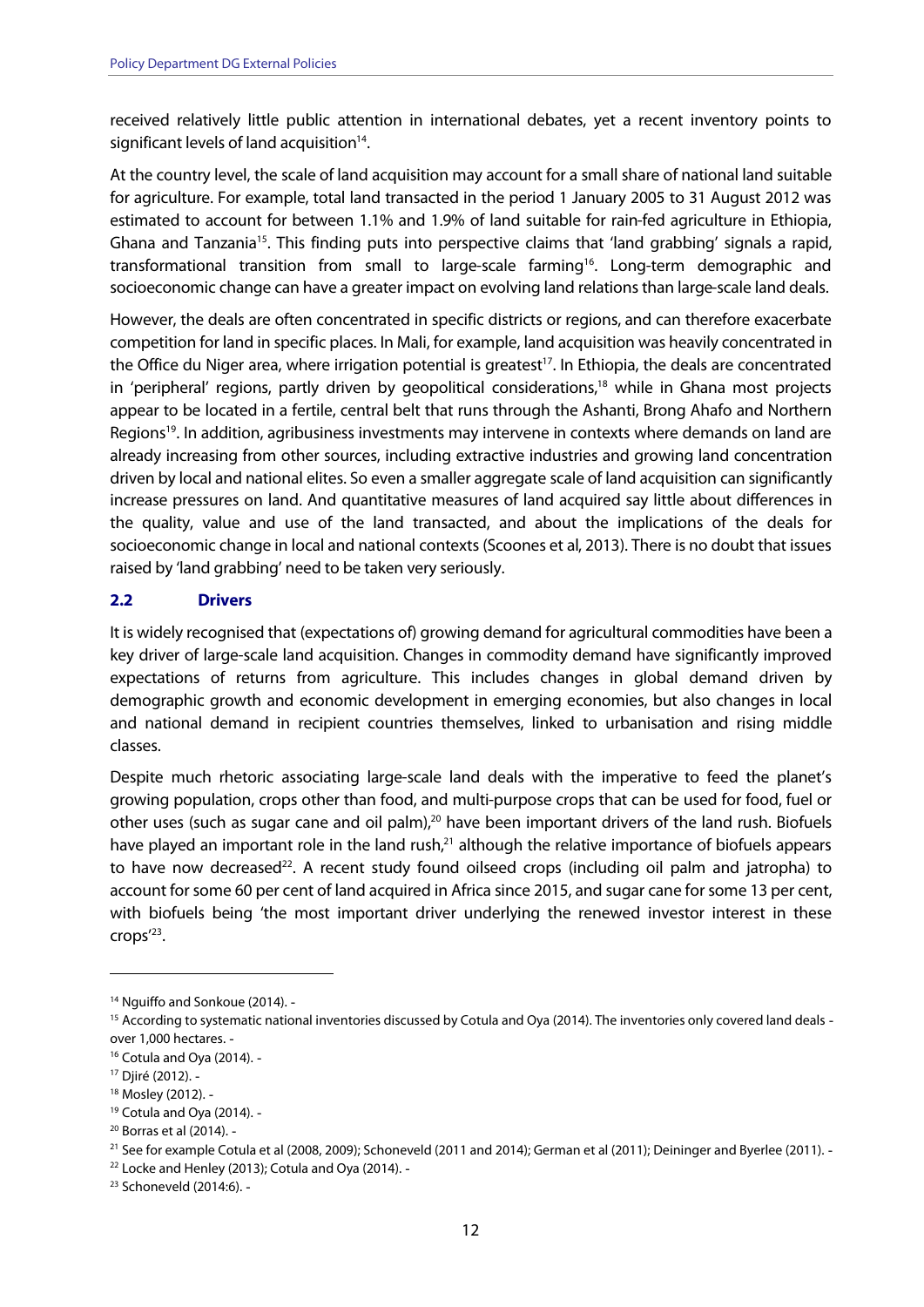While these factors may explain the renewed interest in agriculture, the question remains as to why this interest has translated into land acquisition for large-scale plantation agriculture. In the period from the 1950s and 60s, many companies had moved away from plantation agriculture and towards contract farming arrangements. This was partly a response to growing unionisation and to nationalisation programmes<sup>24</sup>. The surge in land deals constitutes a new shift in the opposite direction. It is linked to both market and policy forces.

 Let us start from market forces. Changing agricultural commodity prices are shifting the distribution of risks and returns in global value chains<sup>25</sup>. Higher prices boost returns from farming, meaning that becoming directly involved with agricultural production now pays better than it used to. Higher and more volatile agricultural commodity prices also increase the risks that processors and traders face in relation to the security of their supplies. Companies that trade in agricultural commodities or that manufacture goods from those commodities are faced with the risk of not being able to source the supplies they need. As a result of these shifts, many companies – including both well-established processors and new entrants in the industry – are directly taking up farming in order to both increase profits and secure supplies.

 In addition, quality, safety and traceability requirements have become stricter, partly as a result of standards imposed on suppliers by large supermarkets in the global North. Today, a company must be able to show where its products come from and whether they comply with standards imposed by legislation or buyers<sup>26</sup>. Traceability and compliance are easier to ensure if the company directly controls farming activities, or sources supplies from few large producers.

 Technological innovation has made it easier for companies to manage large farms, for instance through remote sensing and sophisticated farm machinery. The land rush is associated with crops that lend themselves to mechanisation, such as sugar cane, cereals and oil palm. Recent technological developments in processing have also pushed towards larger plantations. Today, a single processing facility for palm oil can absorb produce from up to 70,000 hectares of land<sup>27</sup>. Large processing facilities require considerable investment, and without secure supplies the factory risks operating below capacity and not being viable. Quality, timeliness and reliability of supplies are deemed easier to attain if the company directly controls farming.

 Finally, the role of speculation should not be underestimated. Anecdotal evidence suggests that many investors and companies are interested in acquiring farmland as a strategic economic asset. Most analysts expect land values in Africa to rise owing to growing scarcity, productivity increases driven by agribusiness investment, and higher returns from farming caused by rising agricultural commodity prices. In fact, historically, farmland values have tended to increase in developed countries too. In the United Kingdom and the United States, farmland prices have outperformed stock markets in the past few years<sup>28</sup>. Today, farmland investments in developed countries are low-risk but also low-return, because prices are already high and unlikely to increase much. In 'frontier markets' such as Africa, risks are higher, but potential for land values to rise is much greater.

 In addition to market forces, public policy has also been an important driver of large-scale land deals, particularly with regard to host country policies to make 'idle' land available to investors on favourable terms. Many agricultural development policies appear to equate agricultural 'modernisation' with large-

<sup>24</sup> UNCTAD (2009a).

<sup>&</sup>lt;sup>25</sup> Selby (2009). -

<sup>&</sup>lt;sup>26</sup> Dolan and Humphrey (2004); Reardon et al (2009). -

<sup>&</sup>lt;sup>27</sup> Deininger and Byerlee (2012). -

<sup>28</sup> Hawkins (2010).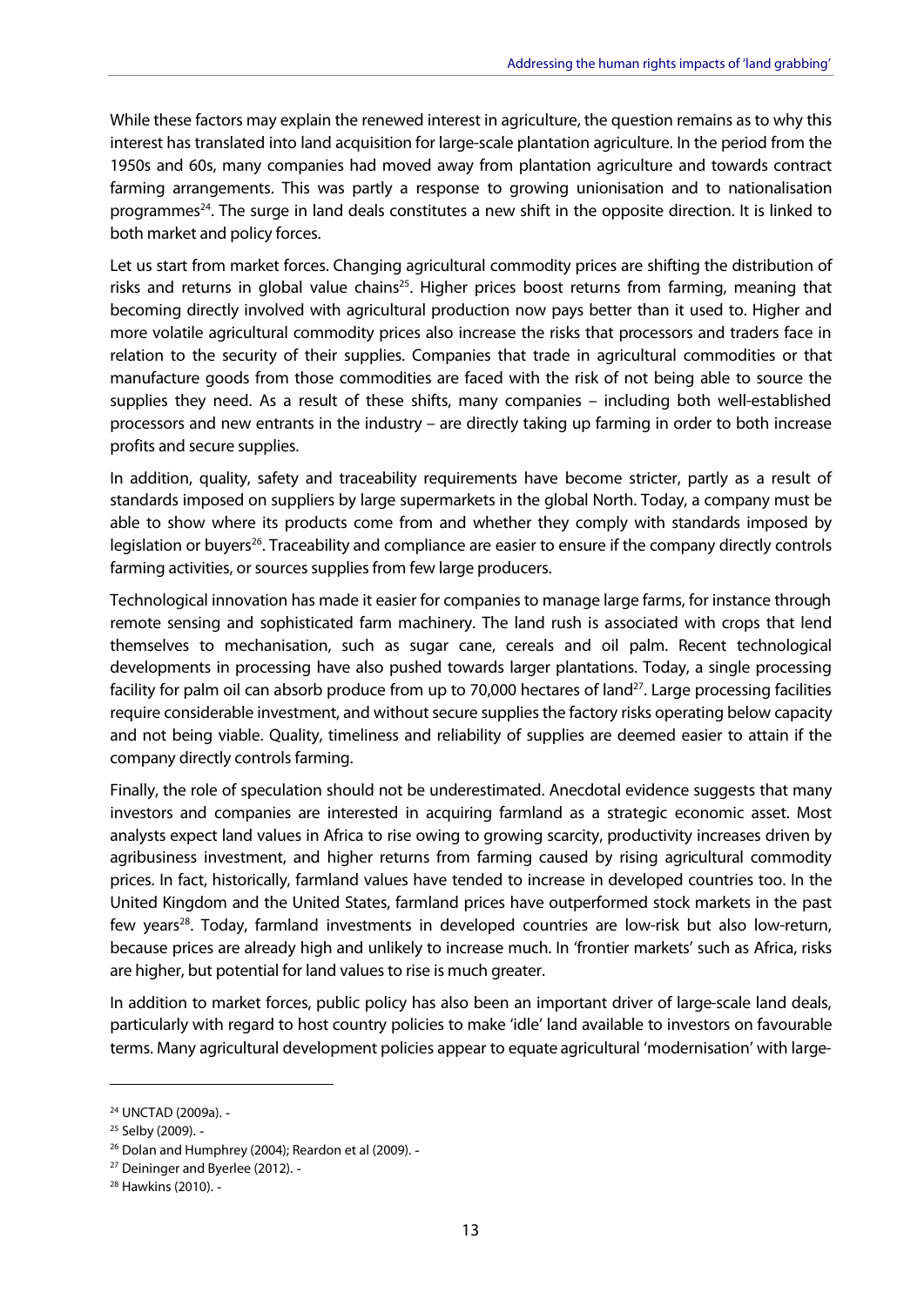<span id="page-14-0"></span> scale, mechanised farming. There appears to be a widespread feeling that 'conventional' agricultural practices have failed, and are too slow to adjust and meet predicted demands<sup>29</sup>. However, while productivity levels on small-scale farms are often lower than they might be,<sup>30</sup> this often has to do with the historical lack of adequate policy support for the small-scale farming sector, particularly after structural adjustment programmes often led to cuts in extension and farm support services. Effective policies can go a long way towards enabling small-scale farmers to meet predicted demands<sup>31</sup>.

#### **Actors, features and early outcomes 2.3**

 While much international attention has focused on transnational land deals, systematic national inventories of deals in selected countries point to an important role being played by local nationals<sup>32</sup>. This primarily involves national elites – politicians, civil servants, entrepreneurs. But it can also involve parastatals. For example, in Ethiopia much land acquisition is led by national parastatal agencies to develop sugar cane plantations<sup>33</sup>.

 Where foreign investment is involved, research findings challenge enduring perceptions that investors from China and the Middle East are the leading land acquirers. Hard evidence of substantial land acquisition by China in Africa is hard to come by, and many reported deals have proved inflated, nonexistent or discontinued,<sup>34</sup> although China appears to be an important land acquirer in Southeast Asia<sup>35</sup>. Indian and Southeast Asian companies have also been active in Africa, and the top-end figure for a single land deal by a Singapore-listed company in Gabon accounts for more land than that acquired by China in the whole of sub-Saharan Africa<sup>36</sup>.

 But it is important to recognise that Western companies have played a central role in land acquisition, particularly in biofuels investments, and particularly in Africa. There are numerous examples of reported land acquisitions directly led by European companies, or by foreign-owned companies with a significant presence in the EU (e.g. headquarters, stock exchange listing). For example, large-scale palm oil developments – rehabilitating and expanding colonial plantations, or establishing new ones – have reportedly been implemented by British companies in Liberia, French firms in Cameroon, Portuguese companies in Sierra Leone, and Italian companies in Congo-Brazzaville<sup>37</sup>. Jatropha projects have been initiated by Dutch companies in Tanzania,<sup>38</sup> British companies in Tanzania and Mozambique,<sup>39</sup> and Italian companies in Senegal and Ghana<sup>40</sup>. Sugar cane is also a popular crop, with activities led by companies from the United Kingdom, for example in Mozambique,<sup>41</sup> from Switzerland, for example in Sierra Leone;<sup>42</sup> and from Sweden, for example in Tanzania<sup>43</sup>. A number of these deals have now collapsed.

<sup>&</sup>lt;sup>29</sup> Anseeuw et al (2012). -

<sup>&</sup>lt;sup>30</sup> Deininger and Dyerlee (2011). -

<sup>&</sup>lt;sup>31</sup> Vorley et al (2012). -

<sup>&</sup>lt;sup>32</sup> Deininger and Byerlee (2011); Cotula and Oya (2014). -

<sup>33</sup> Keeley et al (2014). -

<sup>&</sup>lt;sup>34</sup> See the extensive work of Deborah Bräutigam (http://www.chinaafricarealstory.com/). See also Cotula (2013) and -Schoneveld (2014).

 35 Smaller et al (2012).

<sup>&</sup>lt;sup>36</sup> Calculation developed in Cotula (2013). -

<sup>&</sup>lt;sup>37</sup> According to Pearce (2012). -

<sup>&</sup>lt;sup>38</sup> Sulle and Nelson (2009). -

 39 Sulle and Nelson (2009); Nhantumbo and Salomão (2010).

<sup>&</sup>lt;sup>40</sup> Re:Common (2012) and personal observation. -

 41 Nhantumbo and Salomão (2010).

<sup>42</sup> Pearce (2012).

<sup>43</sup> Sulle and Nelson (2009). -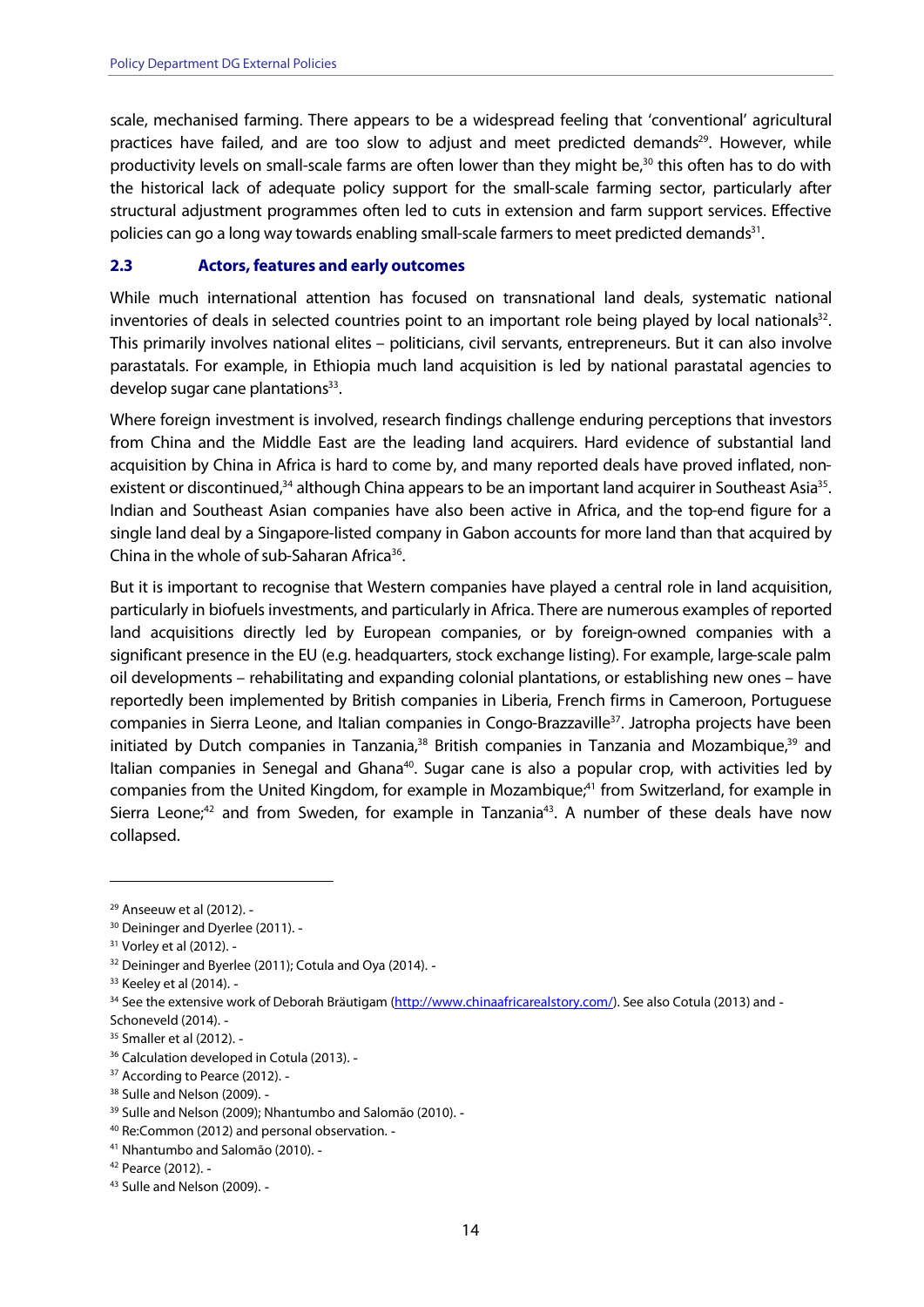It is difficult to quantify with precision the extent of land acquisition by companies linked to Europe. One study found that Europe accounts for 40 per cent of all land acquired in Africa since 2005, followed by North America with 15 per cent<sup>44</sup>. In other words, over half the total land area acquired in Africa was taken up by Western companies, with European firms accounting for much of the action. According to that study, the United Kingdom, the United States and Norway were the world's first, second and fourth largest acquirers of Africa's land<sup>45</sup>. All figures must be taken with great caution, but these figures do point to the significant role played by European companies.

 European involvement in 'land grabbing' can also take forms other than direct land acquisition. Evidence suggests that European banks have been involved in financing some deals,<sup>46</sup> though the extent of this phenomenon and its specific modalities remain unclear. Sourcing by European agrifood companies from (non-European) companies involved with large-scale land acquisition is also a likely form of European exposure to 'land grabbing', though again exact figures of scale are not available. Importation into the EU of commodities produced on land acquired in low and middle-income countries has already triggered NGO campaigns<sup>47</sup>.

 Patterns of land acquisition vary significantly in different contexts. Land tenure is a key driver of these patterns. Where land is mainly or wholly owned or controlled by the state, as in many African countries but also for example in Cambodia and Laos, land deals are primarily in the form of long-term leases allocated by government agencies. The situation looks different where land is owned by customary or private entities. For example, in Ghana, where much land is owned by clans and families, customary chiefs have been leading the deal making. Land purchases and complex financial transactions appear to be more common in Latin America, although some governments have tightened restrictions on foreign acquisition of land ownership.

 In many countries, lack of proper legal recognition and documentation of local land rights is a recurring problem – not only because it exposes local landholders to the risk of dispossession, but also because it exposes companies to the risk of contestation and conflict<sup>48</sup>. Even a deal that complies with national law may be contested by affected people and by NGOs on the ground that government or customary authorities may have allocated land without considering local land claims. While these claims are not always legally recognised, they may be seen as legitimate in local societies, and may be very important to local livelihoods.

 Multiple challenges make it difficult to rigorously assess the socioeconomic outcomes of large land deals. Many land deals are recent and are only just getting established. Many have fallen behind schedule, others are on track but their investment targets are spread over long timeframes. The full impacts of an investment may only become apparent a long time after full-scale implementation begins. The time distribution of costs and benefits is often uneven, so looking at short-term outcomes alone may result in a skewed picture: negative impacts – loss of land, for instance – are often felt first, while jobs, opportunities for local businesses and government revenues may only fully materialise at a later stage. Important distributional effects may be difficult to document and assess, as land deals may create winners and losers (e.g. those who lose land and those who get jobs may not be the same people). For many recent agribusiness investments in Africa, it is just too early to tell. And while much research has been carried out on land acquisitions, studies are of varying quality, and data remains patchy.

<sup>&</sup>lt;sup>44</sup> Schoneveld (2014). An earlier study by the same author indicated similar figures (Schoneveld, 2011). -

<sup>45</sup> Schoneveld (2014), again confirming findings from Schoneveld (2011). -

 46 Global Witness (2013); Cotula and Blackmore (2014).

<sup>&</sup>lt;sup>47</sup> See e.g. Equitable Cambodia and IDI (2013). -

<sup>48</sup> The Munden Project (2013). -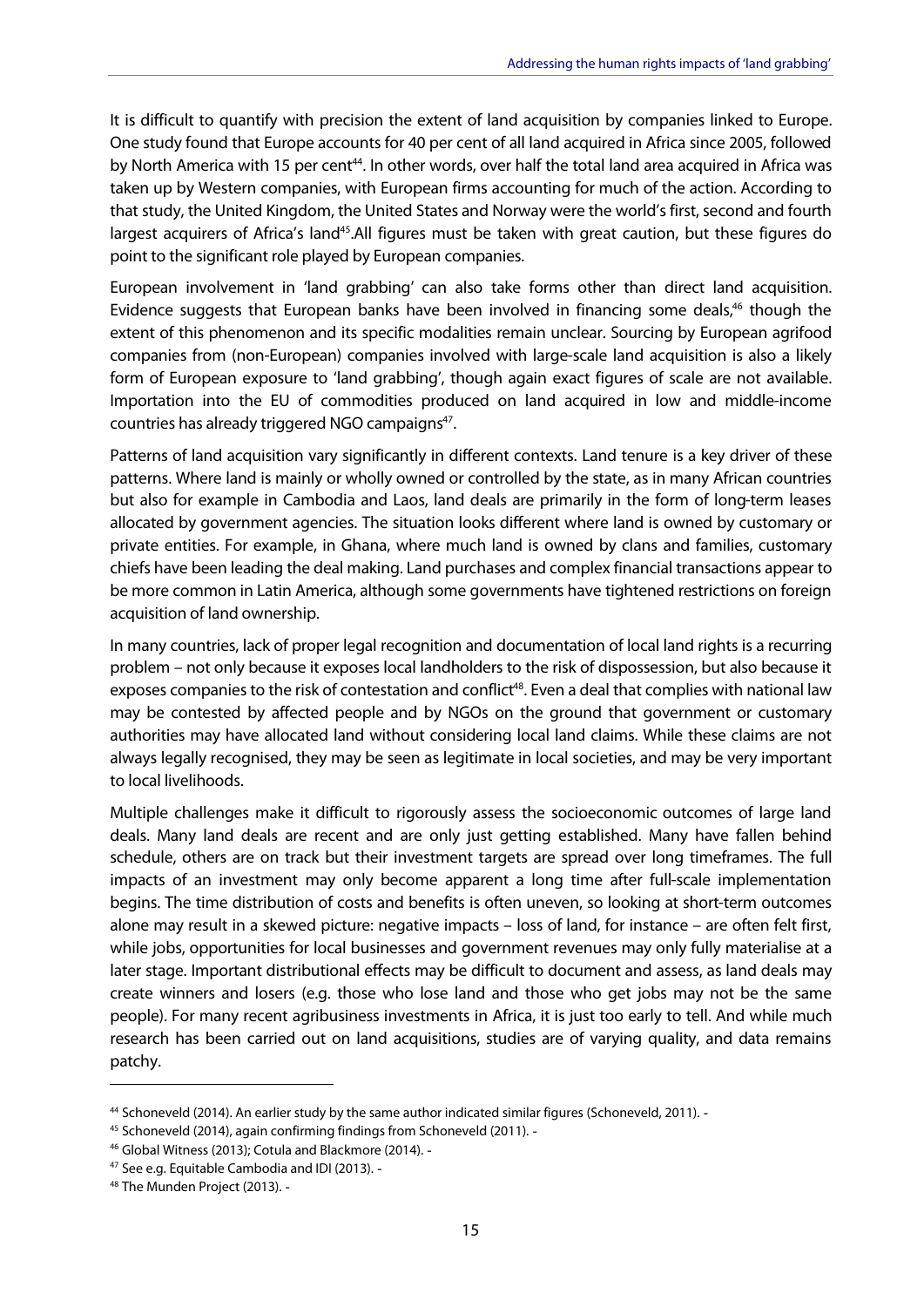<span id="page-16-0"></span> However, the evidence available thus far points to predominantly negative outcomes, at least in the short term. In addition to contestation about negative impacts on local land rights, discussed below, evidence suggests that failure rates in the latest wave of agribusiness investments have been high, though it is impossible to quantify the phenomenon with precision. Difficulties in obtaining financing and in setting up large plantations in difficult terrains appear to be among the key factors behind the high failure rates<sup>49</sup>. In addition, slow implementation has marred ongoing investments. A global study on large-scale land deals published by the World Bank found that 'progress with implementation [was] surprisingly limited<sup>'50</sup>. Land Matrix data suggests that only 2.5 million hectares, out of a total of 32 million hectares transacted, are under cultivation<sup>51</sup>. This represented a significant increase compared to the 1.7 million hectare figure documented in 2013, $52$  but overall levels of implementation appear to remain very low. While more in-depth research is needed, these findings offer a cautionary tale on the potential of large land deals to contribute to poverty reduction and inclusive development in recipient countries.

### **3. 'LAND GRABBING' AND HUMAN RIGHTS**

 As discussed in Section 2, it is too early to provide a definitive assessment of the long-term development outcomes of the latest wave of agribusiness investments. Should the development promises underlying the deals be fully realised, there could be potential for change that can improve enjoyment of human rights, including the rights to health, education, work and an adequate standard of living.

 However, the modalities and early outcomes of large-scale land deals, coupled with the poor governance prevailing in many recipient countries and the major power imbalances associated with the deals, have triggered important concerns about adverse human rights impacts. These concerns are reflected in the work of advocacy groups;<sup>53</sup> in a substantial and growing body of scholarly writing on 'land grabbing' and human rights;<sup>54</sup> in the work of United Nations (UN) Special Rapporteurs;<sup>55</sup> and in sessions of the UN bodies that receive and comment on periodic reports submitted by states on the implementation of human rights treaties<sup>56</sup>.

 This Section identifies relevant human rights, conceptualises their relationship with 'land grabbing', and discusses some evidence on actual and potential human rights impacts. Space constrains prevent an exhaustive discussion of the interface between the multiple aspects of 'land grabbing' and the many human rights at stake, and what follows should be treated as being for illustrative purposes.

 49 Anseeuw et al (2012).

 50 World Bank (2011:67).

 51 Land Matrix (2014).

 52 Land Matrix (2013).

<sup>53</sup> For an explicit human rights perspective, see Oakland Institute (2011a-e); Oxfam (2011); Human Rights Watch (2012a, -2012b); FIAN (2012); FIDH (2013).

 54 For writing that specifically takes a human rights perspective, see for example Borras and Franco (2010); CHR&JI (2010); Monsalve Suárez (2012); Cotula (2012); Golay and Biglino (2013); Wisborg (2013); von Bernstorff (2013); Gilbert (2014).

<sup>&</sup>lt;sup>55</sup> See the many documents cited in this Section. UN Special Rapporteurs are part of the so-called 'Special Procedures' - established by the UN Human Rights Council. They are mandated to address specific human rights or thematic issues, or specific country situations.

 $56$  For example, human rights issues linked to loss of land for resource development projects emerged during the discussion - of the initial report of Indonesia on the implementation of the International Covenant on Economic, Social and Cultural Rights (ICESCR). See 'Committee on Economic, Social and Cultural Rights Considers Report of Indonesia', 1 May 2014, http://www.unog.ch/unog/website/news\_media.nsf/(httpNewsByYear\_en)/A4CBCCBA68B5915CC1257CCB0054F0C8?Open -Document. -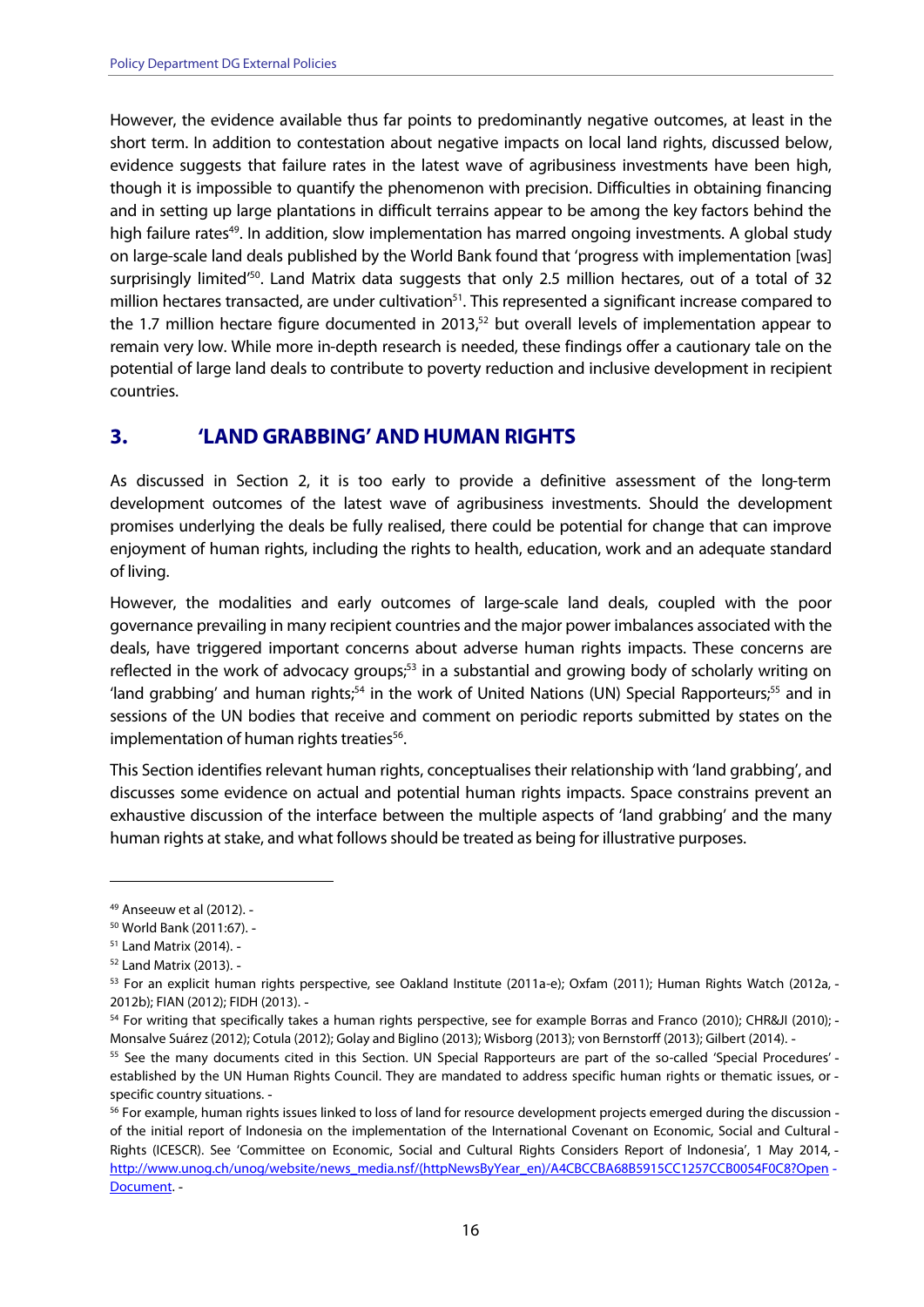#### <span id="page-17-0"></span> **Land rights and human rights 3.1**

 Much public discourse on the human rights impacts of 'land grabbing' has focused on the loss of access to land and resources. It is impossible to find reliable figures of how many people have lost land to large-scale land deals worldwide. However, there have been numerous reports of land dispossession and evictions associated with 'land grabbing', for example in Cambodia,<sup>57</sup> Ethiopia,<sup>58</sup> Ghana,<sup>59</sup> Laos,<sup>60</sup> Liberia,<sup>61</sup> Mali,<sup>62</sup> Mozambique,<sup>63</sup> Uganda,<sup>64</sup> and Tanzania<sup>65</sup>. Much of this evidence is from case studies, including NGO reports and academic publications. Some of this literature has taken an explicit human rights lens<sup>66</sup>. The quality of research on 'land grabbing' varies considerably. Figures on loss of land rights may be hotly contested – bold claims may prove exaggerated, while attempts by companies to play down the extent of dispossession may fail to recognise local land claims, or neglect far-reaching indirect impacts.

 Some factors would suggest that, overall, current evidence could underestimate the scale of the impact. Whether a land deal attracts public attention often depends on fortuitous circumstances: while the impacts of some deals have received much public attention, many others have remained below the public radar. In addition, national law may not recognise that the land belongs to affected people in the first place. In many jurisdictions, land ownership is vested with the state, and farmers, herders and foragers have conditional use rights<sup>67</sup>. The law often conditions legal protection upon evidence of productive use, and some important forms of resource use are not deemed to be productive. So land that villagers are not visibly using at the time of the acquisition, perhaps because they use it for grazing or wood gathering, or because they have set it aside for future generations, or else because they have no standing crops due to seasonal land use patterns, may be treated as 'empty' even though villagers may claim rights over it and the growing village population may increasingly need that land to sustain itself. As a result, many people may lose land without being formally expropriated. In yet other cases, pastoralists may not lose their grazing grounds, but agribusiness developments may block livestock corridors of critical importance for herds to access water and dry-season grazing. In addition, evidence of dispossession needs to be understood in light of the limited implementation of many land deals, discussed above: should the deals concluded so far be fully implemented, the scale of dispossession is likely to increase.

 The intensity of the dispossession, not just its scale, influences human rights impacts. There is huge variation in contexts as well as in government and corporate practice. However, contestation around lack of transparency and consultation, forced evictions, inadequate compensation and inaccessible redress has been a recurring feature of the latest wave of land acquisition. In some cases, loss of land has been accompanied by significant disruption and trauma for local groups. In Mali, for example, a large irrigation project reportedly resulted in the following outcomes:

 'The construction of the 40-km-long irrigation canal and adjacent road resulted in massive disruption in the region of Kolongo. Houses were razed, market gardens and orchards bulldozed, animal trails

 57 Global Witness (2013); Equitable Cambodia and IDI (2013).

<sup>&</sup>lt;sup>58</sup> Oakland Institute (2011b); Human Rights Watch (2012a, 2012b). -

<sup>&</sup>lt;sup>59</sup> Schoneveld et al (2011); Tsikata and Yaro (2011); Wisborg (2012). -

 60 Global Witness (2013).

<sup>&</sup>lt;sup>61</sup> Deininger and Byerlee (2011). -

<sup>&</sup>lt;sup>62</sup> Oakland Institute (2011c). -

<sup>&</sup>lt;sup>63</sup> Nhantumbo and Salomão (2010); FIAN (2012). -

<sup>64</sup> Oxfam (2011).

<sup>&</sup>lt;sup>65</sup> Sulle and Nelson (2009). -

<sup>&</sup>lt;sup>66</sup> See for example FIAN (2012); Equitable Cambodia and IDI (2013). -

 67 Cotula (2007); Alden Wily (2011).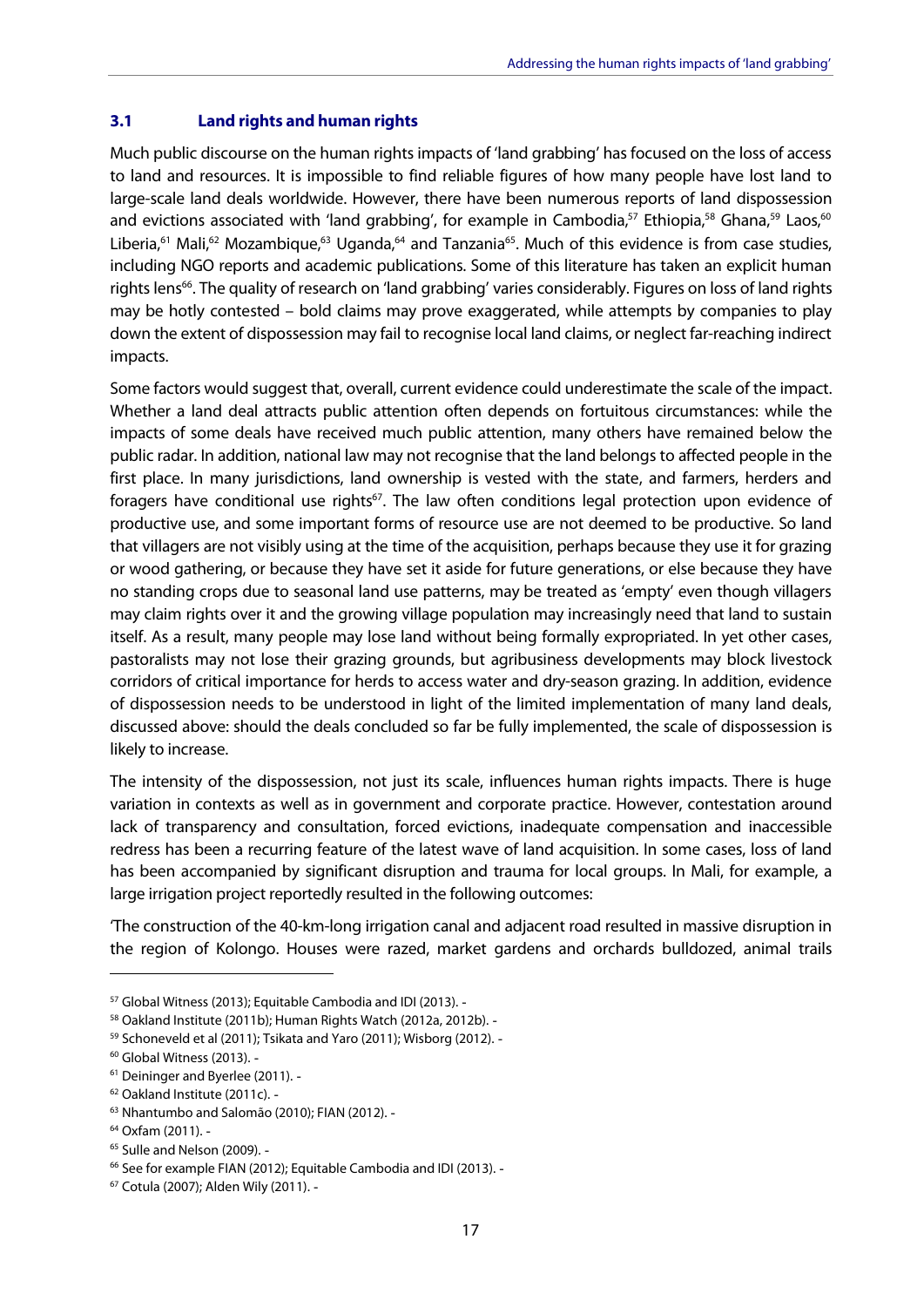obstructed and the broad canal now divides single villages. A cemetery was unceremoniously unearthed in the village Goulan-Coura. Local people there were shocked to find human remains scattered about the construction site before the contractors then plowed them into the ground<sup>68</sup>.

 This situation has far-reaching human rights implications. A starting point for discussing these implications involves exploring the close if complex connection between land rights and human rights. From a legal perspective, the two concepts need to be clearly distinguished. Land rights include rights to hold, access, use, manage or transact a particular piece of land. They are granted to identified legal or natural persons, or to identified groups, by national law or local ('customary' but continuously evolving and reinterpreted) tenure systems. Human rights, on the other hand, protect fundamental goods that are inherent to human dignity, and are recognised to all human beings by international law and national constitutions<sup>69</sup>.

 There has been debate about whether international law recognises a human right to land. Activists have argued for the recognition of a human right to land as a mechanism to respect, protect and fulfil existing or even prospective land rights, for example within the context of agrarian reform. The 'right to land and territory' features prominently in the Declaration of Rights of Peasants – Men and Women adopted by international peasant movement La Via Campesina<sup>70</sup>. La Via Campesina is now advocating for the adoption of an international instrument on the rights of peasants at the United Nations Human Rights Council<sup>71</sup>. This is a reminder that the catalogue of internationally recognised human rights is the product of historically determined negotiation processes, and that there may be scope for future evolutions that, similarly to the development of international instruments on indigenous peoples' rights, depart from the traditional Western human rights canon<sup>72</sup>. However, while multiple human rights are relevant to the protection of land rights, existing international human rights law does not recognise a human right to land as such: no treaty affirms such a right in general terms, and there is little jurisprudence to suggest that a shift may be underway<sup>73</sup>.

 That said, it is widely recognised that land rights are closely linked to the realisation of several human rights. The right to property protects land rights from adverse interference, including in the context of 'land grabbing'. This right is recognised in the Universal Declaration of Human Rights (UDHR),<sup>74</sup> but it is absent from the International Covenant on Civil and Political Rights (ICCPR) and the International Covenant on Economic, Social and Cultural Rights (ICESCR). As a result, the international protection of

74 Article 17.

<sup>&</sup>lt;sup>68</sup> Oakland Institute (2011c). -

<sup>&</sup>lt;sup>69</sup> Wisborg (2013). -

<sup>&</sup>lt;sup>70</sup> http://viacampesina.net/downloads/PDF/EN-3.pdf. -

<sup>&</sup>lt;sup>71</sup> See http://www.ohchr.org/EN/HRBodies/HRC/RuralAreas/Pages/FirstSession.aspx. See also the interview with Henry -Saragih, then international coordinator of La Via Campesina, featured in Monsalve Suárez (2013:278-279).

 72 Monsalve Suárez (2013).

 $73$  In a similar direction, see Wisborg (2013) and Gilbert (2014). De Schutter (2010) develops comparable analysis but talks of - an 'emerging' human right to land. For an example of international jurisprudence favouring the emergence of a human right to land, see Report of the Special Rapporteur on Adequate Housing as a Component of the Right to an Adequate Standard of Living, Miloon Kothari, 5 February 2007, UN Doc. A/HRC/4/18, http://daccess-dds-

ny.un.org/doc/UNDOC/GEN/G07/106/28/PDF/G0710628.pdf?OpenElement. The report states that the Special Rapporteur - 'strongly believes that the Human Rights Council should consider devoting attention to the question of the human right to land and should conduct studies in this regard which build on the work of organized peasant and indigenous peoples' movements' (para. 31).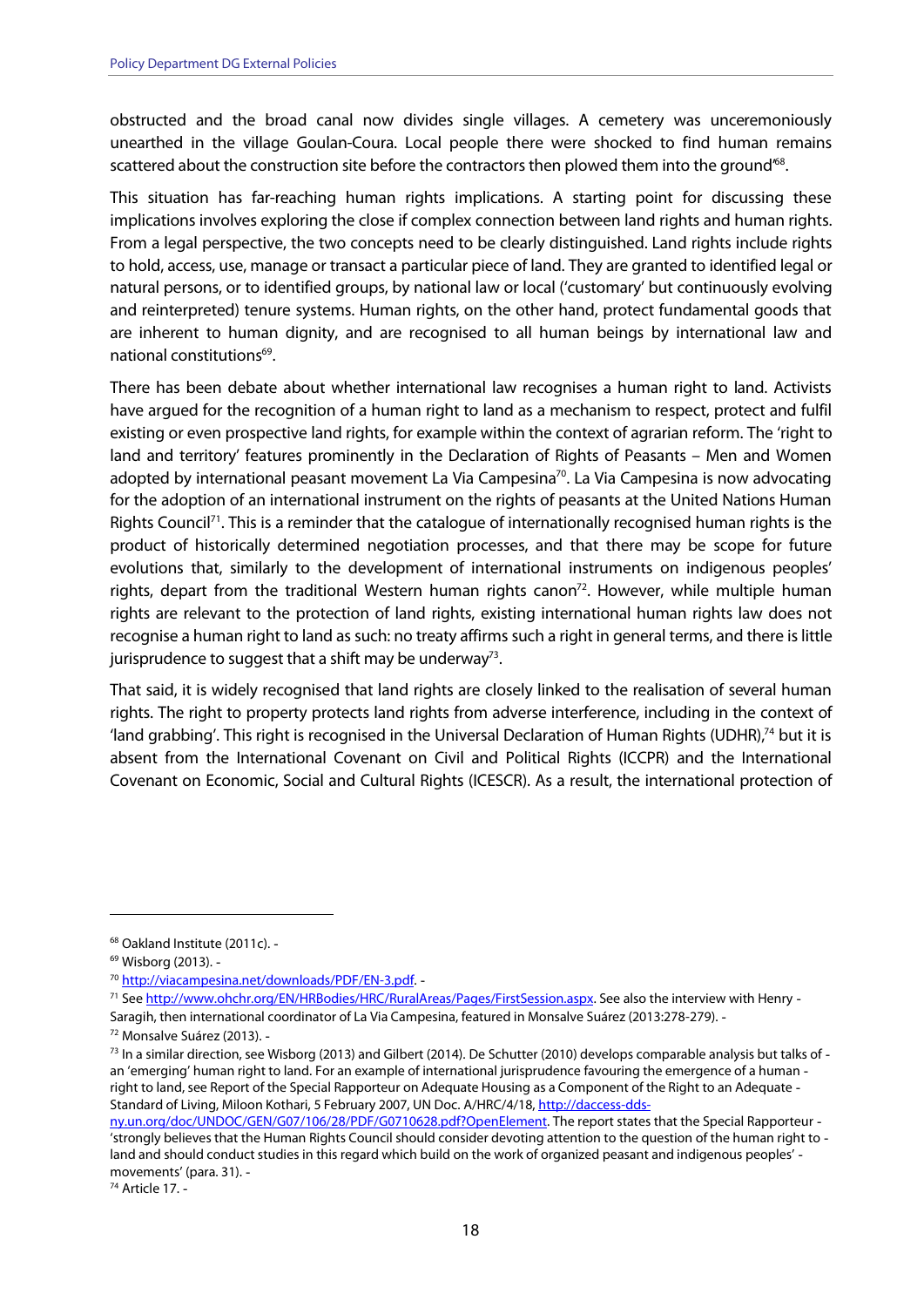the right to property hinges primarily on regional human rights systems,<sup>75</sup> although global human rights treaties do prohibit discrimination in property relations for example based on race or gender<sup>76</sup>.

 Many have regarded the right to property as a 'conservative' right, insofar as it can protect the assets of the rich and powerful against public-interest action<sup>77</sup>. Perhaps for this reason, the right to property has been largely neglected in 'land grabbing' debates. However, international jurisprudence has consistently recognised the collective right to property of indigenous and tribal peoples over their ancestral lands, and showed how the right to property can be relied on to challenge a government's award of natural resource concessions encroaching upon those lands<sup>78</sup>. This jurisprudence has made it clear that the right to property applies irrespective of whether rights are formally recognised as property under national law. The specific contours of the legal protection of the right to property (compensation requirements and standards, for example) vary depending on applicable regional treaties. Broadly speaking, however, expropriations must be non-discriminatory, for a public purpose and accompanied by payment of compensation<sup>79</sup>. Therefore, arbitrary, uncompensated or discriminatory takings of customary or statutory land rights aimed at making land available to agribusiness investors are likely to violate the right to property.

 Where people depend on land and natural resources for their food security, secure land rights are essential to the progressive realisation of the right to adequate food<sup>80</sup>. A few statistics highlight the importance of land rights for the right to food: 115 of the 183 communications sent by two consecutive UN Special Rapporteurs on the Right to Food over the period 2003-2009 concerned land rights, and a public appeal by the previous UN Special Rapporteur on the Right to Food calling for evidence on the interface between land rights and the right to food resulted in 117 case submissions<sup>81</sup>. To realise the right to food, the state must refrain from infringing on the ability of individuals and groups to feed themselves, and must also protect this ability from infringements by third parties, including agribusiness firms<sup>82</sup>. So 'land grabbing' would violate the right to food if people who depend on land for

 $^{75}$  Among other instruments, see Article 1 of Protocol 1 to the European Convention for the Protection of Human Rights and - Fundamental Freedoms (ECHR); Article 21 of the American Convention on Human Rights (ACHR); and Article 14 of the African Charter on Human and Peoples' Rights (ACHPR).

 $^{76}$  Article 5(d)(v) of the International Convention on the Elimination of All Forms of Racial Discrimination (ICERD); Articles - 15(2) and 16(1)(h) of the Convention for the Elimination of All Forms of Discrimination Against Women (CEDAW). 77 See the discussion in Golay and Cismas (2010). -

<sup>&</sup>lt;sup>78</sup> See for example *Mayagna (Sumo) Awas Tingni Community v. Nicaragua,* Judgement, 31 August 2001, Inter-American Court of Human Rights, Judgement, http://www.corteidh.or.cr/docs/casos/articulos/seriec\_172\_ing.pdf. More generally on the protection of indigenous peoples' land rights through the collective right to property, see Indigenous Community Yakye Axa v. Paraguay, Judgement, -17 June 2005, Inter-American Court of Human Rights, http://www.escr-net.org/caselaw/caselaw\_show.htm?doc\_id=405985; í  $\ddot{\phantom{0}}$ I African Commission on Human and Peoples' Rights, <u>http://www.achpr.org/communications/decision/276.03/</u>. -<sup>79</sup> For a more detailed discussion, see Cotula (2012). of Human Rights, http://www1.umn.edu/humanrts/iachr/AwasTingnicase.html; and Saramaka People v. Suriname, -28 November 2007, Inter-American Court of Human Rights, -Sawhoyamaxa Indigenous Community v. Paraguay, Judgement, 29 March 2006, Inter-American Court of Human Rights, http://www1.umn.edu/humanrts/cases/12-03.html; Centre for Minority Rights Development and Minority Rights Group International on behalf of Endorois Welfare Council v. Kenya, Decision of 25 November 2009, Communication No. 276/2003,

 $^{80}$  Report of the Special Rapporteur on the Right to Food, Olivier De Schutter, 11 August 2010, UN Doc. A/65/281. This report is specifically devoted to the relationship between land access and the right to food. Among other sources, the right to food - is recognised as part of the broader right to an adequate standard of living by Article 25 of the UDHR and Article 11 of the ICESCR.

<sup>&</sup>lt;sup>81</sup> Figures from Report of the Special Rapporteur on the Right to Food, Olivier De Schutter, 11 August 2010, UN Doc. -A/65/281, para. 5.

 $82$  General Comment No. 12, 'The Right to Adequate Food (Article 11)', Committee on Economic, Social and Cultural Rights, -12 May 1999, UN Doc. E/C.12/1999/5, http://www.unhchr.ch/tbs/doc.nsf/0/3d02758c707031d58025677f003b73b9.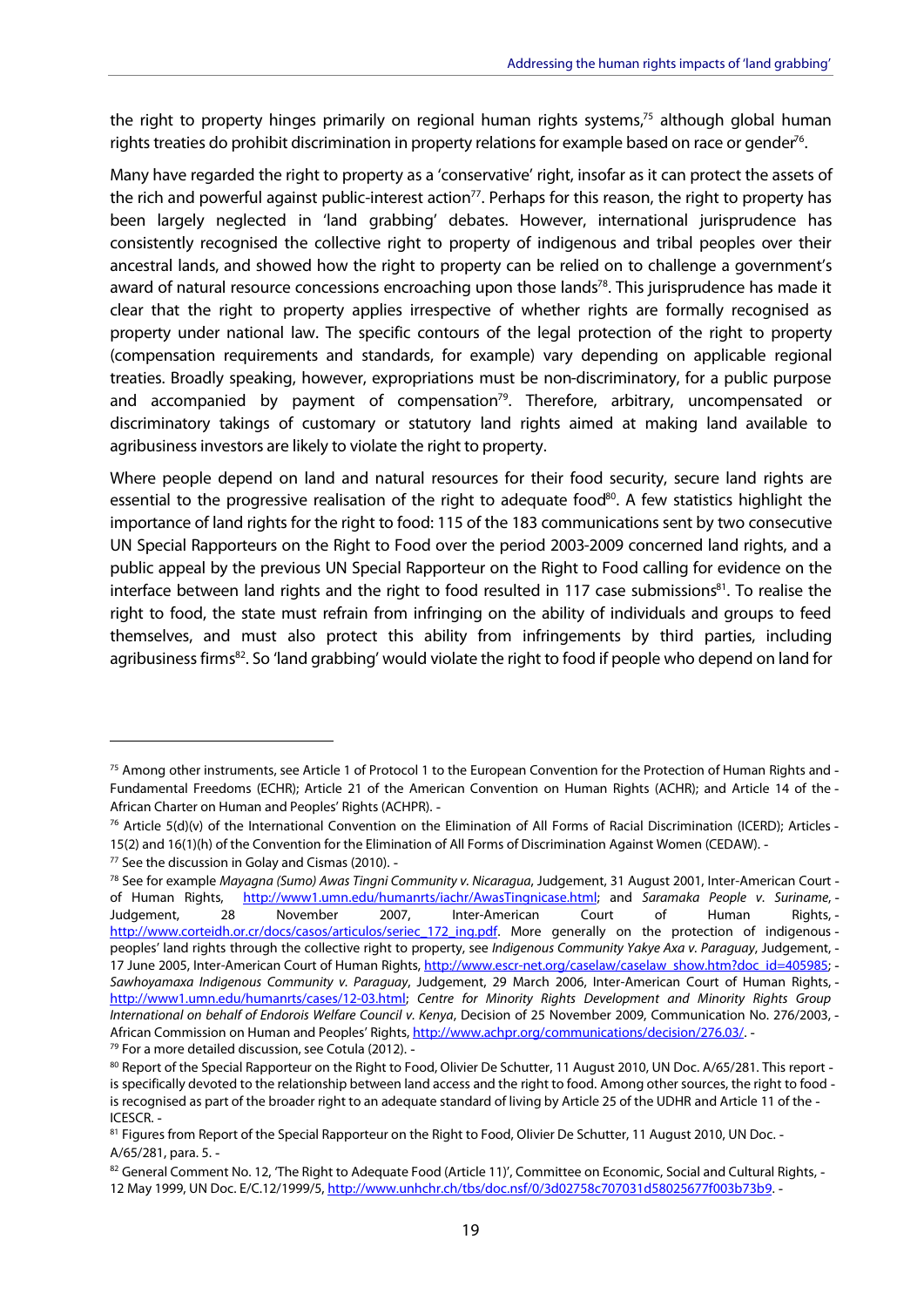their livelihoods are deprived of their land without a suitable alternative<sup>83</sup>. The previous UN Special Rapporteur on the Right to Food, Olivier de Schutter, vocally articulated the link between 'land grabbing' and the right to food, and developed a set of principles to ensure that large-scale land deals are consistent with the right to food. Among other things, these principles call on states to adopt legislation to secure local land rights, and for the application of the principle of free, prior and informed consent<sup>84</sup>.

 The right to adequate housing, which like the right to food is part of the wider right to an adequate standard of living,<sup>85</sup> has implications for security of land rights, which have been elaborated on by the UN Special Rapporteur on the Right to Adequate Housing,<sup>86</sup> and also in General Comments developed by the UN Committee on Economic, Social and Cultural Rights<sup>87</sup>. The expropriation of lands that provide the basis of traditional ways of life could also violate the right of minorities to enjoy their own culture,  $\overline{\phantom{a}}$  peoples are involved, 'land grabbing' can violate the rights recognised to indigenous peoples by International Labour Organization (ILO) Convention No. 169 of 1989 concerning Indigenous and Tribal Peoples in Independent Countries. These rights include the principle of good faith consultation with a view to securing free, prior and informed consent for developments affecting these people<sup>89</sup>. Several other human rights also have important implications for the protection of land rights, but space constraints prevent a comprehensive analysis. affirmed in Article 27 of the International Covenant on Civil and Political Rights<sup>88</sup>. Where indigenous

 Discussion of the concrete human rights impacts of land acquisitions for agribusiness investments has featured prominently in the work of some UN Special Rapporteurs with a country mandate. This is particularly the case of the Special Rapporteur on the Situation of Human Rights in Cambodia, and of his counterpart responsible for Myanmar. In a report specifically devoted to economic land concessions, the UN Special Rapporteur on the Situation of Human Rights in Cambodia documented the human rights impacts of land concessions, including 'lack of consultation with local communities, contributing to their marginalization and conflicts with companies and local authorities'; 'encroachment on farm land and areas of cultural and spiritual significance'; and 'forced evictions, displacement and relocation of people from their homes and farm lands, creating difficulties with funding or sustaining employment / income-generation and access to basic services<sup>'90</sup>. Similarly, the Special Rapporteur on the Situation of Human Rights in Myanmar has elaborated on the fact that national land legislation in Myanmar leaves

ny.un.org/doc/UNDOC/GEN/G07/106/28/PDF/G0710628.pdf?OpenElement.

88 General Comment No. 23, 'Article 27 (Rights of Minorities)', Human Rights Committee, 8 April 1994, UN Doc. -

HRI/GEN/1/Rev.1, http://www.refworld.org/docid/453883fc0.html, para. 7. See also the cases Ivan Kitok v. Sweden, -Communication No. 197/1985, CCPR/C/33/D/197/1985 (1988), http://www1.umn.edu/humanrts/undocs/197-1985.html; and - $\ddot{\phantom{0}}$ Chief Bernard Ominayak and the Lubicon Lake Band v. Canada, UN Human Rights Committee, CCPR/C/38/D/167/1984, 26

March 1990, http://www1.umn.edu/humanrts/undocs/session45/167-1984.htm.

 $83$  Report of the Special Rapporteur on the Right to Food, Olivier De Schutter – Addendum, 'Large-Scale Land Acquisitions - and Leases: A Set of Minimum Principles and Measures to Address the Human Rights Challenge', 28 December 2009, UN Doc. A/HRC//13/33/Add.2, para. 4. The same point is made by Cotula (2008) and Gilbert (2014).

<sup>84</sup> See previous footnote, Principles 2 and 3. -

<sup>85</sup> Article 25 of the UDHR and Article 11 of the ICESCR. -

 $86$  See for example Report of the Special Rapporteur on Adequate Housing as a Component of the Right to an Adequate -Standard of Living, Miloon Kothari, 5 February 2007, UN Doc. A/HRC/4/18, http://daccess-dds-

 $87$  General Comment No. 7, 'The Right to Adequate Housing (Article 11 of the Covenant): Forced Evictions', Committee on -Economic, Social and Cultural Rights, 20 May 1997,

General Comment, forced evictions constitute *prima facie* violations of the right to housing. http://www.unhchr.ch/tbs/doc.nsf/(Symbol)/959f71e476284596802564c3005d8d50?Opendocument. According to the

 $89$  Articles 6 and 16. ILO Convention No 169 has been ratified by 20 states so far. See also Articles 10 and 19 of the 2007 UN -Declaration on Indigenous Peoples' Rights.

 $^{90}$  Report of the Special Rapporteur on the Situation of Human Rights in Cambodia, Surya P. Subedi, 'A Human Rights -Analysis of Economic and Other Land Concessions in Cambodia', 24 September 2012, UN Doc A/HRC/21/63/Add.1, para. 129.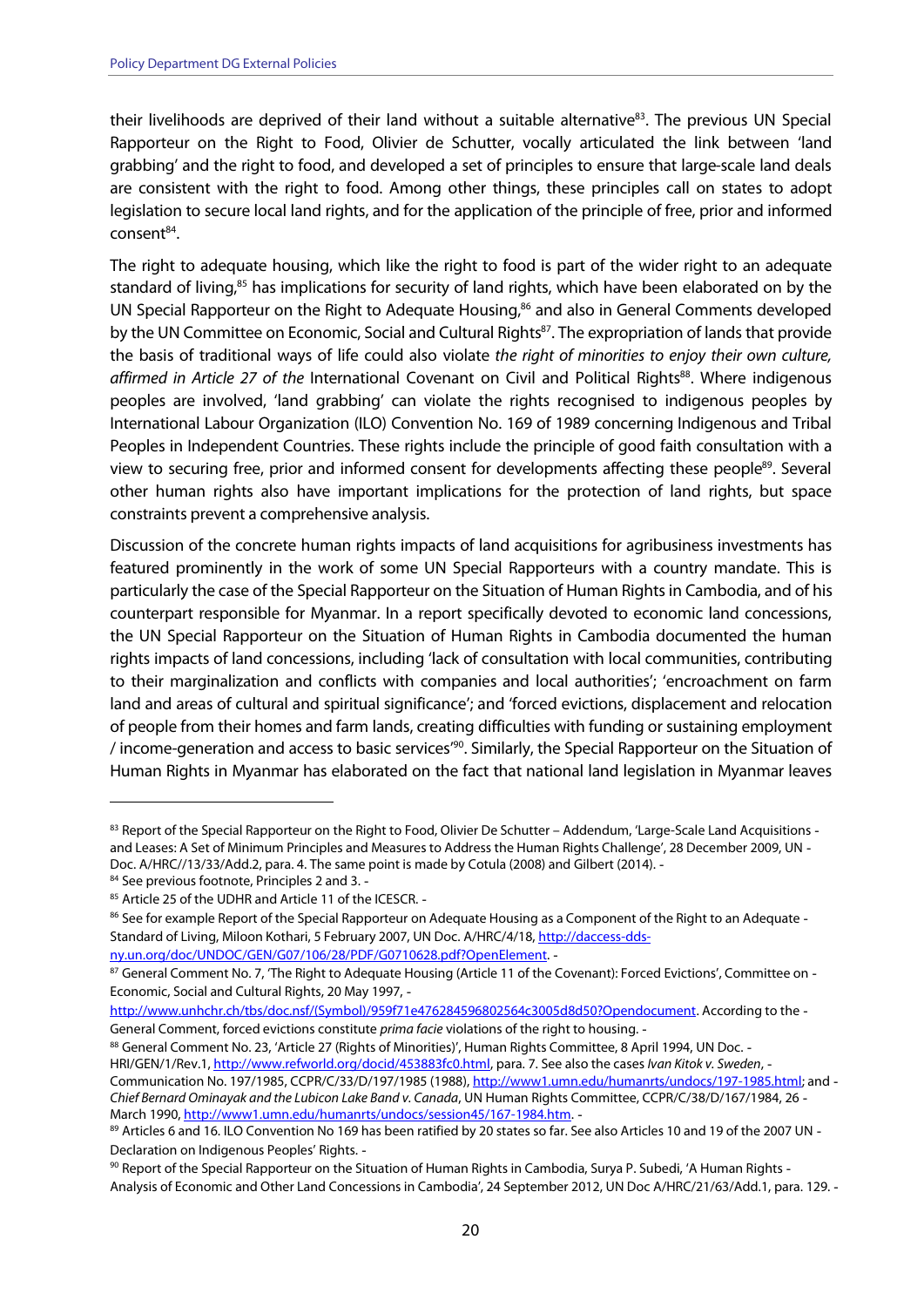<span id="page-21-0"></span> people vulnerable to forced evictions and loss of livelihood within the context of natural resource development projects<sup>91</sup>.

#### **Beyond land rights 3.2**

 While loss of land rights is a central part of the interface between 'land grabbing' and human rights, other human rights issues are also at stake. It may be useful to mention a few examples.

 Firstly, 'land grabbing' can increase pressures not only on land, but also on other natural resources and more generally on the environment. Large land deals for irrigated agriculture place demands on water, and some contracts grant investors priority rights to water<sup>92</sup>. Use of agrochemicals may lead to the contamination of water sources<sup>93</sup>. These processes can undermine access to water for agriculture for small-scale producers. Insofar as they can also undermine access to water for personal use, they can infringe upon the human right to water. The latter is defined as the right of everyone 'to sufficient, safe, acceptable, physically accessible and affordable water for personal and domestic uses<sup>r94</sup>. Pollution and environmental degradation can also both affect livelihoods that depend on natural resources, and undermine enjoyment of important human rights – including the right to a healthy environment,<sup>95</sup> the right to health,<sup>96</sup> and the right to respect for private and family life<sup>97</sup>.

Secondly, labour is a central and much neglected issue in 'land grabbing'<sup>98</sup>. Jobs are often presented as a – or even the – main local economic benefit created by large-scale land deals. Yet in many recipient countries labour rights are weak or poorly enforced, and the agricultural sector raises specific concerns due to the importance of casual and seasonal labour. Issues affect rights connected with basic employment terms, but also with trade unionism and collective bargaining. These rights are recognised in a number of ILO conventions, as well as in the 1998 ILO Declaration on Fundamental Principles and Rights at Work. The latter declaration is widely recognised as a key international reference on basic labour rights, which all ILO member states must adhere to by virtue of their membership. The Declaration's core principles and rights include freedom of association and the effective recognition of the right to collective bargaining; elimination of all forms of forced or compulsory labour; the effective abolition of child labour; and the elimination of discrimination in respect of employment and occupation.

 There are no reliable, comprehensive assessments of job creation and labour standards in the latest wave of agribusiness investments. But numerous concerns have been raised about the quality of the

 $^{91}$  Report of the Special Rapporteur on the Situation of Human Rights in Myanmar, Tomás Ojea Quintana, 23 September -2013, UN Doc A/68/397, para. 29.

 $^{92}$  Borras et al (2011); Skinner and Cotula (2011); Jägerskog et al (2012); Mehta et al (2012); Woodhouse (2012). -

 $^{93}$  Report of the Special Rapporteur on the Situation of Human Rights in Cambodia, Surya P. Subedi, 'A Human Rights - Analysis of Economic and Other Land Concessions in Cambodia', 24 September 2012, UN Doc A/HRC/21/63/Add.1, paras. 154-157.

<sup>&</sup>lt;sup>94</sup> Committee on Economic, Social and Cultural Rights, General Comment No. 15, 20 January 2003, UN Doc. E/C.12/2002/11, para. 2.

<sup>&</sup>lt;sup>95</sup> Article 24 of the ACHPR. -

<sup>&</sup>lt;sup>96</sup> Article 12 of the ICESCR. -

 $^{97}$  In cases decided under Article 8 of the ECHR, the European Court of Human Rights held that a government's failure to - manage the pollution risks related to economic activities, or to provide information about those rights, can violate the right to respect for private and family life. See for example Lopez Ostra v. Spain, Judgment, 9 December 1994, Application No. - Italy, Judgment, 19 February 1998, Application No. 116/1996/735/932, 16798/90, http://hudoc.echr.coe.int/sites/eng/pages/search.aspx?i=001-57905#{"itemid":["001-57905"]}; Guerra and Others v.

http://hudoc.echr.coe.int/sites/eng/pages/search.aspx?i=001-58135#{"itemid":["001-58135"]}. <sup>98</sup> Li (2011). -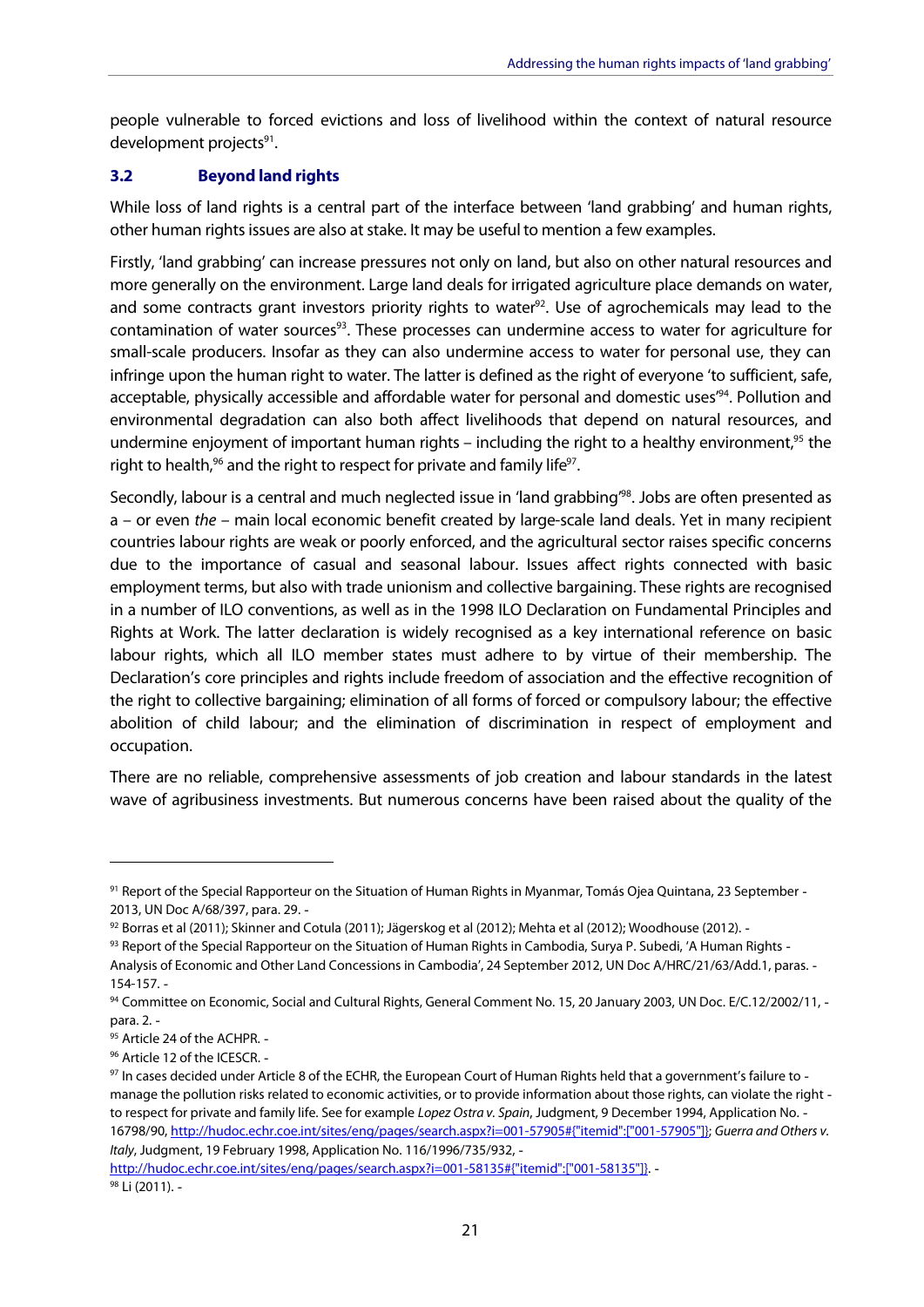(often short-term, uncertain, low-paid, low-skilled) jobs created,<sup>99</sup> although misperceptions about the reality of employment creation in agriculture are also at play<sup>100</sup>. Some national laws also exclude agriculture from the application of legislation on freedom of association and collective bargaining<sup>101</sup>. In addition, contract farmers – independent farmers contracted to supply the company – are often outside the protection of labour law, although some countries have adopted or announced legislation specifically aimed at protecting the rights of contract farmers.

 Thirdly, 'land grabbing' has been associated with major concerns about political rights, including the rights of freedom of expression, assembly and association. At root, 'land grabbing' is an issue of democratic governance – who makes decisions, whose voices are heard, and what space is available for dissent. Many deals are happening in contexts where governance is poor, government is authoritarian or security forces may not have been properly trained. In some instances, authorities have resorted to force in order to quell local resistance or silence activists. The rights to life and to physical integrity of land rights defenders have also been on the line, and there have been numerous documented cases of repression, intimidation or harassment of land rights defenders<sup>102</sup>. These issues have been raised by many NGOs,<sup>103</sup> and by several UN Special Rapporteurs. The Special Rapporteur on the Situation of Human Rights in Cambodia cited evidence of militarisation of land concessions, with armed personnel providing security to plantation companies; of arbitrary detentions of protesters; of armed personnel having 'used live fire in confrontation with villagers' who were protesting against encroachment on their land; and of the shooting in 2012 of an outspoken activist<sup>104</sup>. The Special Rapporteur on the Situation of Human Rights in Myanmar found that peaceful protests against forced evictions and land confiscations had been subjected to 'excessive use of force by the police, arbitrary arrest and detention and criminal prosecution<sup>105</sup>. In Laos, the disappearance of a prominent activist working on 'land grabbing' led to the several UN Special Rapporteurs writing a public letter to the government of Laos<sup>106</sup>.

 Fourthly, 'land grabbing' raises human rights issues in relation to redress mechanisms. There are two dimensions to this issue. The first relates to the fact that international human rights instruments can provide people affected by large-scale land deals with access to international redress, or at least to international processes that can amplify local demands. This includes the work of UN Special Rapporteurs, cited above, and also international judicial or quasi-judicial bodies, such as the African Court on Human and Peoples' Rights or the Inter-American Court on Human Rights. However, effective mechanisms to encourage governments to comply are often lacking and some governments have ignored rulings or recommendations. In addition, access to these international mechanisms remains constrained for most due to both practical and legal barriers. The second dimension relates to 'land

<sup>&</sup>lt;sup>99</sup> See for example Anseeuw et al (2012). -

<sup>&</sup>lt;sup>100</sup> For example, agricultural ventures are often inherently associated with seasonal and casual labour (Oya, 2013b). -

<sup>&</sup>lt;sup>101</sup> According to International Labour Office (2008). -

<sup>102</sup> FIDH (2013).

<sup>&</sup>lt;sup>103</sup> See for example Human Rights Watch (2012a, 2012b), reporting on alleged arbitrary arrests and detentions, beatings and -mistreatment in Ethiopia, and FIDH (2013), specifically on land rights defenders.

<sup>104</sup> Report of the Special Rapporteur on the Situation of Human Rights in Cambodia, Surya P. Subedi, 'A Human Rights - Analysis of Economic and Other Land Concessions in Cambodia', 24 September 2012, UN Doc A/HRC/21/63/Add.1, paras. 129 and 159-160.

<sup>&</sup>lt;sup>105</sup> Report of the Special Rapporteur on the Situation of Human Rights in Myanmar, Tomás Ojea Quintana, 2 April 2014, UN -Doc A/HRC/25/64, para. 27.

<sup>&</sup>lt;sup>106</sup> https://spdb.ohchr.org/hrdb/23rd/public - UA Laos 20.12.12 (3.2012).pdf. The letter was signed by the UN Chair- Rapporteur of the Working Group on Enforced or Involuntary Disappearances, the UN Special Rapporteur on the Promotion and Protection of the Right to Freedom of Opinion and Expression, the UN Special Rapporteur on Freedom of Peaceful Assembly and of Association and the UN Special Rapporteur on the Situation of Human Rights Defenders. Replies from the qovernment of Laos are available at https://spdb.ohchr.org/hrdb/22nd/Lao\_03.01.13\_(3.2012).pdf and https://spdb.ohchr.org/hrdb/23rd/Lao\_25.03.13\_(3.2012).pdf.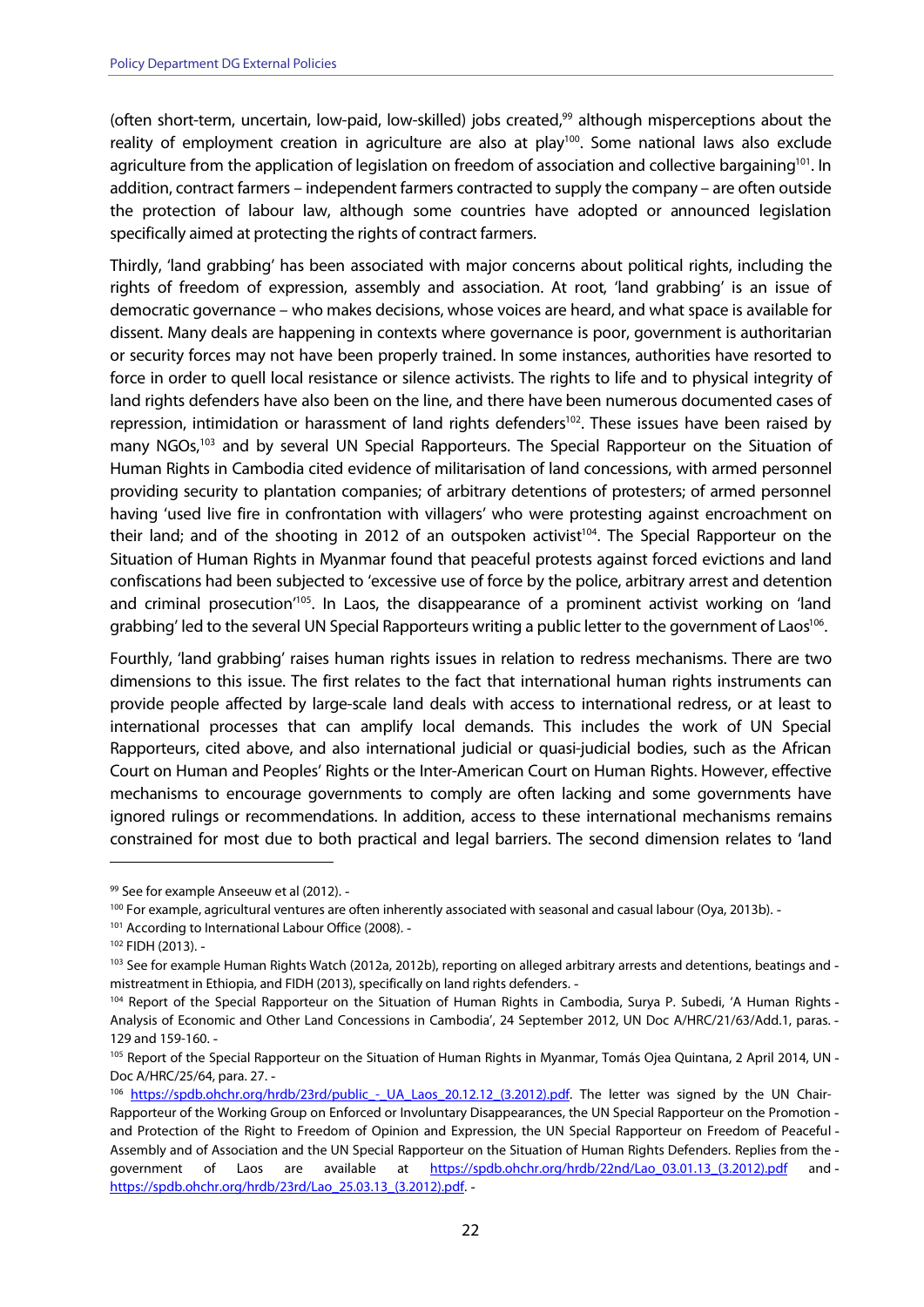<span id="page-23-0"></span> grabbing' resulting in violations of the human right to a remedy: in contexts where people affected by the deals have no access to effective, impartial redress mechanism, large-scale land deals can violate the right to a remedy. Again, this issue has been raised by UN Special Rapporteurs<sup>107</sup>.

## **4. ONGOING INITIATIVES AND WAYS TO STRENGTHEN THEM**

 This Section explores selected areas of EU policy and law making that have most direct bearing on addressing the human rights impacts of 'land grabbing'. These selected areas reflect the different ways in which the EU is exposed to 'land grabbing' – as an importer of commodities, as a source of finance and agribusiness investment, as a provider of aid, and as a promoter of human rights. For each area, the Section discusses relevant developments in the policy, law and practice developed by EU institutions. Where relevant, it also refers to developments in non-EU states and internationally.

### **4.1 Human rights**

 The Treaty on European Union (TEU) has reaffirmed the EU's commitment to promote human rights worldwide<sup>108</sup>. The adoption of the EU Strategic Framework and Action Plan on Human Rights and Democracy in 2012 has provided new momentum to mainstreaming human rights in all policy areas, including aid and international trade<sup>109</sup>. In the same year, the appointment of a EU Special Representative on Human Rights, the first thematic Special Representative, also added momentum to the EU's work to promote human rights. Bilateral human rights dialogues with third countries constitute a key part of the EU's external action on human rights<sup>110</sup>. In 2013, the EU held human rights dialogues and consultations with 30 partner countries<sup>111</sup>. The European External Action Service (EEAS) supports these bilateral dialogues and has been preparing Human Rights Country Strategies (HRCS) for each non- EU country. The HRCS, most of which have now been adopted by the Council, are to inform the EU position on human rights in relation to that country.

 The EU is also actively engaged in multilateral human rights fora, particularly at the United Nations. For example, the EU has supported the process underpinning the development and implementation of the UN Guiding Principles on Business and Human Rights, elaborated by the former Special Rapporteur to the Secretary-General on Business and Human Rights, John Ruggie, and endorsed by the UN Human Rights Council in 2011<sup>112</sup>. In some areas, for example in relation to torture and the death penalty, the EU plays a very important and progressive role.

 This context would appear to provide fertile ground for effective action to tackle the human rights impacts of 'land grabbing'. As discussed in Section 3, there is a strong connection between human rights and 'land grabbing', and the latter can involve human rights violations. Given that 'land grabbing' often entails a contractual relationship between a company and a host government, and more generally given the role of business in 'land grabbing', the UN Guiding Principles on Business and

http://eeas.europa.eu/human\_rights/guidelines/dialogues/docs/16526\_08\_en.pdf. -

<sup>&</sup>lt;sup>107</sup> Report of the Special Rapporteur on the Situation of Human Rights in Cambodia, Surya P. Subedi, 'A Human Rights - Analysis of Economic and Other Land Concessions in Cambodia', 24 September 2012, UN Doc A/HRC/21/63/Add.1, paras. 177-184.

<sup>108</sup> Articles 3(5), 21(1) and 21(2)(b). -

<sup>&</sup>lt;sup>109</sup> EU Strategic Framework and Action Plan on Human Rights and Democracy, Council of the European Union, 25 June 2012, http://www.consilium.europa.eu/uedocs/cms\_data/docs/pressdata/EN/foraff/131181.pdf, points 10 and 11. -<sup>110</sup> See EU Guidelines on Human Rights Dialogues with Third Countries, -

<sup>&</sup>lt;sup>111</sup> Council of the European Union (2014). -

<sup>&</sup>lt;sup>112</sup> Guiding Principles on Business and Human Rights: Implementing the United Nations 'Protect, Respect and Remedy' - Framework, developed by the Special Representative to the Secretary-General on the Issue of Human Rights and Transnational Corporations and Other Business Entities, John Ruggie, 21 March 2011, UN Doc. A/HRC/17/31, and endorsed by the UN Human Rights Council on 16 June 2011.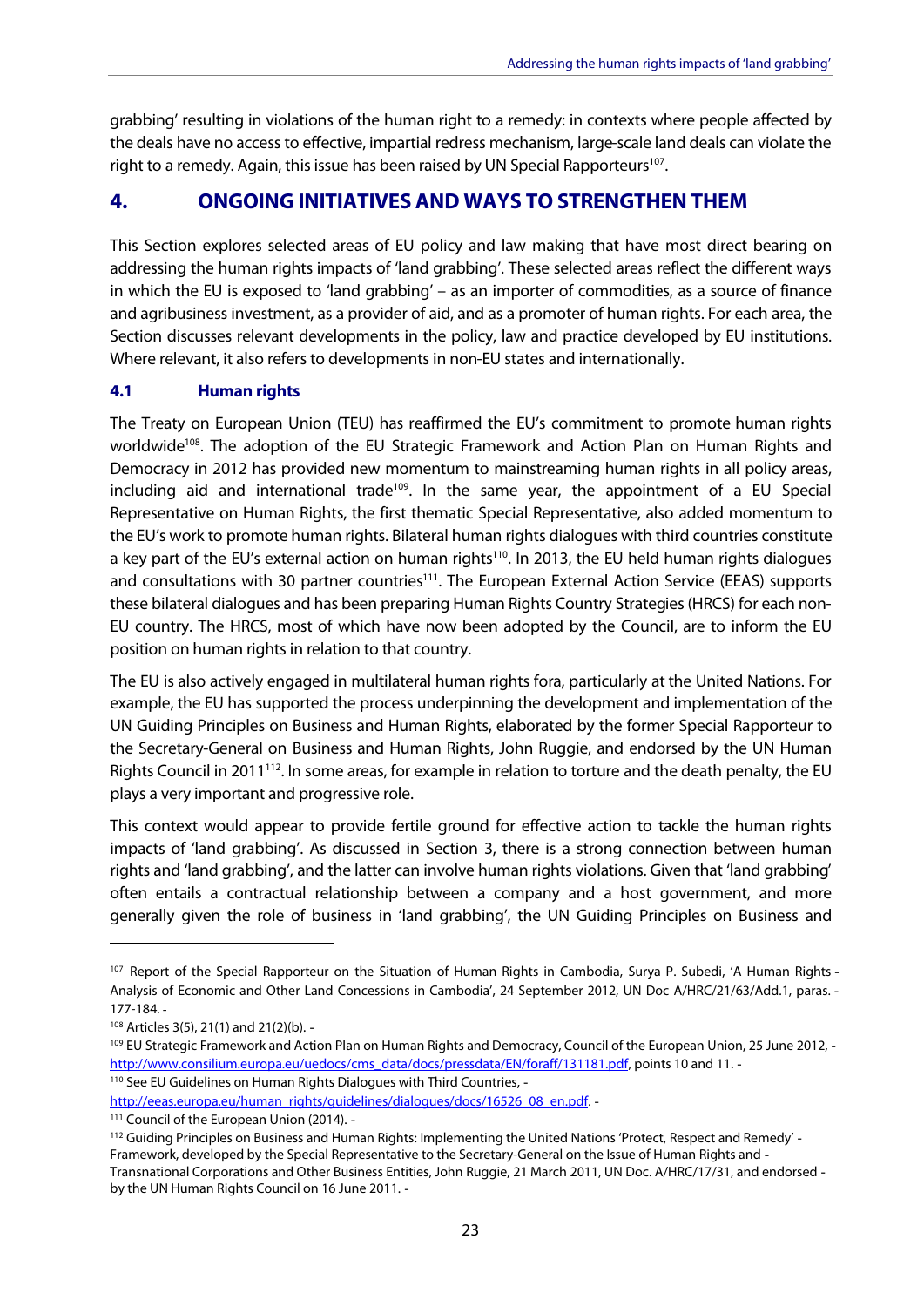Human Rights are particularly relevant – particularly their emphasis on the states' duty to protect and on businesses' responsibility to respect including through human rights due diligence.

 'Land policies and rights' issues have already emerged in some of the EU's human rights work. For example, this issue came up in a recent session of the EU-Laos Working Group on Human Rights and Governance, held in Brussels on 19 May 2014<sup>113</sup>. The recent EU Annual Report on Human Rights and  $\overline{a}$  rights, land rights, business and human rights and extractive industry transparency, [having been] addressed in many human rights dialogues<sup>'114</sup>. Democracy in the World in 2013 refers to 'ECSR [economic, social and cultural rights], including labour

 However, 'land grabbing' appears not to have emerged as a focus area in some other important dialogues, including in contexts where concerns about 'land grabbing' have been raised by many. For example, human rights issues mentioned in the Joint Communiqué issued at the  $10<sup>th</sup>$  African Union – European Union Human Rights Dialogue include death penalty, freedom of association, electoral observation and the rights of migrants<sup>115</sup>. The issue of land rights appears to have been raised at a civil society seminar that preceded this dialogue,<sup>116</sup> but it is not clear what follow-up, if any, was given to this issue. Given the scale of recent land acquisition in Africa, and given the prominent role of European companies in that process (discussed in Section 2), 'land grabbing' might be expected to be a relevant topic for human rights dialogue between Europe and Africa. Similarly, the EU Special Representative on Human Rights has showed a strong interest in the business and human rights agenda, but there appears to have been limited explicit engagement on transnational investment issues thus far, including in relation to 'land grabbing'. Moving forward, there is significant scope for giving more prominence to land and investment issues in the EU's human rights work.

 The European Parliament has been very vocal on human rights issues over the years. Through the European Instrument on Democracy and Human Rights, the European Parliament has a justifiably proud record on promoting human rights issues amongst the EU's partners. The Parliament monitors the work of the European External Action Service, and can encourage the EEAS to pay greater attention to 'land grabbing' in its human rights work. The European Parliament can also ensure that the EU strategies and thematic priorities linked to all external relation budget lines have a strong human rights focus. A review of the 2012 Action Plan on Human Rights and Democracy is ongoing, with a view to leading to a new document in early 2015. There might be a window of opportunity for the European Parliament to promote greater integration of 'land grabbing' issues, and more generally issues relating to social, economic and cultural rights, in the revised Action Plan<sup>117</sup>.

 As discussed in Section 3, land rights and human rights defenders have been subjected to repression in some contexts. Due to the very nature of their work, land rights defenders often challenge powerful economic interests and as such are particularly vulnerable to repression and intimidation<sup>118</sup>. The EU Guidelines on Human Rights Defenders have stepped up the EU's ambition for work in this area<sup>119</sup>. Protecting the rights of human rights defenders constitutes a major area of the EU's human rights work,

<sup>113</sup> http://www.eeas.europa.eu/statements/docs/2014/140521\_02\_en.pdf. -

<sup>114</sup> Council of the European Union (2014:44). -

<sup>&</sup>lt;sup>115</sup> Joint Communiqué, 10<sup>th</sup> AU-EU Human Rights Dialogue, 20 November 2013, http://www.africa-eupartnership.org/sites/default/files/documents/10th\_au-eu\_dialogue\_communique\_en.pdf. -

<sup>116</sup> Ibid., p. 2. -

<sup>&</sup>lt;sup>117</sup> While point 9 of the 2012 Strategic Framework and Action Plan does refer to social, economic and cultural rights, civil and - political rights continue to be prominent in the EU's human rights work. 118 FIDH (2013).

<sup>&</sup>lt;sup>119</sup> EU Guidelines on Human Rights Defenders, http://eeas.europa.eu/human\_rights/guidelines/defenders/docs/16332re02\_08\_en.pdf -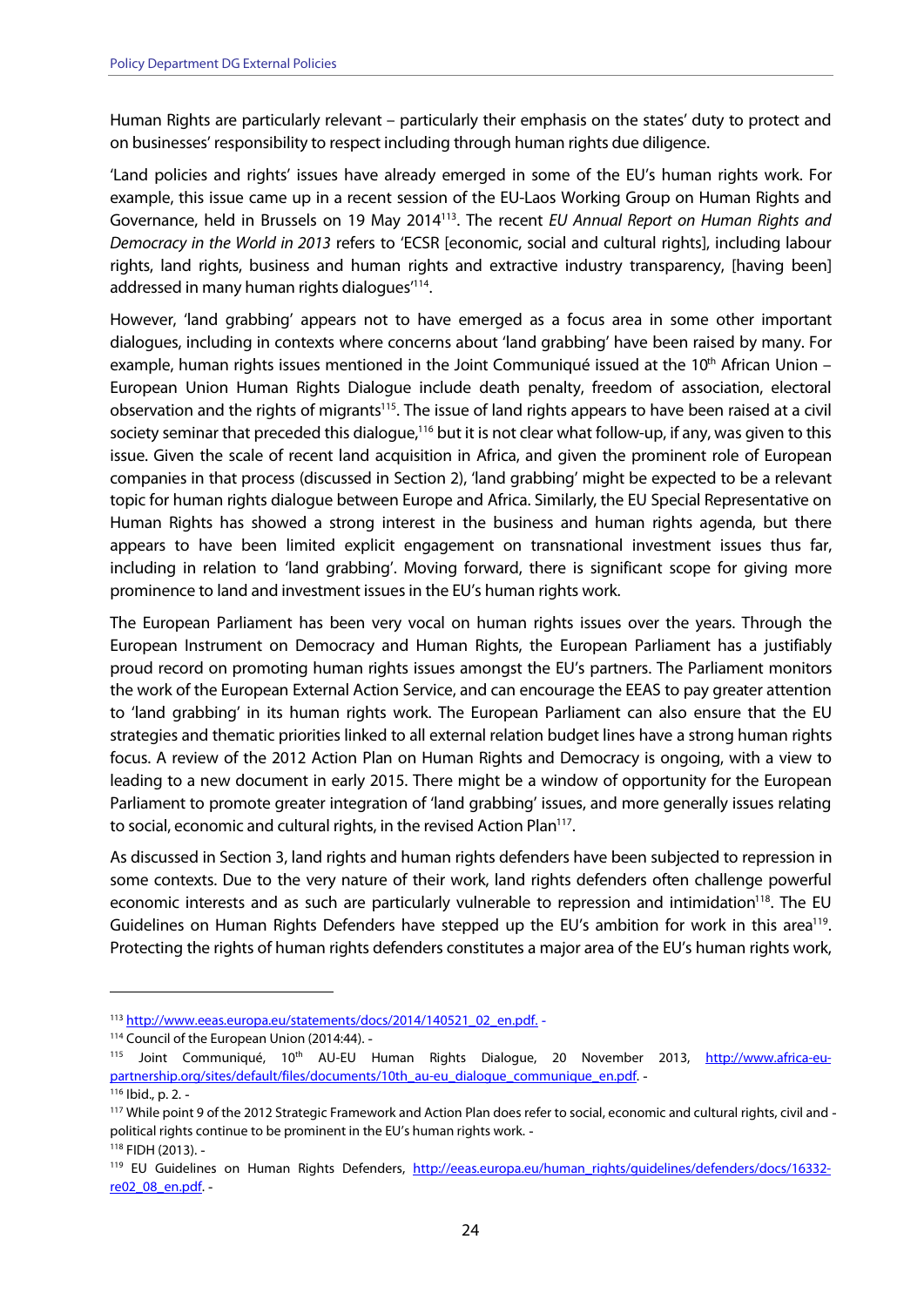<span id="page-25-0"></span>accounting for some  $\epsilon$ 120 million in 2013<sup>120</sup>. Given the important connection between 'land grabbing' and human rights, it is important to ensure that the EU's work on human rights defenders attaches due priority to land rights defenders. Human rights organisations have called on the EU to speak out unambiguously in support of land rights defenders, involve land rights defenders in human rights dialogues, systematically denounce attacks on land rights defenders and promote access to redress where violations occur<sup>121</sup>. The European Parliament has already adopted resolutions that made an explicit link between human rights defenders and 'land grabbing'<sup>122</sup>. It can play an important role in ensuring this issue is high on the agenda, and that work on land rights defenders is properly resourced.

#### **4.2 Development aid**

 The EU prides itself with being the world's largest donor of official development assistance, when total contributions from EU institutions and EU Member States are aggregated (European Commission, 2013). The Council Conclusions on a Rights-Based Approach to Development Cooperation expressed support for linking development aid to promotion of human rights<sup>123</sup>. Several aspects of EU development aid policy and programming are directly relevant to addressing the human rights impacts of 'land grabbing'. This Section focuses on land governance and on private sector development.

 The EU has been an active player in land governance for several years. In 2003, the EU established a Working Group on Land to improve coordination among land tenure programming of EU Member States, though this group appears to have been less active in recent years. In 2004, the EU adopted the EU Land Policy Guidelines to provide guidance to land policy development and programming in developing countries<sup>124</sup>. Since then, the EU has financed numerous development projects on land tenure, covering areas as diverse as legislation and regulation, reform of land management and administration, and conflict resolution<sup>125</sup>. In April 2014, the Commission announced a new  $\epsilon$ 33-million programme to improve land governance in ten African countries<sup>126</sup>.

 At the international level, the EU has been supporting key multilateral and regional initiatives on the governance of land and investment. The EU financially supported the negotiation of the Voluntary Guidelines on the Responsible Governance of Tenure of Land, Fisheries and Forests in the Context of National Food Security (VGGT)<sup>127</sup>. In their Article 12, the VGGT specifically deal with large-scale land deals, although their scope is substantially broader to cover a wide range of tenure issues. The VGGT were endorsed in 2012 by the Committee on World Food Security (CFS), which is the top UN body in matters of food security, following negotiation by UN member states, the CFS Private Sector Mechanism and the CFS Civil Society Mechanism. The VGGT received extensive expressions of support, including in a Communiqué adopted by the G8 in 2013<sup>128</sup>. The CFS is currently hosting the negotiation of Principles

<sup>&</sup>lt;sup>120</sup> Council of the European Union (2014). -

<sup>121</sup> https://www.fidh.org/en/human-rights-defenders/. -

 $122$  For example, Resolution of 16 January 2014 on the situation of rights defenders and opposition activists in Cambodia and -Laos (2014/2515(RSP), http://www.europarl.europa.eu/sides/getDoc.do?type=TA&reference=P7-TA-2014-0044&language=EN&ring=P7-RC-2014-0033.

<sup>&</sup>lt;sup>123</sup> Adopted on 19 May 2014, http://www.consilium.europa.eu/uedocs/cms\_data/docs/pressdata/EN/foraff/142682.pdf. -

<sup>124</sup> http://ec.europa.eu/development/icenter/repository/EU\_Land\_Guidelines\_Final\_12\_2004\_en.pdf. -

<sup>&</sup>lt;sup>125</sup> European Commission (2014a). -

<sup>&</sup>lt;sup>126</sup> European Commission (2014b). The ten countries are Angola, Burundi, Côte d'Ivoire, Ethiopia, Kenya, Malawi, Niger, - Somalia, South Sudan and Swaziland. Ethiopia, Kenya and at one point South Sudan have been major recipients of large-scale land deals.

<sup>&</sup>lt;sup>127</sup> According to European Commission (2014a), EU support comprised €400,000 for the third and final round of negotiations, and €1.2 million for their early implementation. -

<sup>&</sup>lt;sup>128</sup> 2013 Lough Erne G8 Leaders' Communiqué, 18 June 2013, -

ommunique.pdf, paras. 44-45. https://www.gov.uk/government/uploads/system/uploads/attachment\_data/file/207771/Lough\_Erne\_2013\_G8\_Leaders\_C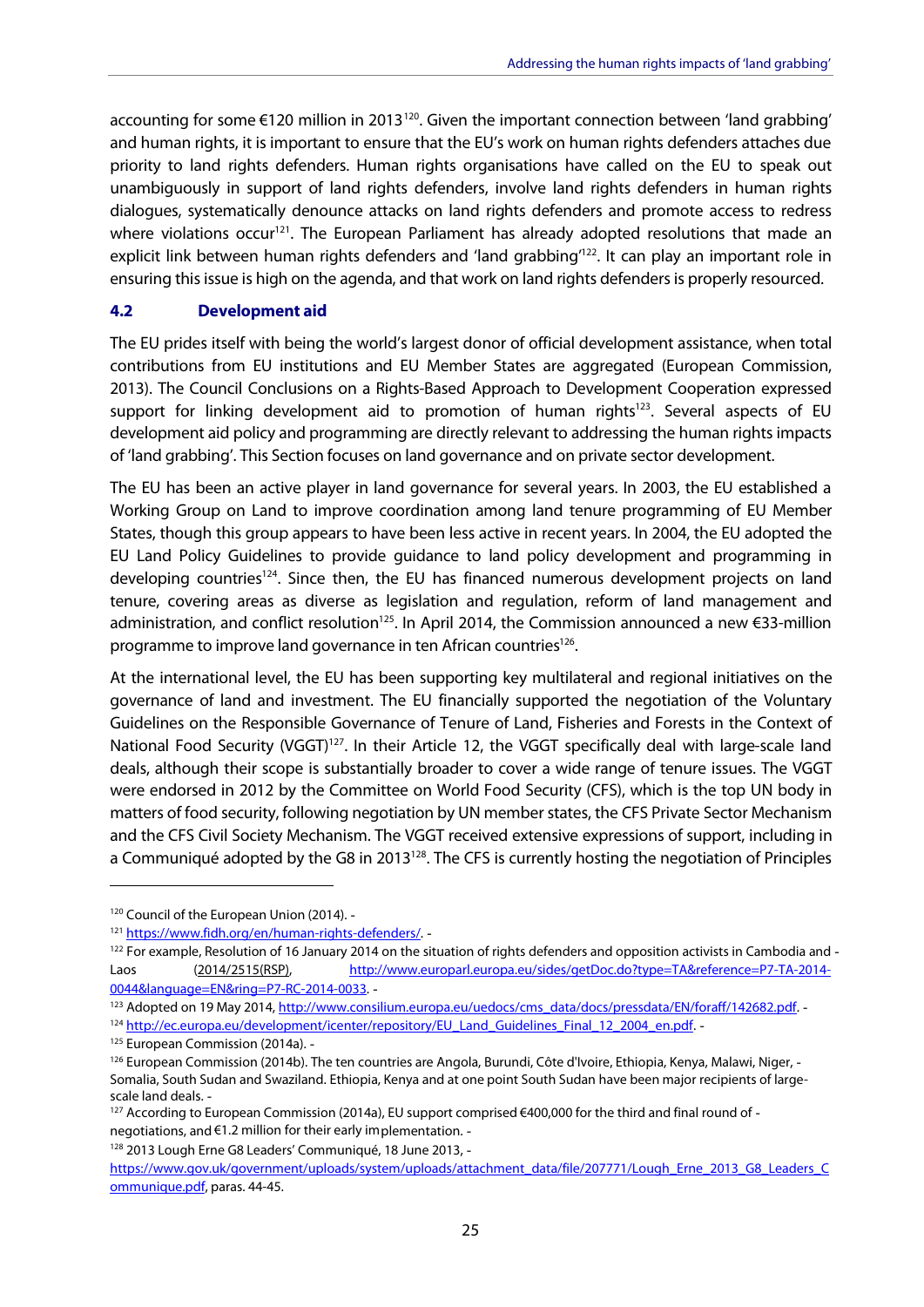on Responsible Agricultural Investment (RAI). An EU Open-Ended Working Group coordinates the position of EU Member States in this process and negotiates with one pre-negotiated EU voice for the 28 EU Member States and the Commission.

 The EU is also providing financial support to the African Land Policy Initiative (LPI), a joint initiative established by the African Union (AU), the African Development Bank and the UN Economic Commission for Africa to implement the Framework and Guidelines on Land Policy in Africa, which were endorsed by the AU Heads of African States in 2009. LPI is currently developing Guiding Principles on Large-Scale Land-Based Investments<sup>129</sup>. Finally, the EU is supporting the G8 Land Transparency Initiative, an initiative launched in 2013 to increase transparency of large-scale land deals. The initiative is to be operationalised through country partnerships with seven countries, two of which (South Sudan and Niger) are followed by the EU.

 The EU's links into these multilateral and regional processes make it well placed to step up efforts to address the human rights impacts of 'land grabbing'. Its significant investment into land governance interventions provides an opportunity to help translate international guidance into real change. European Parliament monitoring of implementation can help ensure human rights issues in 'land grabbing' are addressed. Monitoring is particularly critical in the following areas:

- Ensuring that land governance programming addresses the governance challenges at stake in 'land grabbing'. While local contexts are very diverse, broadly speaking this would require increasing local control over land governance and investment processes, through stronger local rights to land and natural resources, and through more effective mechanisms for transparency, public participation and accountability. There is much experience that aid interventions can build on, including legislative reforms to strengthen local land rights;<sup>130</sup> ways to record and delimitate community land rights;<sup>131</sup> mechanisms to facilitate disclosure of land concessions,<sup>132</sup> and more generally of information about land deals;<sup>133</sup> approaches for implementing free, prior and informed consent;<sup>134</sup> work to increase the accessibility and effectiveness of redress mechanisms; and support to informed and inclusive national dialogue on land governance, particularly where NGO coalitions or fora are in place<sup>135</sup>. However, it is also important to maintain a balance among multiple land governance challenges, and to avoid that 'land grabbing' unduly detracts attention from other important challenges (e.g. gender issues).
- Ensuring that human rights are a central part of the EU's land governance work. This would be in line with the 2012 EU Strategic Framework and Action Plan on Human Rights and Democracy,

<sup>134</sup> See the work of the Forest Peoples Programme (http://www.forestpeoples.org/publications/results/taxonomy%3A342).

<sup>129</sup> http://www.uneca.org/lpi. -

<sup>&</sup>lt;sup>130</sup> See for example progressive land legislation adopted in several African countries since the mid-1990s, including - Mozambique's Land Act of 1997 and Tanzania's Village Land Act of 1999. Among other things, these laws protect customary land rights irrespective of whether there are formally registered, allow for collective land registration and devolve important - land management responsibilities to 'local communities' (Mozambique) or local governments (Tanzania; Knight, 2011). For guidance on legal reform to strengthen land rights, see also Pritchard et al (2014).

<sup>&</sup>lt;sup>131</sup> See the work of the Community Land Fund (http://www.itc.co.mz/), of the international NGO Namati -

<sup>(</sup>http://www.namati.org/), and of national NGOs (e.g. Centro Terra Viva, http://www.ctv.org.mz/) in Mozambique. -

<sup>132</sup> On Liberia, see the Liberia Extractive Industries Transparency Act of 2009, which covers agriculture, and www.leiti.lr.org/. -See also the advocacy work of Global Witness (http://new.globalwitness.org/). -

<sup>&</sup>lt;sup>133</sup> See the national land observatories being supported by the International Land Coalition, including in Tanzania, -Madagascar and Laos (http://landportal.info/topic/land-observatory). For experience with an online database of land deals in Cambodia, see http://www.opendevelopmentcambodia.net/. -

<sup>&</sup>lt;sup>135</sup> Examples include the Land Core Group and the Land in Our Hands coalition in Myanmar; the Land Issues Working Group - in Laos; the Civil Society Coalition on Land in Ghana; and the Cadre de Réflexion et d'Action sur le Foncier au Sénégal in Senegal.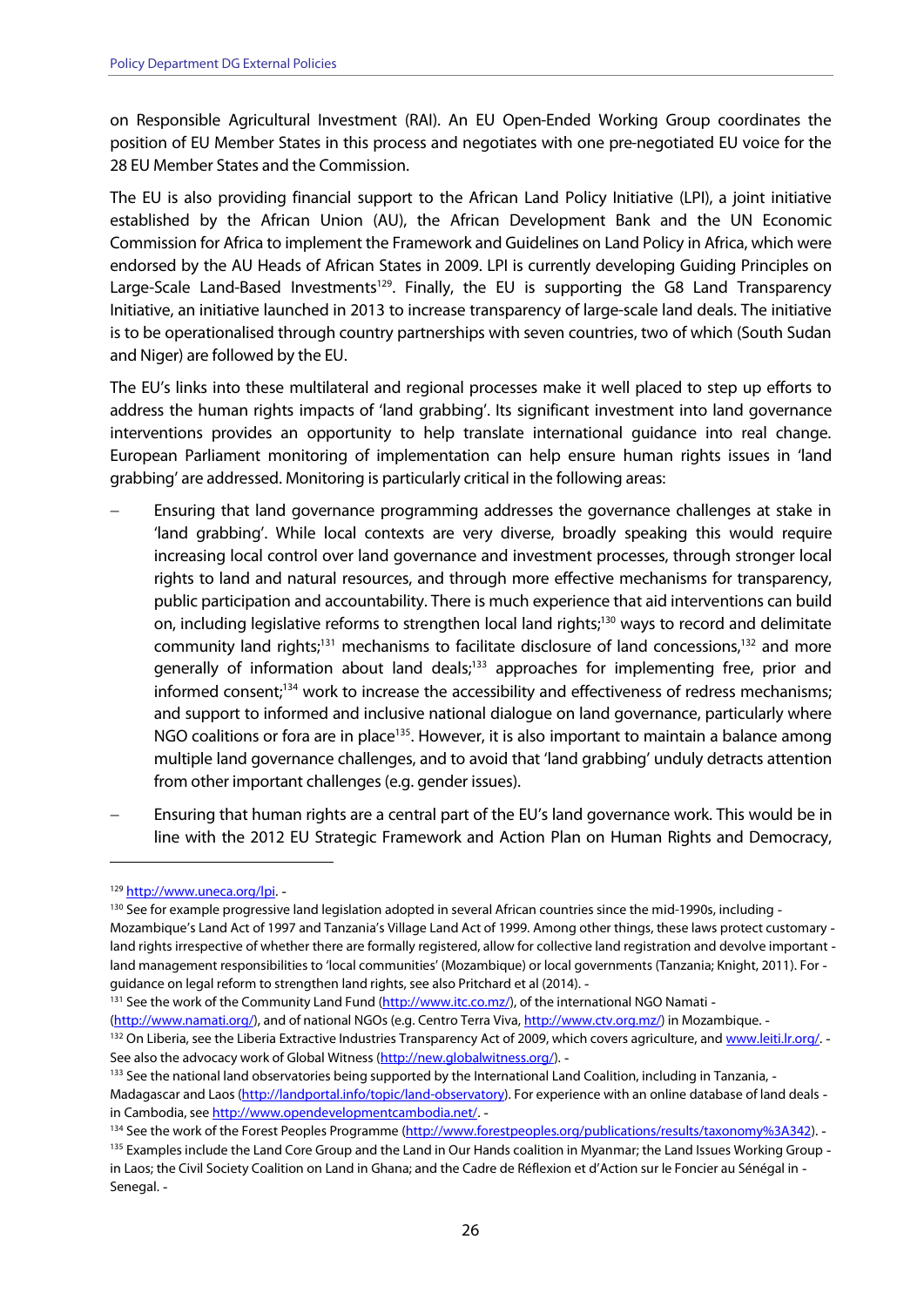which calls for integrating human rights in EU development aid<sup>136</sup>. 'Land grabbing' has been associated with significant activism from local to global levels, including from a human rights perspective<sup>137</sup>. The EU can play an important role in supporting this work.

 Ensuring effective coordination with the land governance programming of EU Member States. Member States are supporting land governance work in some of the ten African countries targeted by the new EU initiative. Ensuring proper coordination can increase impact, and it could also reduce administrative costs if it results in streamlined processes (e.g. alignment of EU and EU member state reporting to CFS). The Global Donor Working Group on Land and the Global Donor Platform's database of land governance programming are useful resources in this regard<sup>138</sup>.

 Besides the EU's work on land governance, other areas of EU aid policy are also relevant. A recent Private Sector Development Communication from the Commission proposes a strategic framework for strengthening the role of the private sector in achieving inclusive and sustainable growth<sup>139</sup>. The strategic framework envisages catalysing private sector development in developing countries, with agriculture being a priority area. The framework is a first step in EU policy making in this area, and will be reflected in the programming of EU development assistance for 2014-2020.

 In relation to agriculture, the Private Sector Development Communication emphasises linking farmers to markets and supporting small and medium-scale enterprises, as well as inclusive public-private partnerships and business models. The growing international trend to emphasise public-private partnerships in agriculture has raised concerns that aid money might be used in ways that are detrimental to local land rights<sup>140</sup>. This situation calls for robust mechanisms to ensure that EU aid money will not be used to support, directly or indirectly, any compressions of human rights in connection with 'land grabbing'. It requires clear criteria to guide any financing decisions involving support to private sector operators. The Private Sector Development Communication identifies some general criteria relevant across sectors (measurable development impact, additionality, neutrality, shared interest / co-financing, demonstration effect, adherence to social, environmental and fiscal standards). Given the particular sensitivities that exist in agriculture, it would be important to develop more specific criteria tailored to private sector development in the agribusiness sector, to ensure that any EU-supported activities comply with the VGGT and in Africa LPI.

 The European Parliament can play a central role in ensuring that the EU aid budget is well spent; influencing next steps in the EU's private sector development strategy; encouraging the Commission to develop clear, specific criteria for private sector engagement in agriculture; ensuring that EU private sector programming complies with the VGGT and guidance stemming from regional initiatives; and establishing grievance mechanisms and/or early alert systems for alleged violations. Should there be specific concerns about direct or indirect involvement of EU aid in controversial land evictions, the European Parliament can hold the Commission to account and push for change in EU development programming.

<sup>136</sup> Point 10.

<sup>&</sup>lt;sup>137</sup> See e.g. Equitable Cambodia and IDI (2013) and the campaigning work developed by these two organisations. -

<sup>138</sup> http://landgov.donorplatform.org/. -

<sup>139 &#</sup>x27;A Stronger Role of the Private Sector in Achieving Inclusive and Sustainable Growth in Developing Countries', COM(2014) -263, 13 May 2014.

 140 Provost et al (2014).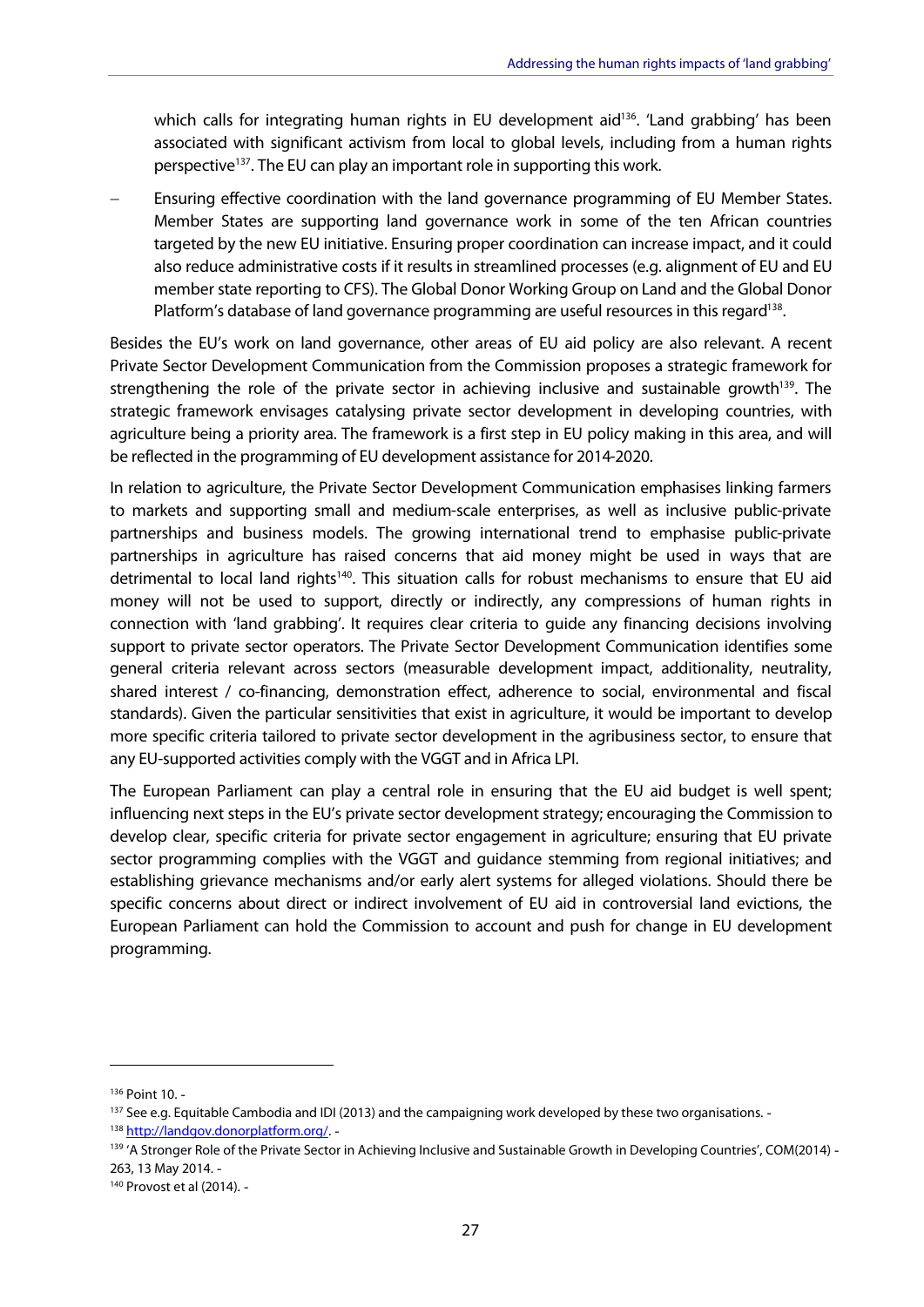#### <span id="page-28-0"></span> **Trade and investment 4.3**

 Legal frameworks governing trade and investment have a direct bearing on large-sale land deals. Investment protection treaties aim to promote investments, which would include agribusiness investments, by European companies in the other states (and vice versa), while trade arrangements affect opportunities for agribusiness companies to export produce to the EU. Evidence suggests that EU trade preferences for least developed countries under the EU Generalised System of Preferences (GSP) have resulted in significant increases in exports of sugar from these countries into the EU, and that investment by companies from non-eligible countries was likely to be a factor<sup>141</sup>.

 The Treaty on the European Union (TEU) and the Treaty on the Functioning of the European Union (TFEU) go a long way towards mainstreaming human rights considerations in the EU's trade and investment policies. Article 207(1) of the TFEU states: 'The common commercial policy shall be conducted in the context of the principles and objectives of the Union's external action'. Article 21 of the TEU includes promotion of compliance with human rights among these principles and objectives. In addition, the EU Strategic Framework and Action Plan on Human Rights and Democracy identifies actions to 'make trade work in a way that helps human rights<sup>'142</sup>. Since 1995, EU has had a policy of including human rights clauses in international economic treaties<sup>143</sup>.

 The EU has concluded numerous preferential trade agreements that include human rights clauses, allowing the withdrawal of benefits under the agreement if the other state commits human rights violations<sup>144</sup>. Since 2009, the EU has tended to include human rights clauses in a framework cooperation agreement, rather than in a trade treaty directly<sup>145</sup>. The EU has activated these human rights clauses on twenty-three occasions, for instance through redirecting development aid funding<sup>146</sup>. These cases mainly related to military coups and electoral fraud, leading some commentators to argue that human rights clauses effectively operate as 'political clauses<sup>'147</sup>. In legal terms, human rights violations connected to large land deals would qualify under human rights clauses, but as yet there have been no known cases where trade benefits have been suspended in connection with human rights abuses related to 'land grabbing'. Trade treaties concluded by the EU do not allow individual petitions to initiate investigations into alleged violations of labour and environmental obligations.

 A recent report on human rights clauses in trade and investment treaties, commissioned by the European Parliament, provided detailed recommendations on how to tighten up these clauses in future treaties, including in terms of coverage, essential elements, monitoring and enforcement<sup>148</sup>. Recommendations include establishing dedicated committees to oversee human rights issues, including representatives from the European Parliament and its counterparts and from civil society, as well as from government; requiring the European Commission or the EEAS to report regularly to the European Parliament on compliance of partner countries; and enabling individuals, NGOs and EU institutions, including the European Parliament, to request the European Commission to initiate a formal investigation into alleged human rights violations<sup>149</sup>. These suggestions seem relevant to

<sup>&</sup>lt;sup>141</sup> UNCTAD (2009b). See also Equitable Cambodia and IDI (2013). -

<sup>142</sup> Point 11.

<sup>143</sup> Bartels (2014). -

<sup>144</sup> See Bartels (2012). -

<sup>145</sup> Bartels (2014). -

<sup>146</sup> Bartels (2014). -

<sup>147</sup> Bartels (2014).

<sup>148</sup> Bartels (2014). -

<sup>149</sup> Bartels (2014). -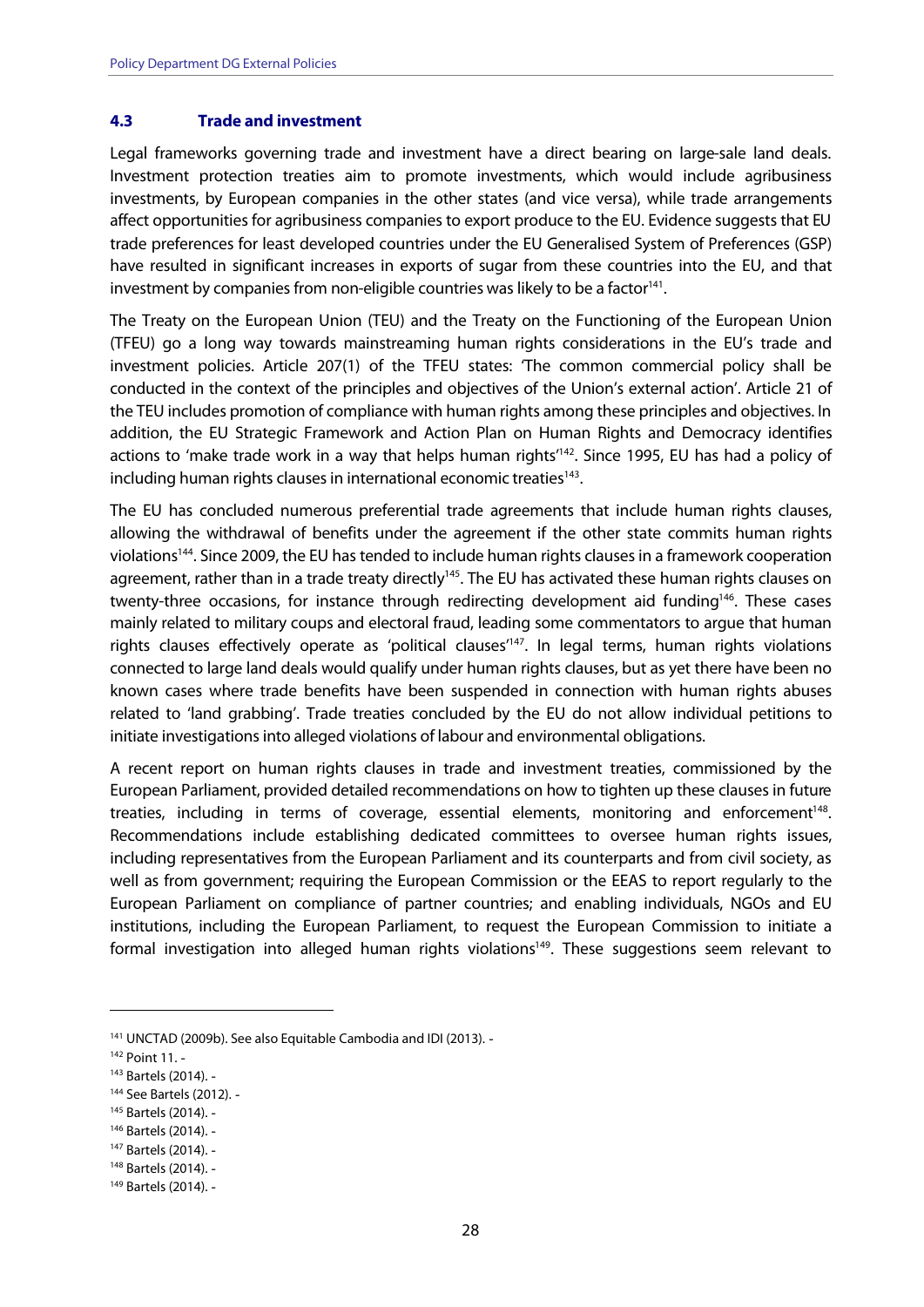addressing the human rights impacts of 'land grabbing', with the additional consideration that 'land grabbing' issues should be properly factored in the implementation of human rights clauses.

 In addition to international treaties, the EU has also established unilateral schemes of trade preferences, namely through its GSP programme, including the 'Everything But Arms' (EBA) initiative for least developed countries<sup>150</sup>. Under the EBA, imports from least developed countries are free of duties and quotas, with the sole exception of armaments. EU legislation empowers the European Commission to suspend these preferences, in whole or in part, including in cases where an investigation documents 'serious and systematic violations' of internationally recognised human rights<sup>151</sup>. The European Commission has rarely used these powers (examples include Myanmar in 1997, Belarus in 2007 and Sri Lanka in 2010), partly due to sensitivities about the use of trade sanctions against partner countries<sup>152</sup>.

 Unlike the EU's trade treaties, the GSP Regulation allows individuals, NGOs and the European Parliament, among others, to bring information about alleged human rights violations to the attention of the European Commission<sup>153</sup>. However, the GSP Regulation does not require the Commission to initiate the investigation, although if the Commission does initiate an investigation it must take account of the information provided<sup>154</sup>. These procedures have been activated with regards to alleged human rights violations connected to 'land grabbing', for example in Cambodia. Because sugar produced in Cambodia is exported to the EU under the EBA, campaigners have taken alleged violations of the land rights of people affected by sugar cane developments in Cambodia to the European Commission, calling for an investigation and the suspension of EBA benefits<sup>155</sup>. The European Parliament has also called on the European Commission to investigate allegations of human rights abuses in connection with economic land concessions in Cambodia, and to 'suspend EBA preferences on agricultural products from Cambodia in cases where human rights abuses are identified<sup>156</sup>. The Commission has so far refrained from initiating a full investigation. The European Parliament could 'flex its muscle' more in asking the Commission to report on progress with following up on the Parliament's resolutions.

 This experience highlights some of the challenges at stake in the GSP and EBA. These trade preferences were designed as tools to promote development in poorer countries, yet trade can also foster economic activities that have adverse human rights impacts affecting poorer and more marginalised groups in those countries. This creates the need to develop mechanisms for ensuring that the commercial operations encouraged by EU trade preferences are not involved with human rights abuses. A report on the human rights impacts of sugar cane operations exporting from Cambodia to the EU under the EBA called for an ex post comprehensive human rights impact assessment of the EBA in all eligible countries, with the VGGT providing a useful resource in these assessments; for the introduction of a system of human rights due diligence for all products imported into the EU under the EBA, possibly in conjunction with existing efforts to monitor compliance with rules of origin; for mechanisms to exclude human

<sup>156</sup> Resolution of the European Parliament of 26 October 2012 on the situation in Cambodia, -

epres\_cambodia\_10oct12\_en.pdf, para. 6. See also Resolution of the European Parliament of 16 January 2014 on the - situation of rights defenders and opposition activists in Cambodia and Laos, http://www.europarl.europa.eu/meetdocs/2009\_2014/documents/dase/dv/1129\_13\_epres\_cambodia\_10oct12\_/1129\_13\_-

<sup>&</sup>lt;sup>150</sup> Regulation No. 978/2012 of 25 October 2012 (GSP Regulation). -

<sup>&</sup>lt;sup>151</sup> Article 19 of EU Regulation No. 978 of 2012, and Article 15 of its predecessor EU Regulation No. 732 of 2008, which was -applicable until 31 December 2013.

<sup>152</sup> APRODEV (2012).

<sup>&</sup>lt;sup>153</sup> Articles 14(3) and 15(3) of the GSP Regulation. -

<sup>&</sup>lt;sup>154</sup> Article 19(3) and (6) of the GSP Regulation. -

<sup>&</sup>lt;sup>155</sup> Equitable Cambodia and IDI (2013). Between 2012 and 2013, a consortium of NGOs including international and - Cambodian organisations wrote three letters to the European Commissioner responsible for trade, citing findings from reports by the UN Special Rapporteur on the Situation of Human Rights in Cambodia.

<sup>0033,</sup> paras. J, 5 and 12. http://www.europarl.europa.eu/sides/getDoc.do?type=TA&reference=P7-TA-2014-0044&language=EN&ring=P7-RC-2014-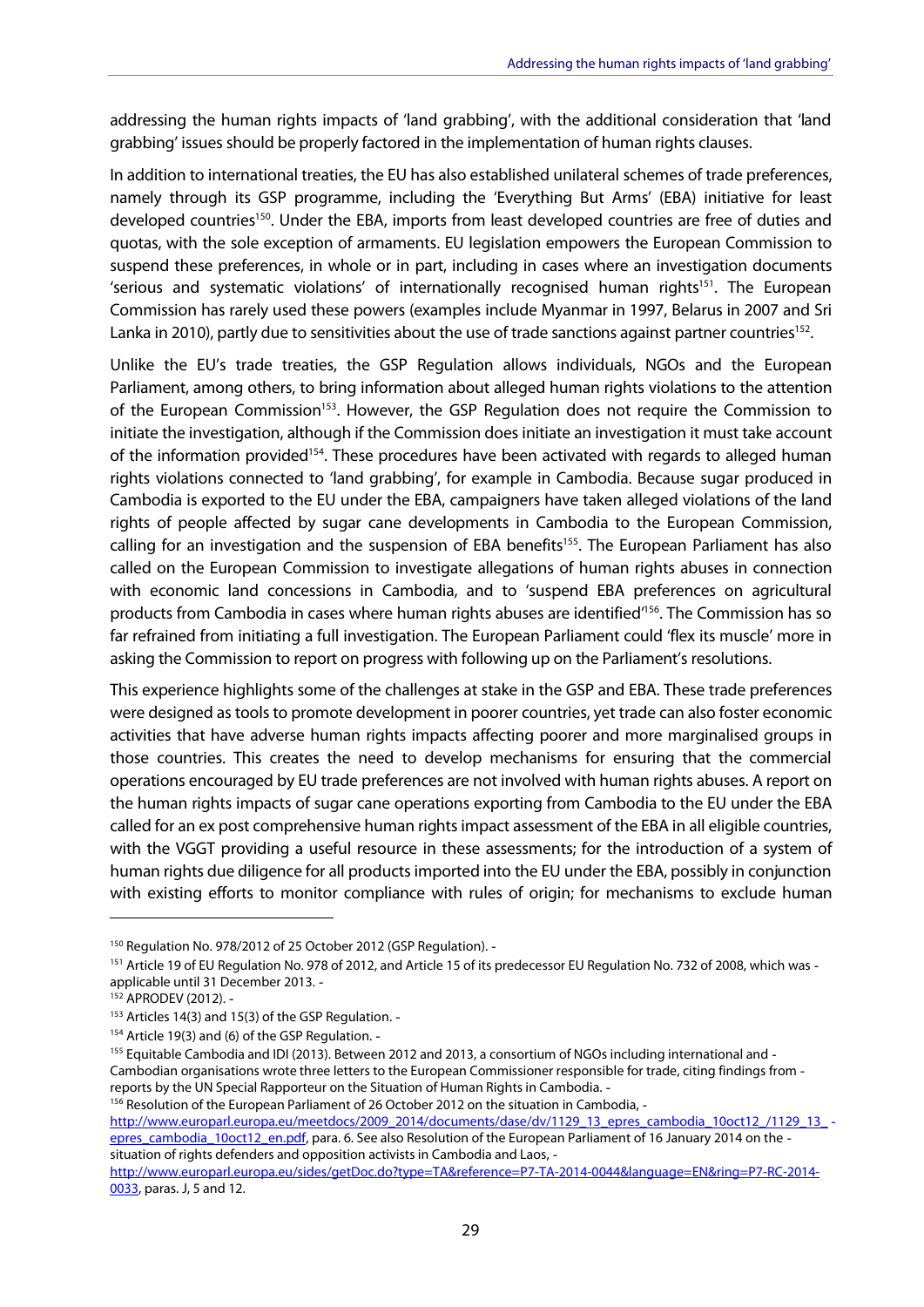rights violators from benefiting from GSP; and for an effective grievance mechanism allowing victims to bring complaints<sup>157</sup>. Future reviews of the EU GSP would provide opportunities for assessing the human rights impacts of the EU scheme of trade preferences and for exploring WTO-compatible mechanisms through which these recommendations could be implemented. Parliament can encourage the Commission to ensure that human rights issues are properly factored into these reviews.

 With the Lisbon Treaty, the EU has acquired the competence to negotiate investment treaties with non- EU states. Several negotiations are currently underway, including with countries where large-scale land deals have raised concerns. This raises several issues. One relates to the formulation of investment treaties. There is some experience with including reference to internationally recognised standards of corporate social responsibility in investment treaties, for instance in recent bilateral investment treaties (BIT) concluded by Canada and by the US with third states<sup>158</sup>. The broad formulations typically used would appear to cover instruments such as the RAI principles, should these be adopted, or the provisions on investor responsibility included in the VGGT. These investment treaty clauses are typically framed in non-binding, non-enforceable terms, and there is a question about the extent to which they can make a difference. Even so, these clauses provide a clear statement of principles and can have significant political value. Should the EU have competence to negotiate on the topics covered by the VGGT (an issue that would require further analysis of EU law, which is beyond the scope of this Study<sup>159</sup>), consideration may be given to exploring the feasibility of including reference to a commitment by the states parties to implementing the VGGT within their jurisdiction, and encouraging compliance with the VGGT by land-related investments emanating from their jurisdiction. More generally, it is important that investment protection standards are carefully formulated so as to preserve regulatory space and enable governments to change legislation and take action over time without incurring liabilities – even more so in countries where regulatory frameworks are weak.

 A more fundamental issue relates to how EU authorities should factor human rights considerations into decisions on whether and when to negotiate a trade and/or investment treaty with a third country. This issue has already catalysed civil society mobilisation. For example, after the EU launched investment treaty negotiations with Myanmar, 223 Myanmar NGOs issued a public statement against concluding an investment treaty at this time, citing several concerns including concerns about the land rights of Myanmar citizens<sup>160</sup>. Considering human rights issues before launching new trade and/or investment negotiations seems an area where additional policy tools and clearer criteria for guiding EU decision making would be beneficial<sup>161</sup>. Existing tools, particularly the Sustainability Impact Assessments of trade agreements, are usually activated *after* a decision to negotiate has been taken, and focus on the social, economic and environmental impacts of proposed trade deals – rather than on the human rights situation of a partner country before the deal is negotiated. Effective links with the Human Rights Country Strategies would be desirable in this context.

 The European Parliament holds considerable power in these matters, as treaties would need to be approved by it. In the past, the Parliament has not shied away from providing guidance to the European

<sup>&</sup>lt;sup>157</sup> Equitable Cambodia and IDI (2013). -

<sup>&</sup>lt;sup>158</sup> See e.g. Article 15(2) of the Cameroon-Canada BIT of 2014, http://www.international.gc.ca/trade-agreements-accordscommerciaux/agr-acc/fipa-apie/cameroon-agreement-cameroun.aspx.

<sup>&</sup>lt;sup>159</sup> Article 345 of the TFEU states that the EU treaties 'shall in no way prejudice the rules in Member States governing the -system of property ownership'.

<sup>&</sup>lt;sup>160</sup> The statement is available at http://www.tni.org/declaration/cso-statement-myanmar-investment-treaties. On large-scale -land deals in Myanmar, see Woods (2011) and Global Witness (2014).

<sup>&</sup>lt;sup>161</sup> See point 11 of the EU Strategic Framework and Action Plan on Human Rights and Democracy, which calls for - 'develop[ing] methodology to aid consideration of the human rights situation in third countries in connection with the launch or conclusion of trade and/or investment agreements'.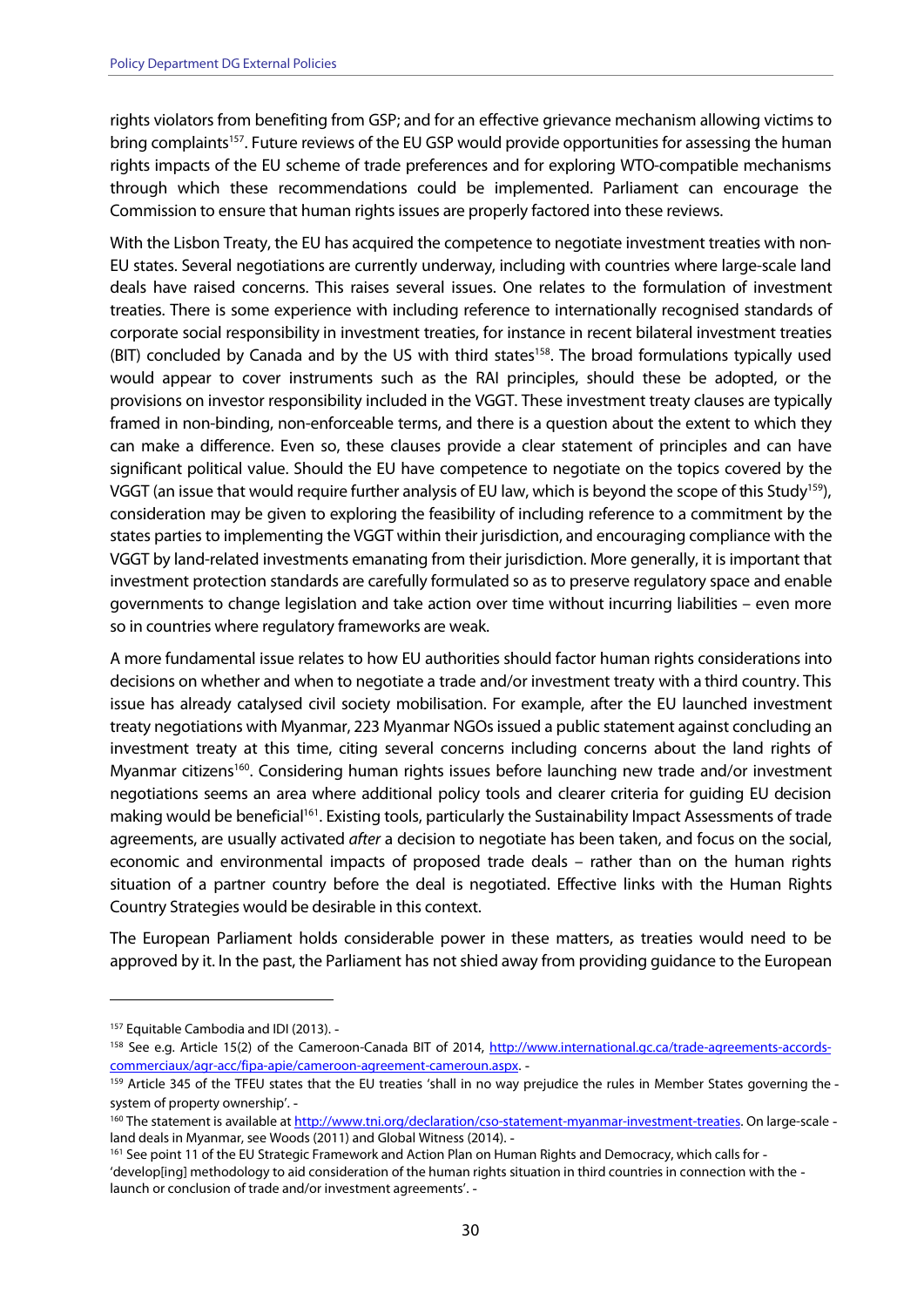<span id="page-31-0"></span> Commission on the negotiation of investment treaties, including in relation to corporate social responsibility and human rights<sup>162</sup>. Continued engagement by the European Parliament can make a difference, both in relation to individual negotiations and with regards to developing clearer guidance for consideration of human rights issues before launching negotiations.

#### **Energy and commodities 4.4**

 The EU has long had legislation to promote renewable energy. The 2003 Biofuels Directive established a biofuels consumption target of 5.75 per cent of all petrol and diesel used for transport in the European Union, a target to be met by 2010<sup>163</sup>. The more recent 2009 Renewable Energy Directive (RED) requires increasing the share of transport fuels from renewable sources to at least 10 per cent by 2020<sup>164</sup>. In June 2014, the Council reached political agreement on a proposed Indirect Land Use Change Directive, which would amend the RED<sup>165</sup>. The proposed Directive sets a cap whereby only 7% out of the overall 10% target for 'renewable energy in transport' could come from the conventional crop-based biofuels ('first generation biofuels'). First generation biofuels are those associated with large-scale land deals. In September 2013, a first reading by the European Parliament had set the cap at the more stringent 6%. The draft Directive is now expected to go back to Parliament to resolve differences.

 There has been considerable debate on the extent to which the EU biofuel mandates have been a driver of large-scale land acquisition in low and middle-income countries. As discussed in Section 2, evidence points to biofuels having been an important driver, at least in the earlier phase of deal making, and to European companies having been an important actor. Many analyses have made an explicit connection between biofuels mandates and large-scale land deals. For example, an authoritative World Bank study identified 'demand for biofuel feedstocks as a reflection of policies and mandates in key consuming countries' as one of the main drivers of the global expansion of cultivated area<sup>166</sup>.

 There is also some evidence that specifically links EU biofuel legislation to land deals in low and middle- income countries, although different studies have reached conflicting conclusions on this point. Research by NGOs has consistently emphasised the significant 'land footprint' of the EU's bioenergy legislation<sup>167</sup>. A report produced for the Commission (ECOFYS et al, 2012) found limited evidence of impact of EU mandates on land deals overseas, but it also acknowledged that timing played a role in this<sup>168</sup>. However, a subsequent study, also commissioned by the European Commission, documented a

<u>http://register.consilium.europa.eu/doc/srv?l=EN&f=ST%2010300%202014%20INIT</u>.<br><sup>166</sup> Deininger and Byrlee (2011:11). See also other sources cited in Section 2.2.<br><sup>167</sup> See e.g. ActionAid (2012); Friends of the Earth Europe

<sup>&</sup>lt;sup>162</sup> See for example the European Parliament resolution of 9 October 2013 on the EU-China negotiations for a bilateral investment agreement (2013/2674(RSP)),

<sup>&</sup>lt;u>http://www.europarl.europa.eu/sides/getDoc.do?type=TA&language=EN&reference=P7-TA-2013-411</u>.<br><sup>163</sup> Directive 2003/30/EC of the European Parliament and of the Council of 8 May 2003 on the Promotion of the Use of Biofuels or Other Renewable Fuels for Transport, Article 3(b)(ii). Biofuels or Other Renewable Fuels for Transport, Article 3(b)(ii).<br><sup>164</sup> Directive 2009/28/EC of the European Parliament and of the Council of 23 April 2009 on the Promotion of the Use of

Energy from Renewable Sources, Article 3. Energy from Renewable Sources, Article 3.<br><sup>165</sup> Proposal for a Directive of the European Parliament and of the Council amending Directive 98/70/EC relating to the

 quality of petrol and diesel fuels and amending Directive 2009/28/EC on the promotion of the use of energy from renewable sources – Political agreement, 3 June 2014,

<sup>&</sup>lt;sup>167</sup> See e.g. ActionAid (2012); Friends of the Earth Europe (2014).

<sup>&</sup>lt;sup>168</sup> The report states: 'Given the time lapse between land deals and actual crop production, it is almost impossible to link these deals with the EU biofuel consumption. Based on scrutiny of the largest land deals in developing countries and on assumptions about how much land deals may have eyed the EU market, we estimate that between 0.05 and 0.16 Mha of land deals with concerns about socio-economic impacts and land-use rights could be linked to the EU market. We expect that in the future more information will come available about the source regions of biofuels as a result of sustainability reporting requirements. Attention needs to be paid to the developments and biofuel imports in the 2011-2012 and onwards period.' See ECOFYS et al (2012), p. vi.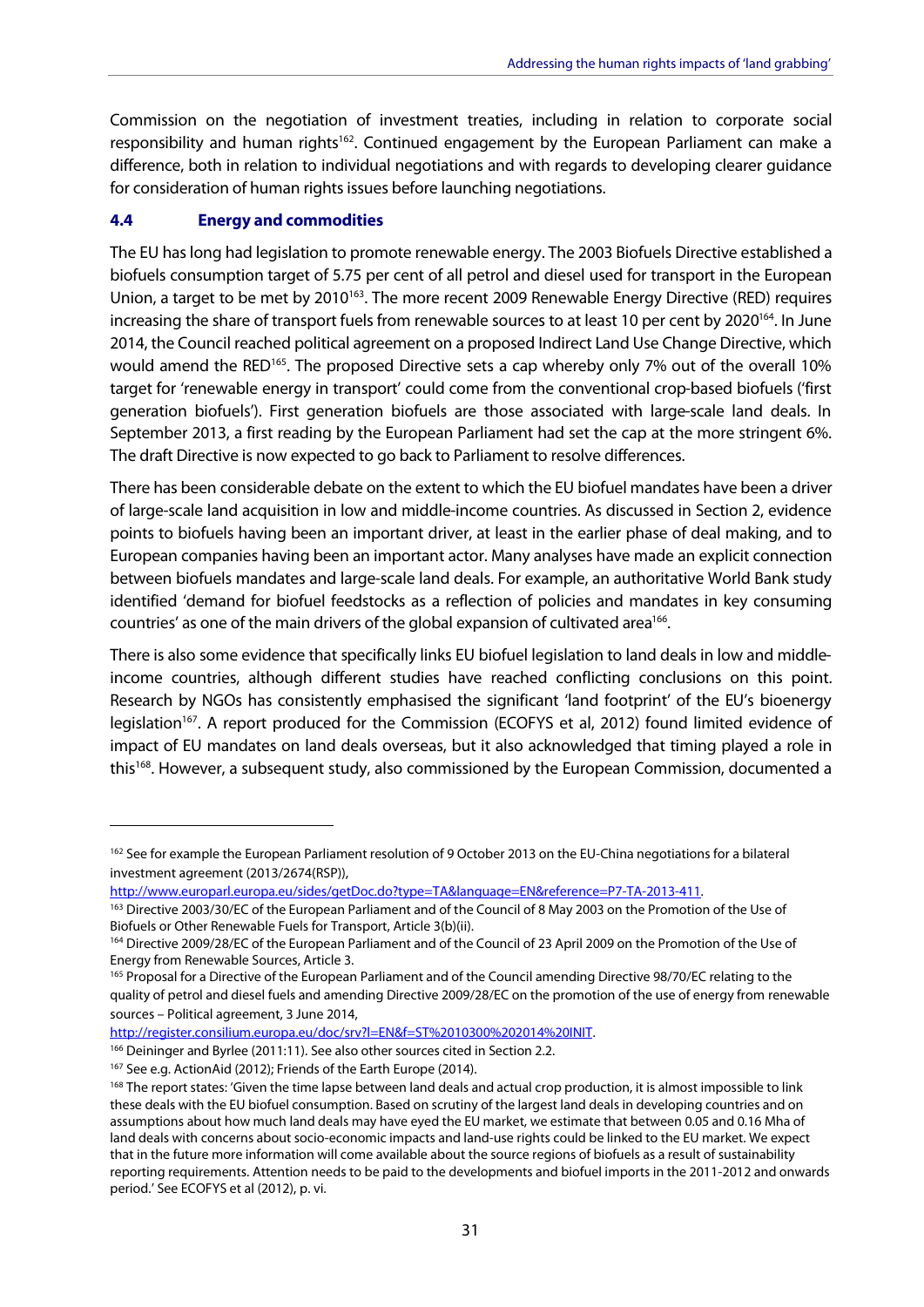'clear link' between the EU bioenergy policy and land deals overseas<sup>169</sup>. Overall, given the important role played by European companies in land acquisition, particularly in Africa, and given the prominence of biofuels at least in the early phase of deal making (see Section 2.2), it seems likely that EU legislation on renewable energy has been a driver of land acquisition. The slow implementation of many land deals and the high failure rate among agribusiness ventures, including in connection with untested biofuels feedstocks such as jatropha, could be relevant factors in explaining why significant levels of land acquisition overseas have not (yet) translated into significant levels of biofuel imports into the EU market from these operations.

 The Renewable Energy Directive requires the Commission regularly to report to the European Parliament (and to the Council) 'on the impact on social sustainability in the Community and in third countries of increased demand for biofuel', including with regards to respect for land rights<sup>170</sup>. These reports provide an opportunity for the European Parliament to monitor the knock-on effects of biofuel developments on land rights in third countries. The latest progress report from the Commission drew on ECOFYS et al (2012) to conclude that 'is not yet clear if EU biofuels demand contributes any abuse of land use rights' (sic)<sup>171</sup>. This conclusion was critiqued by NGOs<sup>172</sup>. The European Parliament can play an important role in scrutinising the Commission's progress reports, including by probing the analysis of the land rights impacts of biofuels developments.

 Consideration of indirect land use change (ILUC) is an important aspect, as expanding agricultural land use for biofuel production can have knock-on effects at the local level (e.g. where a new plantation displaces farmers who then clear new land) but also at the transnational level (e.g. if new biofuel developments in Europe increase food imports, the production of which has land use implications overseas). Policy debates on ILUC have focused on the carbon emissions associated with clearing new land, but consideration of impacts on land rights also seems important. Action to limit the ILUC effects of biofuels can indirectly help protect land rights in low and middle-income countries. In considering the draft ILUC Directive, the European Parliament can play an important role in ensuring that the land rights implications are fully considered.

 An important issue relates to the integration of land rights and human rights issues in sustainability standards. Article 17 of the RED states that biofuels can only be counted towards consumption targets if they comply with specified sustainability criteria. These emphasise environmental considerations, to the exclusion of social aspects. Since the adoption of the Renewable Energy Directive, the EU has recognised as compliant with EU sustainability standards a number of voluntary certification standards. A comparative analysis recently developed by WWF indicates that these standards vary considerably in scope and in the effectiveness of monitoring and enforcement<sup>173</sup>. Overall, schemes developed through multi-stakeholder processes (such as the Roundtable on Sustainable Biomaterials, RSB; and the Roundtable on Sustainable Palm Oil, RSPO) tend to be more comprehensive, and to go beyond the legal requirements imposed by the RED including through addressing social sustainability and land

<sup>&</sup>lt;sup>169</sup> 'Energy markets are a significant driver in the overall trend of large scale land acquisition. A clear link can be established - between the EU bioenergy policy and the strong interest of European companies to acquire agricultural land in developing countries, especially in Africa. This also entails that the development of conventional biofuel production has an impact on access to natural resources, such as land and water and often leads to an increase in land concentration to the detriment of -smallholder farming practices.' See Diop et al (2013), p. 1.

<sup>170</sup> Article 17(7).

<sup>171</sup> Available at http://eur-lex.europa.eu/legal-content/EN/TXT/PDF/?uri=CELEX:52013DC0175&from=EN, p. 11. -

<sup>172</sup> Kropiwnicka (2013).

<sup>173</sup> Schlamann et al (2013). -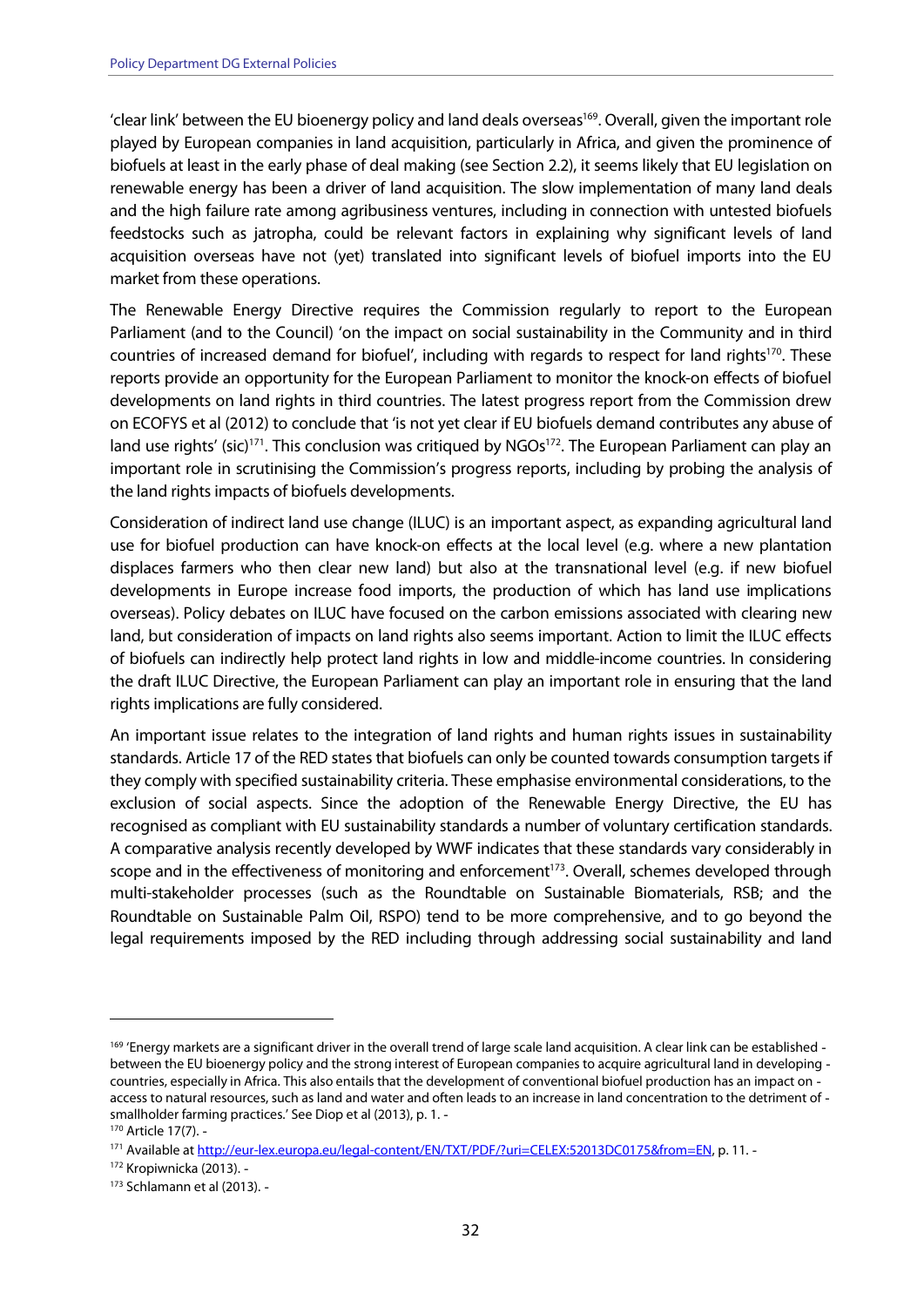rights issues; while some other certification schemes are more tightly focused on the environmental sustainability criteria identified in the RED, and do not cover social aspects and land rights issues<sup>174</sup>.

 The European Parliament can encourage the European Commission to develop stricter and more transparent criteria and procedures for the recognition of any new certification schemes in future; to periodically review the list of approved schemes to ensure that the schemes meet the objectives of the RED; and to undertake ongoing monitoring of the effectiveness of certification in pursuing the EU's sustainability goals.

 The RED covers the period ending in 2020. A new instrument will have to be adopted for the period 2020-2030. The Commission has indicated that the EU will not be providing public support to first generation biofuels after 2020, focusing instead on energy efficiency and on second and third generation biofuels, among other options<sup>175</sup>. The European Parliament can play an important role in ensuring that this approach is upheld.

 There has also been reflection on the extent to which EU legislation on timber legality can provide lessons for possible legislative measures relating to agricultural commodities<sup>176</sup>. The EU Timber Regulation (EUTR) prohibits the importation of timber (and products derived from such timber) that has been harvested illegally according to legislation applicable in the country of origin. It also requires companies to establish due diligence procedures to minimise the likelihood of their importing illegal products<sup>177</sup>. In other words, the EUTR focuses on legality considerations, rather than sustainability criteria. The two may overlap but can also diverge, for example where applicable law does little to ensure sustainability.

 In principle, this type of legislation could be extended to cover agricultural commodities. It has been noted, however, that legality requirements in relation to agricultural commodities arise in different ways compared to timber<sup>178</sup>. Many contested 'land grabbing' deals may comply with national law: as discussed in Section 2, national legislation may vest land ownership and land allocation authority with the central government, making it legal for governments to allocate large areas of land with little local consultation. Even if such land deals contravene national legislation, they might still be considered 'legal', because they are allocated and managed under official licence from government agencies. Nevertheless, legislation restricting the importation of illegally produced commodities might be relevant to farm produce sourced from operations responsible for human rights abuses.

 Any legislation on agricultural commodities developed along the lines of the EUTR would require proper thinking through and careful adaptation effectively to address the human rights impacts associated with 'land grabbing'. The European Parliament can encourage the Commission to explore feasibility of, and options for, legislation aimed at promoting legality in agricultural commodities.

<sup>&</sup>lt;sup>174</sup> Schlamann et al (2013). See also ClientEarth (2013) and IUCN (2013), raising similar issues. -

<sup>&</sup>lt;sup>175</sup> Communication from the Commission to the European Parliament, the Council, the European Economic and Social - Committee and the Committee of the Regions – A Policy Framework for Climate and Energy in the Period from 2020 to 2030, COM(2014) 15 final, 22 January 2014, http://ec.europa.eu/energy/doc/2030/com\_2014\_15\_en.pdf, p. 6-7. -

<sup>176</sup> Brack with Bailey (2013). -

<sup>&</sup>lt;sup>177</sup> Regulation (EU) No 995/2010 of the European Parliament and of the Council of 20 October 2010 laying down the obligations of operators who place timber and timber products on the market, http://eur-lex.europa.eu/legalcontent/EN/TXT/PDF/?uri=CELEX:32010R0995&from=EN, Article 4.

<sup>178</sup> Brack with Bailey (2013). -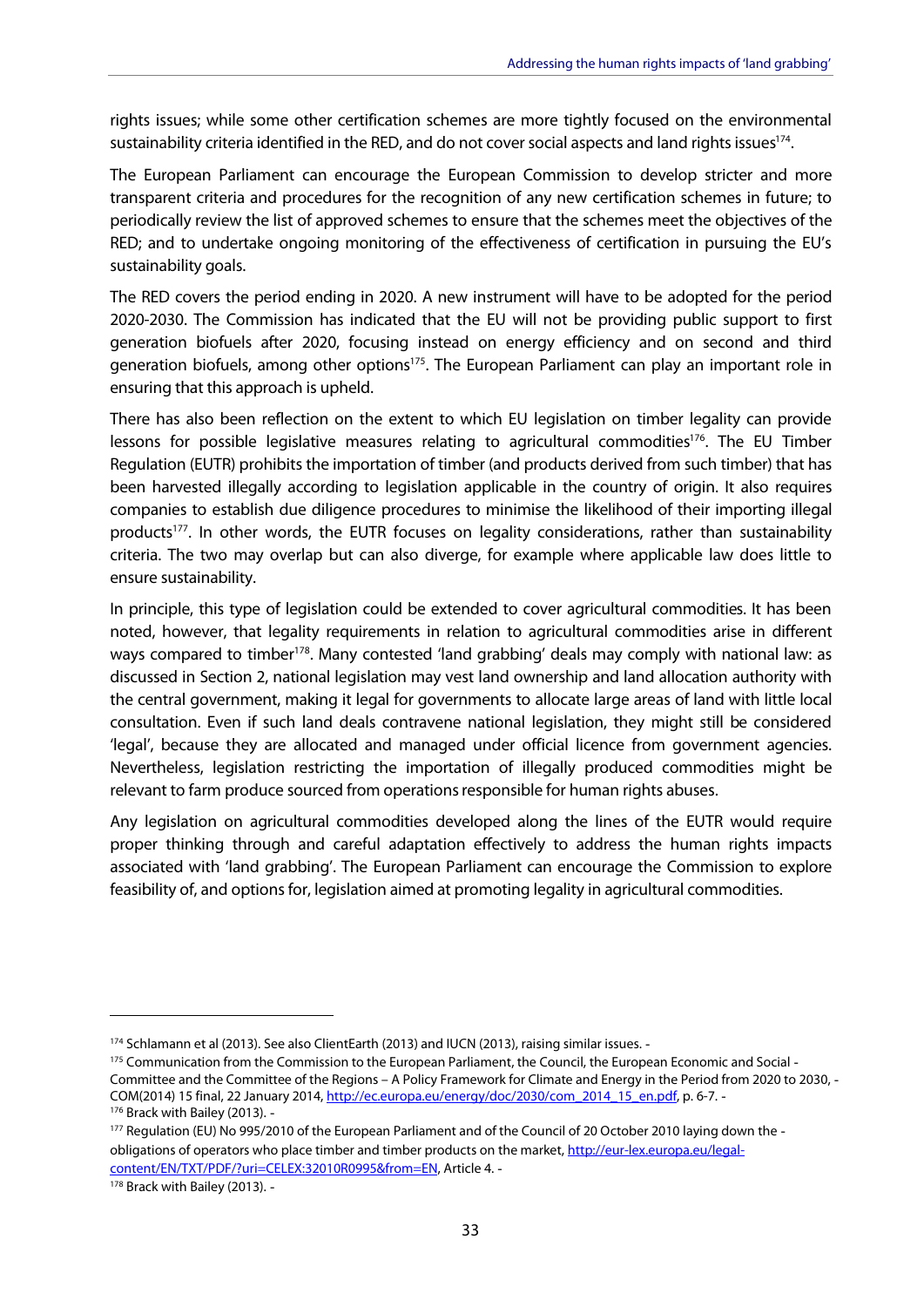#### <span id="page-34-0"></span> **Corporate governance and finance 4.5**

Transparency in land governance and transaction is an important theme in the VGGT<sup>179</sup>. While many initiatives emphasise the role of host governments in improving transparency, there is much that the investors' home country governments can do. As discussed in Section 2, European companies have played an important role in large-scale land acquisition. The EU could contribute to addressing the human rights impacts of 'land grabbing' by increasing transparency in the governance of companies that are based in the EU and acquire land use rights overseas.

 In 2013, the EU adopted a new Accounting Directive that requires disclosure of payments to governments for companies listed on EU-regulated stock exchanges, and also for unlisted companies that meet certain size criteria (turnover, total assets or number of employees). This legislation applies to extractive industry companies and to firms active in the logging of primary forests<sup>180</sup>. Similar legislation has been adopted in other countries too. In the United States, the Dodd-Frank Wall Street Reform and Consumer Protection Act of 2010 requires disclosure of payments to the US or foreign governments made by oil, gas and mining companies listed on US stock exchanges. Regulations in Hong Kong also require disclosure of payments to governments made by extractive industry companies listed on the Hong Kong stock exchange<sup>181</sup>. EU legislation is broader in that it covers logging firms, and unlisted companies under specified circumstances.

 The government payments reporting requirements in the EU Accounting Directive do not apply to agribusiness. An argument could be made that the concerns that led to the adoption of legislation aimed at promoting transparency in extractive industries also apply to 'land grabbing': transparency is a vehicle for improving governance, standards and accountability, particularly in contexts where governance is weak.

 In principle, the Accounting Directive could be extended to cover agribusiness. This would require thinking through the scope of reporting obligations. US and EU legislation concerning extractive industries has focused on government payments. This may help deal with issues of corruption, for example. However, important human rights issues cannot be addressed merely by improving transparency in revenue management. Arrangements for disclosing information about how much land a company has acquired, where, from whom, how and for what purposes would be more useful in enabling more effective public scrutiny of large land deals, including to address human rights issues. It is worth noting that in April 2014 the European Parliament approved a proposed Directive amending the Accounting Directive. The proposed Directive is now being considered by the Council. It strengthens disclosure requirements relating to non-financial information, including performance in environmental and social matters and 'respect for human rights<sup>182</sup>. The European Parliament can monitor how these new requirements, if adopted, are implemented, including in relation to the extent to which human rights and 'land grabbing' issues are considered.

 The Accounting Directive requires the Commission to review the government payments disclosure requirements by 21 July 2018, and to submit the report to the European Parliament<sup>183</sup>. Among other things, the review 'shall consider the extension of the reporting requirements to additional industry

<sup>179</sup> See Articles 1.2(3), 3B.8, 6.9, 7.4, 10.5, 12.3, 15.9, 17.2, 18.3, 18.5 and 19.3 of the VGGT. -

<sup>&</sup>lt;sup>180</sup> Directive 2013/34/EU of the European Parliament and of the Council of 26 June 2013 on the annual financial statements, - consolidated financial statements and related reports of certain types of undertakings, amending Directive 2006/43/EC of the European Parliament and of the Council and repealing Council Directives 78/660/EEC and 83/349/EEC, Articles 41-48. 181 Gormley (2013). -

<sup>&</sup>lt;sup>182</sup> This point is based on a EU press release (http://europa.eu/rapid/press-release\_MEMO-14-301\_en.htm). The author did -not have access to the proposed Directive.

<sup>183</sup> Article 48. -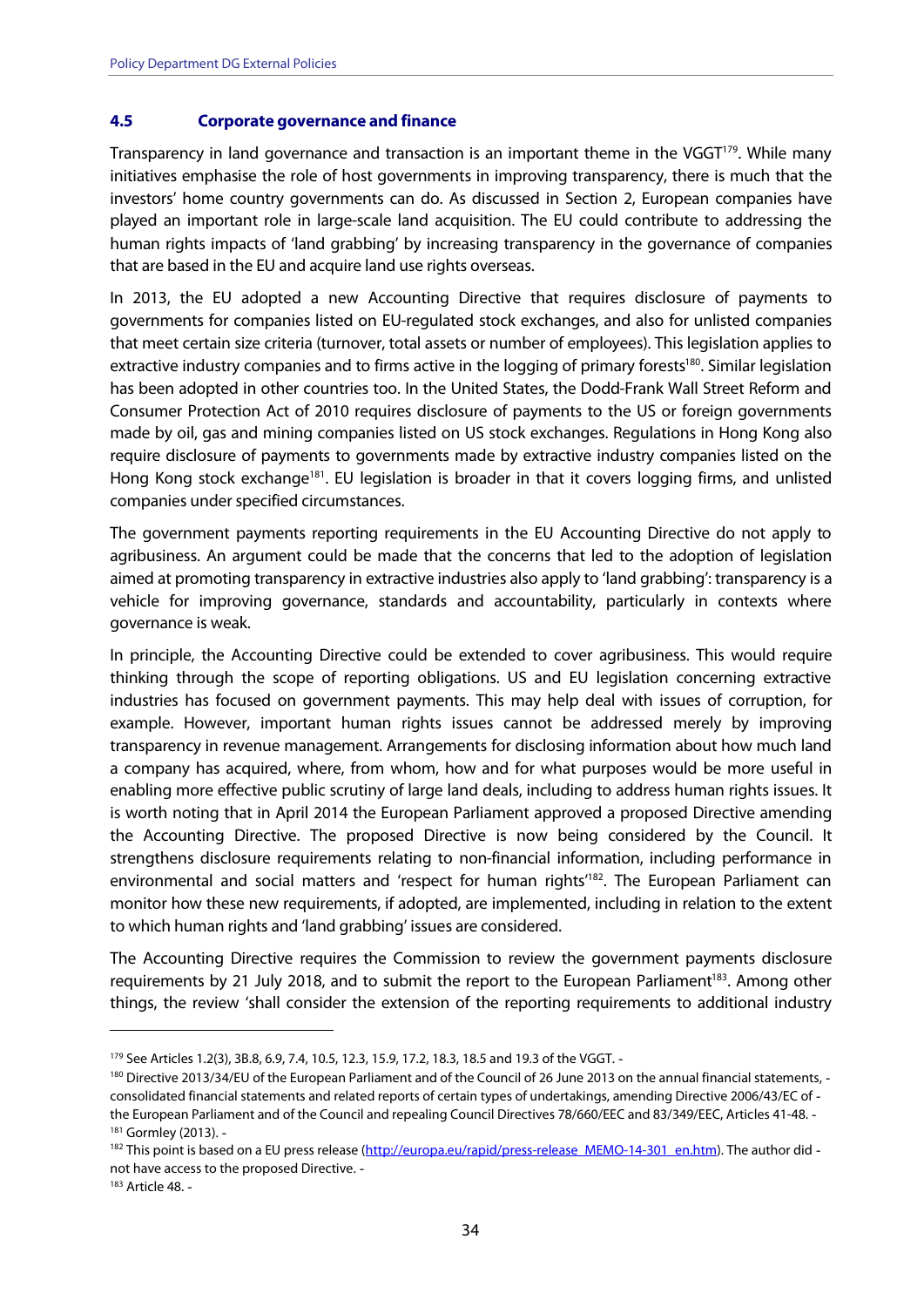<span id="page-35-0"></span>sectors<sup>'184</sup>. While the review is not due for a few years, it may provide a natural entry for assessing potential for extending the disclosure requirements to agribusiness – defined broadly to include tree crops, perennial agriculture crops, annual crops, varying scales and levels of processing on site, and production for food, fuel, fibre or other uses. Before then, the European Parliament has the powers to ask the Commission to assess feasibility and options for legislation to increase transparency in relation to large-scale land acquisition and to propose legislation should that assessment lead to positive outcomes. Measures to increase transparency through reporting requirements can only be effective as part of a wider package of measures to deal with the multiple aspects of human rights in 'land grabbing'.

 As discussed in Section 2, evidence suggests that European financial institutions have been involved in financing land deals, directly or indirectly<sup>185</sup>. While the scale and features of this involvement remain little understood, there is a need to assess whether there is potential for increasing the effectiveness of legal requirements to integrate consideration of human rights in investment or lending decisions. The European Parliament is well placed to commission research aimed at improving understanding and at developing recommendations, and to follow up with the Commission to act on those recommendations.

# **5. RECOMMENDATIONS**

 It is clear that 'land grabbing' is a serious issue that requires urgent attention. Important human rights dimensions are at stake, and major compressions of human rights have been documented in some contexts. The EU can use multiple policy levers to help address the human rights impacts of large-scale land deals. The European Parliament holds considerable power, and can take effective action to ensure those levers are used to their full potential. This Section outlines recommendations for moving the debate forward, distilling specific action points from the analysis developed in the previous sections and setting out ways in which all stakeholders involved can play their own, unique role in bringing positive change.

 'Land grabbing' issues cut across multiple areas of EU policy – from human rights to trade and investment, through to energy and corporate governance, and to private sector development. Ensuring greater coherence amongst these different policy areas can be a powerful tool for addressing the human rights impacts of large-scale land deals. This Study has mentioned several examples of this – from greater cross-fertilisation between the EU's work on human rights and on land governance to use of the VGGT in assessing the human rights impacts of trade preferences, through to exploring how the Accounting Directive might be reviewed to integrate transparency requirements relating to land deals. Given the momentum behind the EU's Policy Coherence for Development (PCD) initiative, and the relevance of 'land grabbing' to the PCD priority themes (especially food security, and trade and finance), ensuring coherence of EU policies relevant to 'land grabbing' can provide an important contribution to the wider PCD agenda.

<sup>&</sup>lt;sup>184</sup> Article 48. -

<sup>185</sup> Global Witness (2013); Cotula and Blackmore (2014). -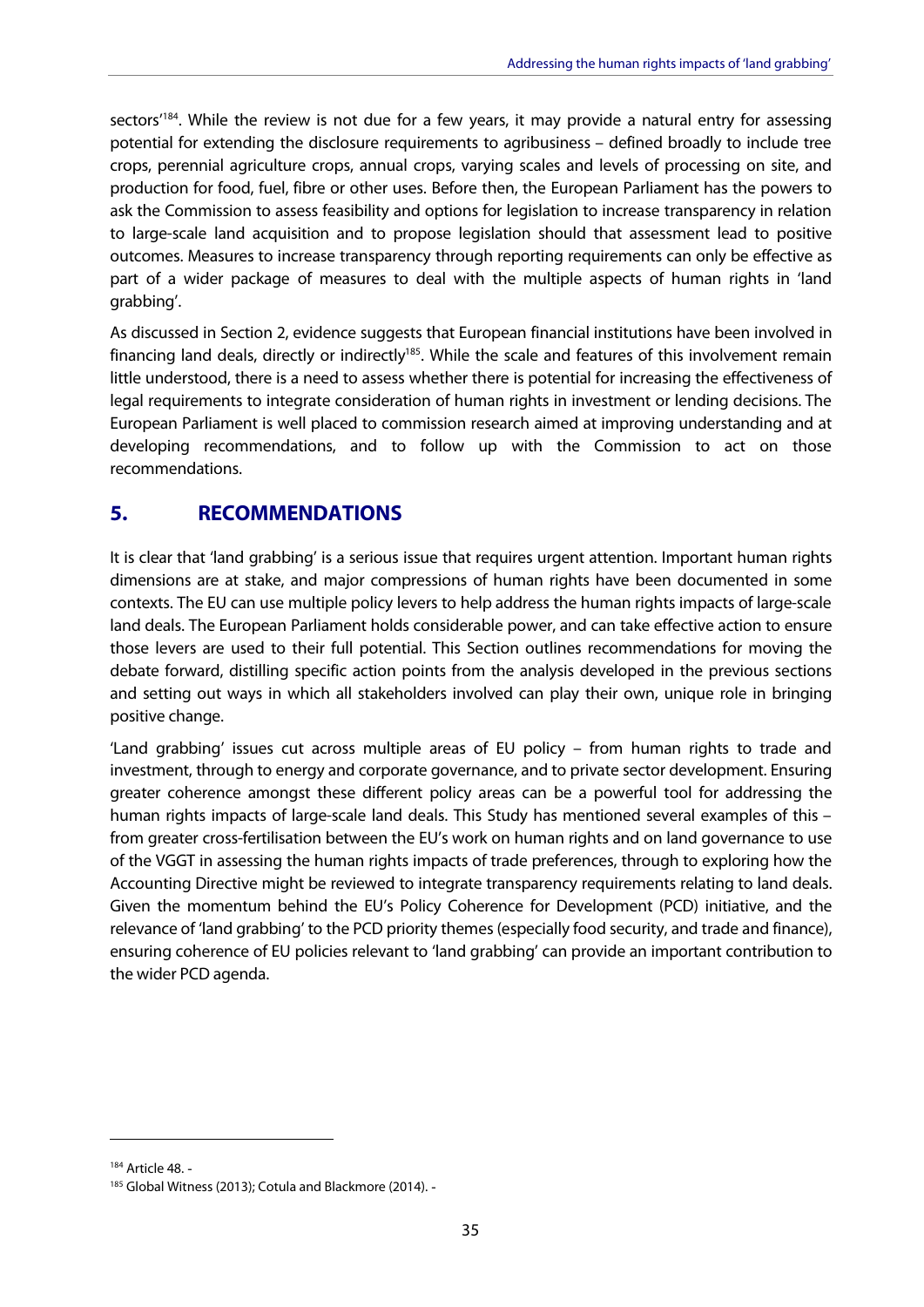The European Parliament should:

- Ensure that 'land grabbing' issues are given greater prominence in the EU's human rights work, including the work on human rights defenders, through the ongoing review by the Council, the Commission and EU Member States of the 2012 EU Action Plan on Human Rights and Democracy, and through mainstreaming of 'land grabbing' issues in the EEAS' human rights work.
- Monitor and report on the EU's development programming and budget spending related to land governance, with a view to ensuring it promotes human rights and addresses the challenges underlying 'land grabbing', notably by increasing local control over land use through stronger land rights, more inclusive decision making and more effective accountability and redress mechanisms.
- Monitor and report on the EU's development programming and budget spending related to private sector development, with a view to ensuring it complies with the VGGT, the RAI principles should these be adopted, and guidance stemming from regional initiatives. Should specific concerns about direct or indirect involvement of EU aid in controversial land evictions or other forms of human rights abuse arise, hold the Commission and relevant authorities to account. If appropriate, and as a consequence of such concerns, promote changes in EU programming and project implementation.
- Ensure that human rights issues, including in relation to 'land grabbing', are mainstreamed in the EU's instruments relating to trade and investment, including trade and investment treaties and the EU's GSP.
- Scrutinise the Commission's periodic progress reports on renewable energy, including by probing analysis on land rights impacts. Push for stricter and more transparent procedures for the recognition of voluntary certification schemes, and for ongoing monitoring of the effectiveness of approved schemes.
- Commission research to improve understanding on the involvement of European financial institutions in the financing of 'land grabbing', and to make recommendations on ways to strengthen legislation as needed.
- Through its relations with partner countries' Parliaments, promote ways and means of improving the transparency, accountability and governance of agribusiness investments in partner countries. Encourage partner country Parliaments to produce their own domestic reports on this issue and, in particularly worrying cases involving links to the EU, consider sending a European Parliament mission, or a joint parliamentary commission of inquiry, to investigate cases of abuse.
- Take due note of the views of European NGOs and civil society groups on this issue. Where appropriate, organise hearings and information sessions to ensure that their views are adequately articulated and presented.
- Inform all appropriate Parliamentary Committees of the findings of this Study.

 The **European Commission**, notably DEVCO, TRADE, AGRICULTURE, ENVIRONMENT, ENERGY, ENTERPRISE, should:

 Ensure that EU aid programming and subsequent programmes and projects on land governance address the challenges underlying 'land grabbing', notably by increasing local control over land use through stronger land rights and more inclusive decision making, as well as the integration of human rights aspects, including through sustained investment in capacity building, accountability systems and redress.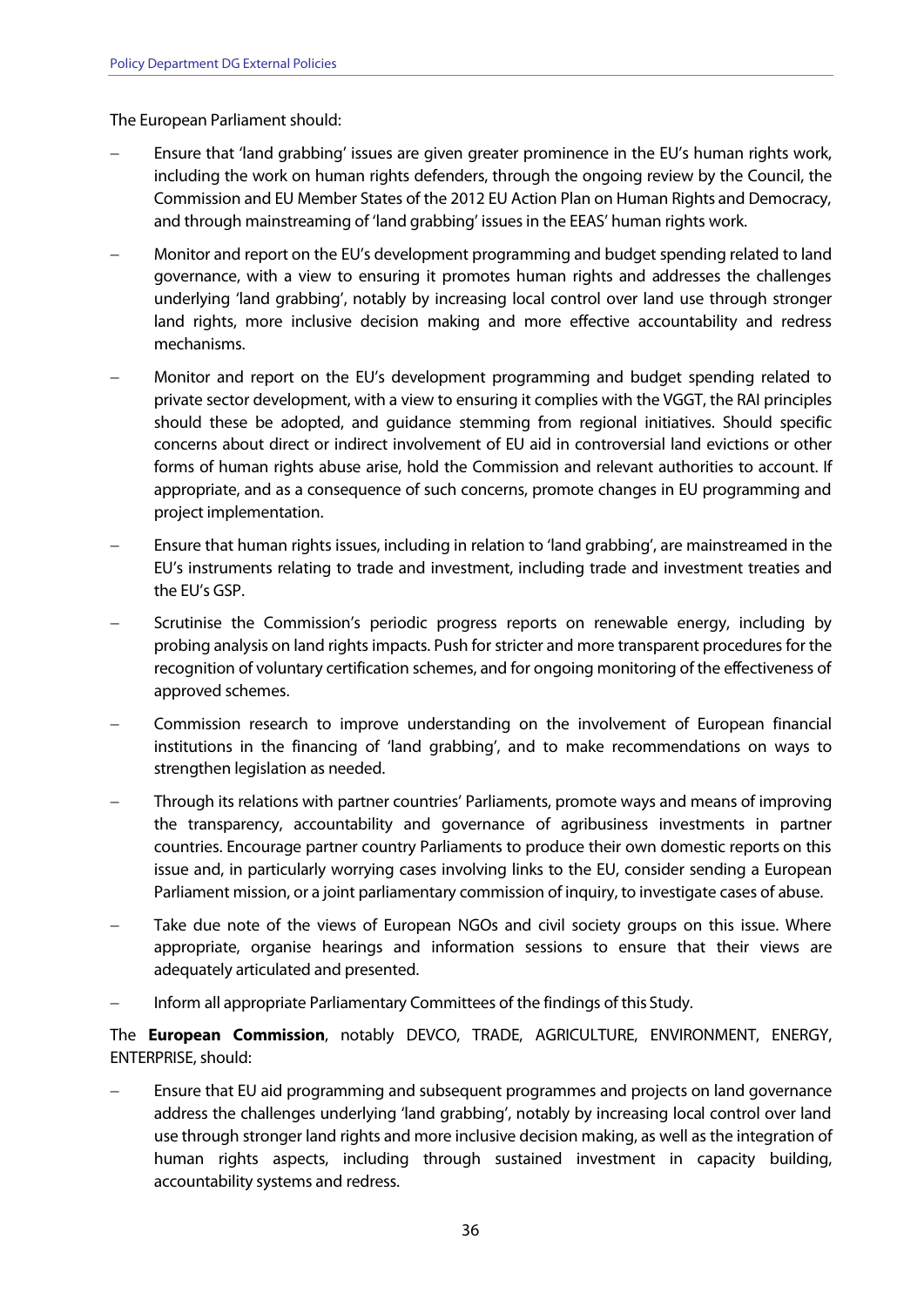- Over and above the recent Commission Communication on Private Sector Development, develop clear, specific criteria for private sector engagement in agriculture and consider grievance mechanisms for the EU private sector programming, to ensure that such programming complies with the VGGT, the RAI principles should these be adopted and guidance stemming from regional initiatives.
- Promote mainstreaming of human rights considerations in EU decisions on the negotiation of trade and investment treaties, strengthen human rights clauses in trade treaties, ensure that these clauses apply to 'land grabbing' issues, and consider options for addressing regulatory space and responsible investment issues in the framing of investment treaties.
- Mainstream consideration of human rights issues in decisions on the negotiation of trade and investment treaties, strengthen human rights clauses in trade treaties, extend application of these clauses to 'land grabbing' issues, and consider options for addressing responsible investment issues in the framing of investment treaties.
- Integrate a human rights impact assessment into future reviews of the EU's GSP. Include an assessment of the feasibility of introducing human rights due diligence for agricultural and other produce imported into the EU under the GSP or its key components (such as the EBA). Establish an EU-wide system for dealing with human rights violators, and a grievance mechanism.
- In relation to bioenergy, develop stricter and more transparent criteria and procedures for the recognition of any new certification schemes; periodically review the list of approved schemes; and undertake ongoing monitoring of the effectiveness of certification in pursuing the EU's sustainability goals.
- Assess the feasibility and options for legislation to increase transparency and good governance principles in relation to agribusiness investments, and to restrict importation of illegally produced commodities, and propose legislation should that assessment lead to positive outcomes.
- Report regularly to the European Parliament on progress in the areas above, and on action and measures taken to follow up on the Parliament's resolutions relating to 'land grabbing' in different areas of EU policy.

### The **EEAS** should:

- Give greater prominence to 'land grabbing' issues, and more generally issues relating to social, economic and cultural rights, in the EU's human rights work, including through proper integration of land issues, where relevant, in human rights dialogues and in the EU's work on human rights defenders.
- Ensure that such issues feature, where appropriate, in the regular annual reviews of human rights in partner countries, and consider issuing guidance to EEAS staff on how to deal with 'land grabbing' issues.
- In cases of abuse, ensure that the policies and programmes promoted by the EEAS are fully respected and acted upon.
- Report regularly to the European Parliament on progress in the areas above.

### **EU Member States** (the Council) should:

 Review the current work of the EU institutions on 'land grabbing', and more generally on issues relating to social, economic and cultural rights, for more effective integration in the EU's human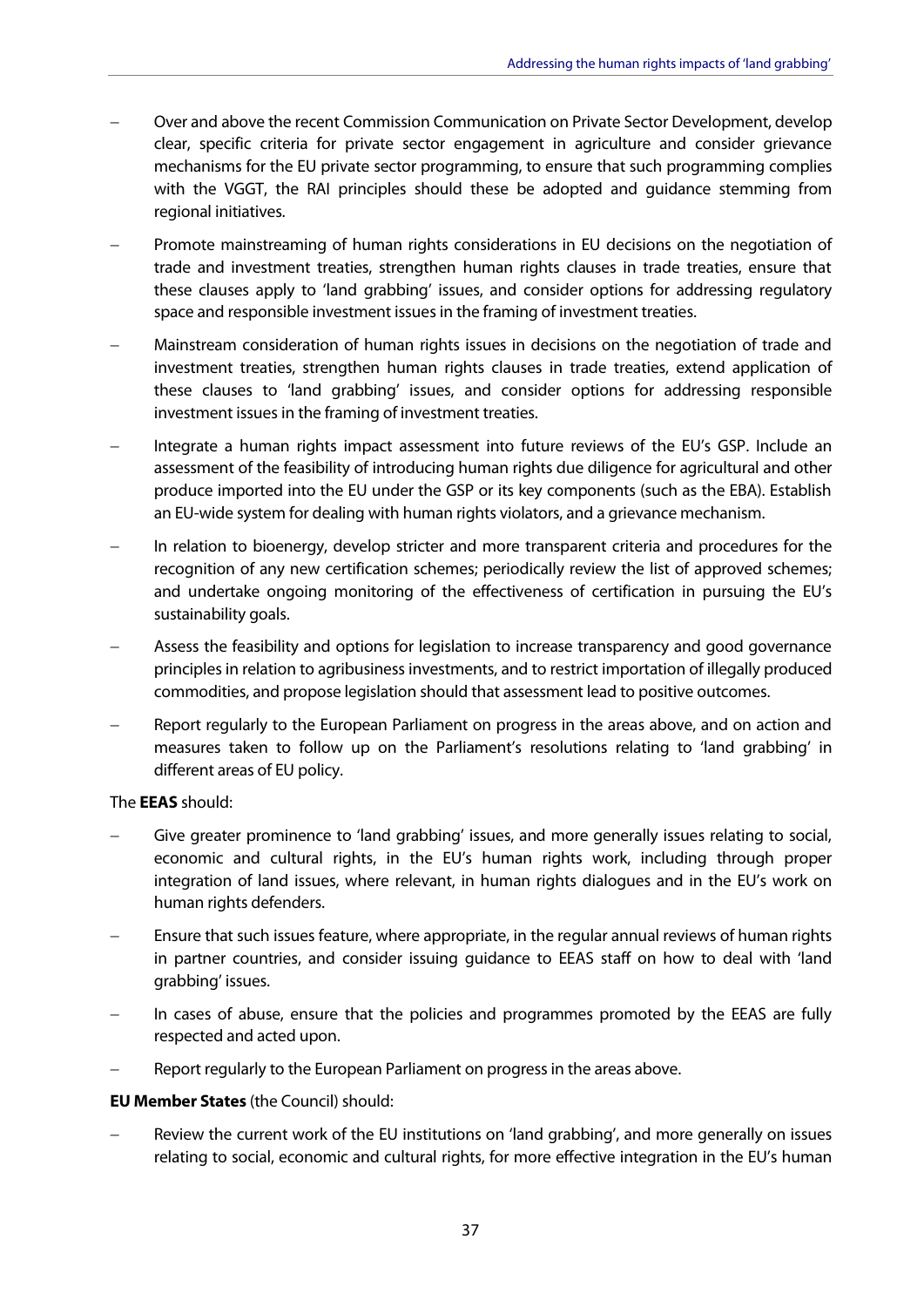rights work. Where appropriate this should be incorporated into the ongoing review of the 2012 EU Action Plan on Human Rights and Democracy.

- Ensure coherence between the work done at a European level and work done by individual EU Member States on this issue.
- Consider whether work carried out in other fora, such as the Organisation for Economic Co- operation and Development (OECD) or various UN bodies, could provide useful insights for the EU's work.

The European private sector should:

- Champion the private sector's contribution to inclusive and sustainable development in third countries, through supporting and implementing greater transparency, more inclusive models of agribusiness investment, and higher standards of community engagement, business operations and accountability mechanisms.
- Review existing voluntary and non-voluntary codes of practice that relate to 'land grabbing' to examine whether self-regulation could reduce the current negative consequences of 'land grabbing'.
- Ensure that the quality standards applied in this area by European companies within the EU are matched or exceeded in their investments outside the EU.

**NGOs** and representatives of civil society should:

- Remain vigilant and step up advocacy for greater consideration of human rights issues linked to 'land grabbing' in the policy areas identified above, and for more inclusive involvement of civil society in sustainable development.
- Develop appropriate methodologies and practices to hold EU institutions to account.
- As regards European NGOs and civil society, continue engagement in third countries, working with local NGOs and representatives of civil society, to champion and support efforts to increase local control over land use, secure local land rights and strengthen local voices, and to improve governance, transparency, accountability and redress in investment processes.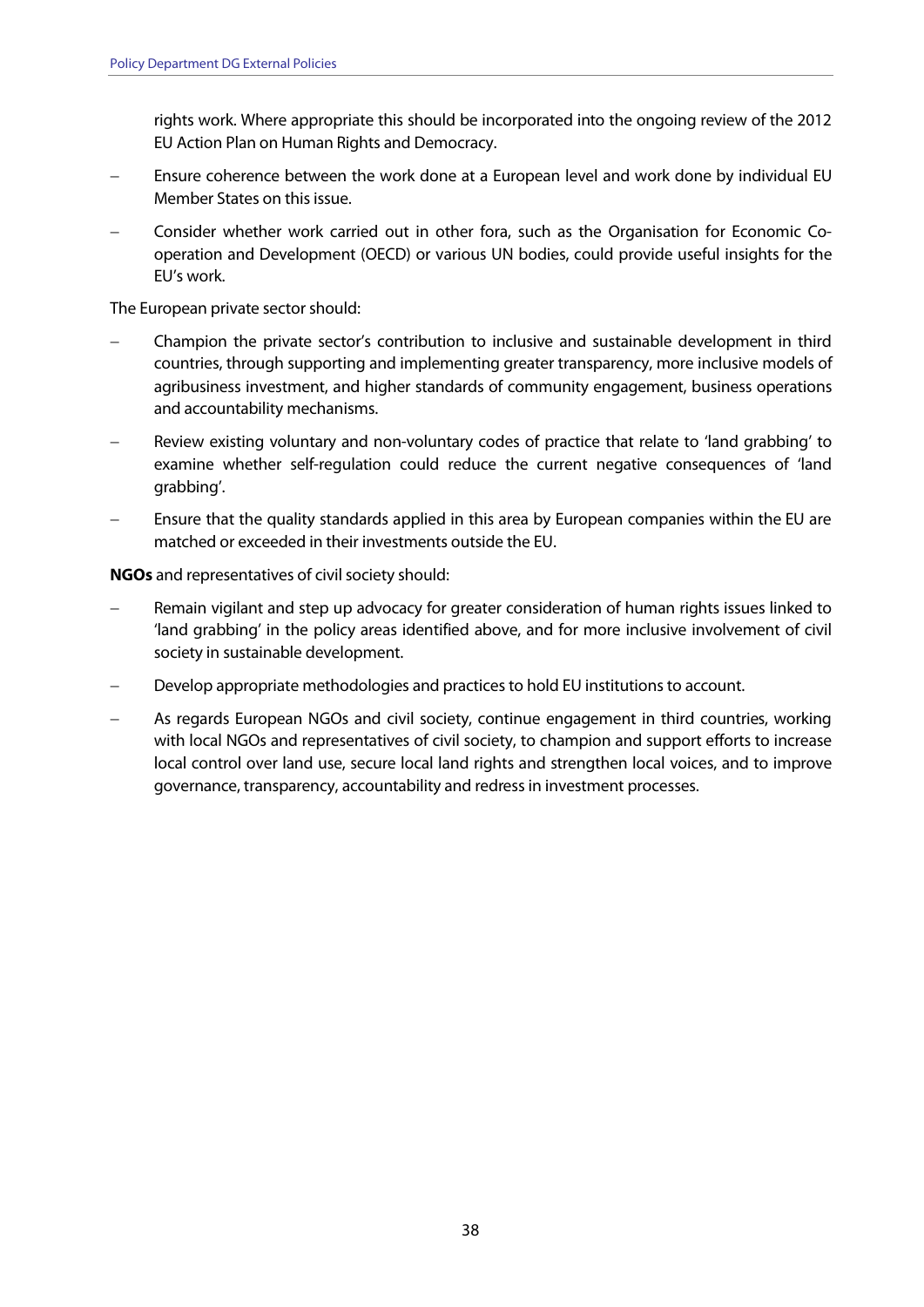### <span id="page-39-0"></span>**BIBLIOGRAPHY**

 $\overline{a}$ ActionAid, Fuel for Thought - Addressing the Social Impacts of EU Biofuels Policies, 2012. http://www.actionaid.org.uk/sites/default/files/doc\_lib/biofuels\_report\_7\_lo\_res.pdf.

 Alden Wily, L., 'Looking Back to See Forward: The Legal Niceties of Land Theft in Land Rushes', 39(2) Journal of Peasant Studies 2012, pp. 751-776.

 Alden Wily, L., The Tragedy of Public Lands: The Fate of the Commons under Global Commercial Pressure, Rome, International Land Coalition, 2011. http://www.landcoalition.org/publications/accelerate-legalrecognition-commons-group-owned-private-property-limit-involuntary-lan.

 Amanor, K.S., 'Land Governance in Africa: How Historical Context has Shaped Key Contemporary Issues Relating to Policy on Land', Rome, International Land Coalition, Framing the Debate Series No. 1, 2012.

 Anseeuw, W. et al. Land Rights and the Rush for Land: Findings of the Global Commercial Pressures on Land Research Project, Rome, International Land Coalition, 2012. http://www.landcoalition.org/cpl/CPLsynthesis-report.

 Brief, EU Human Rights and Trade Policies, 2012. See APRODEV, Stolen Land and Stolen Futures – The Case of 'Bittersweet Sugar in Cambodia, APRODEV Policy

http://aprodev.eu/files/Trade/aprodev%20policy%20brief%20on%20hr%20and%20trade%20cambodia %20final.pdf.

Agreements, European Parliament, 2014. Bartels, L., The European Parliament's Role in Relation to Human Rights in Trade and Investment

http://www.europarl.europa.eu/RegData/etudes/etudes/join/2014/433751/EXPO-JOIN\_ET(2014)433751\_EN.pdf.

 Studies Research Paper Series. University of Cambridge, Cambridge, 2012. See Bartels, L., Human Rights and Sustainable Development Obligations in EU Free Trade Agreements. Legal

http://papers.ssrn.com/sol3/papers.cfm?abstract\_id=2140033.

Borras, S.M., and Franco, J.S., '*From Threat to Opportunity?: Problems with the Idea of a 'Code of* Conduct' for Land Grabbing', Yale Human Rights and Development Law Journal, 2010, Vol. 13, No. 1.

 Borras, S.M. Jr. et al. Towards Understanding the Politics of Flex Crops and Commodities: Implications for Research and Policy Advocacy, Transnational Institute, 2014.

http://www.tni.org/sites/www.tni.org/files/download/flexcrops01.pdf.

 Borras, S.M., Fig, D., and Molsalve Suárez, S., 'The Politics of Agrofuels and Mega-Land and Water Deals: Insights from the ProCana Case, Mozambique', 38(128) Review of African Political Economy, 2011, pp. 215-234.

 Brack, D., with Bailey, R., Ending Global Deforestation: Policy Options for Consumer Countries, London, Chatham House, 2013.

http://www.chathamhouse.org/sites/files/chathamhouse/public/Research/Energy,%20Environment%2 0and%20Development/0913pr\_deforestation.pdf

 York: NYU School of Law, Center for Human Rights and Global Justice, 2010. CHR&GJ, Foreign Land Deals and Human Rights: Case Studies on Agricultural and Biofuel Investment, New

www.chrgj.org/projects/docs/landreport.pdf.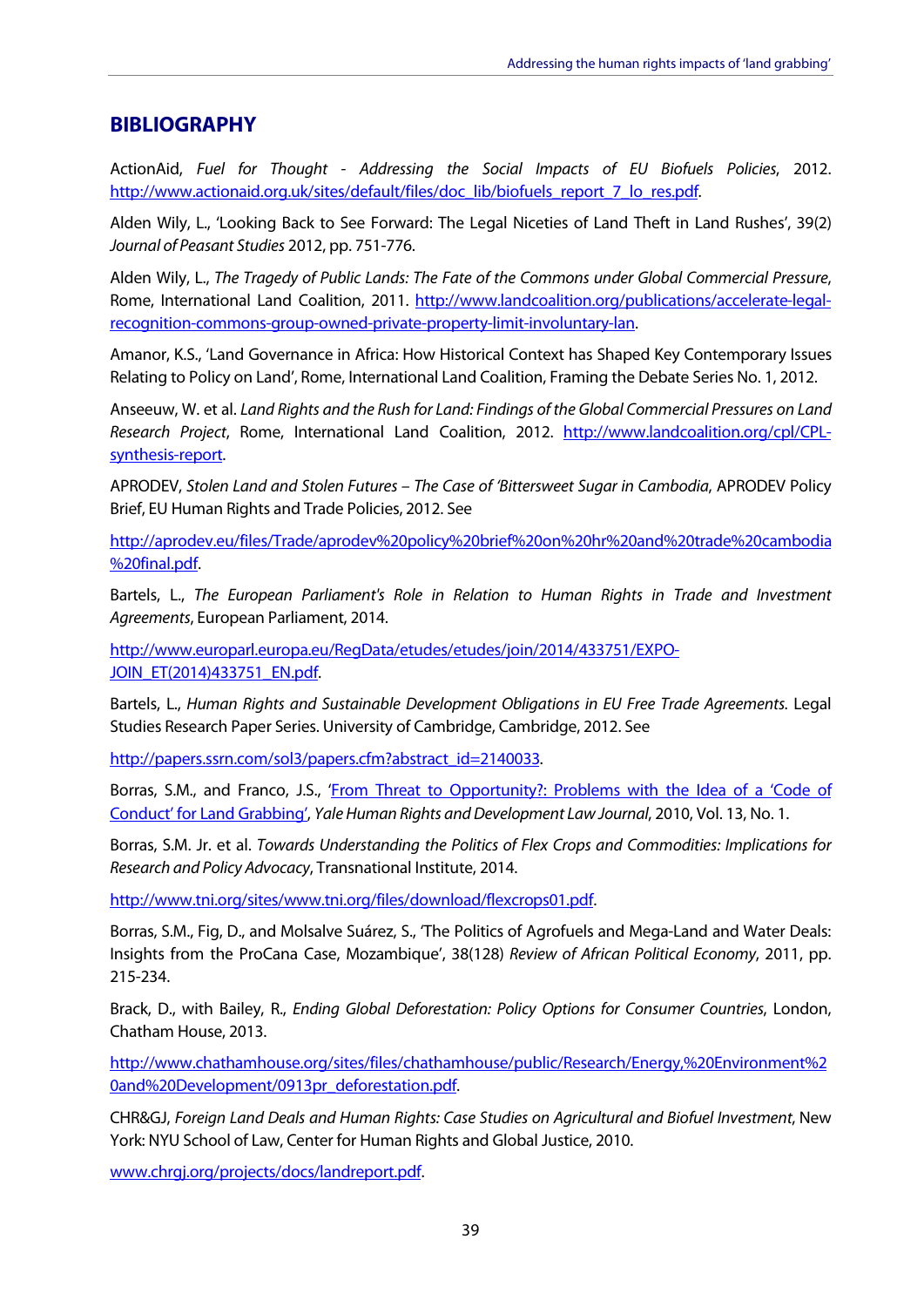ClientEarth, Biofuels – Driving Best Practice in Voluntary Certification, 2013.

http://www.clientearth.org/reports/clientearth-driving-best-practice-in-voluntary-certification-may-2013.pdf.

 Comité Technique Foncier et Développement, Les Appropriations de Terres à Grande Echelle: Analyse du Phénomène et Propositions d'Orientations, Paris, 2010, MAEE/AFD, http://www.foncierdeveloppement.fr/wp-content/uploads/appropriation\_finale1.pdf.

 $\overline{a}$ New York, 2013, Zed Books, http://zedbooks.co.uk/paperback/the-great-african-land-grab. Cotula, L., The Great African Land Grab? Agricultural Investments and the Global Food System, London &

 Cotula, L., '"Land grabbing" in the Shadow of the Law: Legal Frameworks Regulating the Global Land Rush', in Rayfuse, R., and Weisfelt, N. (Eds), The Challenge of Food Security: International Policy and Regulatory Frameworks, Cheltenham, Edward Elgar,

http://www.e-elgar.com/bookentry\_main.lasso?id=14676, 2012, pp. 206-228.

 $\ddot{\phantom{0}}$ Cotula, L., Legal Empowerment for Local Resource Control: Securing Local Resource Rights within Foreign Investment Projectsin Africa, London, IIED, 2013. http://pubs.iied.org/12542IIED.html.

 Cotula, L., and Blackmore, E., 2014, Understanding Agricultural Investment Chains: Lessons to Improve Governance, Rome/London, Food and Agriculture Organization of the UN / International Institute for Environment and Development, http://pubs.iied.org/12574IIED.html.

 Cotula, L., and Oya, C., with Emmanuel A. Codjoe. et al. 'Testing Claims about Large Land Deals in Africa: Findings from a Multi-Country Study', Journal of Development Studies, 2014. http://www.tandfonline.com/doi/pdf/10.1080/00220388.2014.901501.

 Cotula, L., and Polack, E., 'The Global Land Rush: What the Evidence Reveals about Scale and Geography', London, IIED, 2012. http://pubs.iied.org/17124IIED.

 Cotula, L., Dyer, N., and Vermeulen, S., 'Fuelling Exclusion? The Biofuels Boom and Poor People's Access to Land', London, IIED, 2008. http://pubs.iied.org/12551IIED.html.

 Cotula, L. et al. Land Grab or Development Opportunity? Agricultural Investment and International Land  $\ddot{\phantom{a}}$  for Agricultural Development (IFAD) / International Institute for Environment and Development (IIED), Deals in Africa, Rome/London, Food and Agriculture Organization of the UN (FAO) / International Fund 2009. http://www.iied.org/pubs/display.php?o=12561IIED.

 Council of the European Union (2014), EU Annual Report on Human Rights and Democracy in the World in 2013, 23 June 2014.

 $\overline{\phantom{a}}$ Daley, E., Gendered Impacts of Commercial Pressures on Land, Rome, International Land Coalition, 2011. http://www.landcoalition.org/publications/gendered-impacts-commercial-pressures-land.

 Deininger, K., and Byerlee, D., 'The Rise of Large Farms in Land Abundant Countries: Do They Have a Future?', 40(4) WorldDevelopment, 2012, pp. 701-714.

Deininger, K., and Byerlee, D., with Lindsay, J., Norton. et al. Rising Global Interest in Farmland: Can it Yield Sustainable and Equitable Benefits?, Washington DC, World Bank, 2011.

http://econ.worldbank.org/external/default/main?pagePK=64165259&theSitePK=469382&piPK=64165 421&menuPK=64166322&entityID=000334955\_20110208033706.

De Schutter, O. 'The Emerging Human Right to Land', International Community Law Review, 2010, 12:303–334.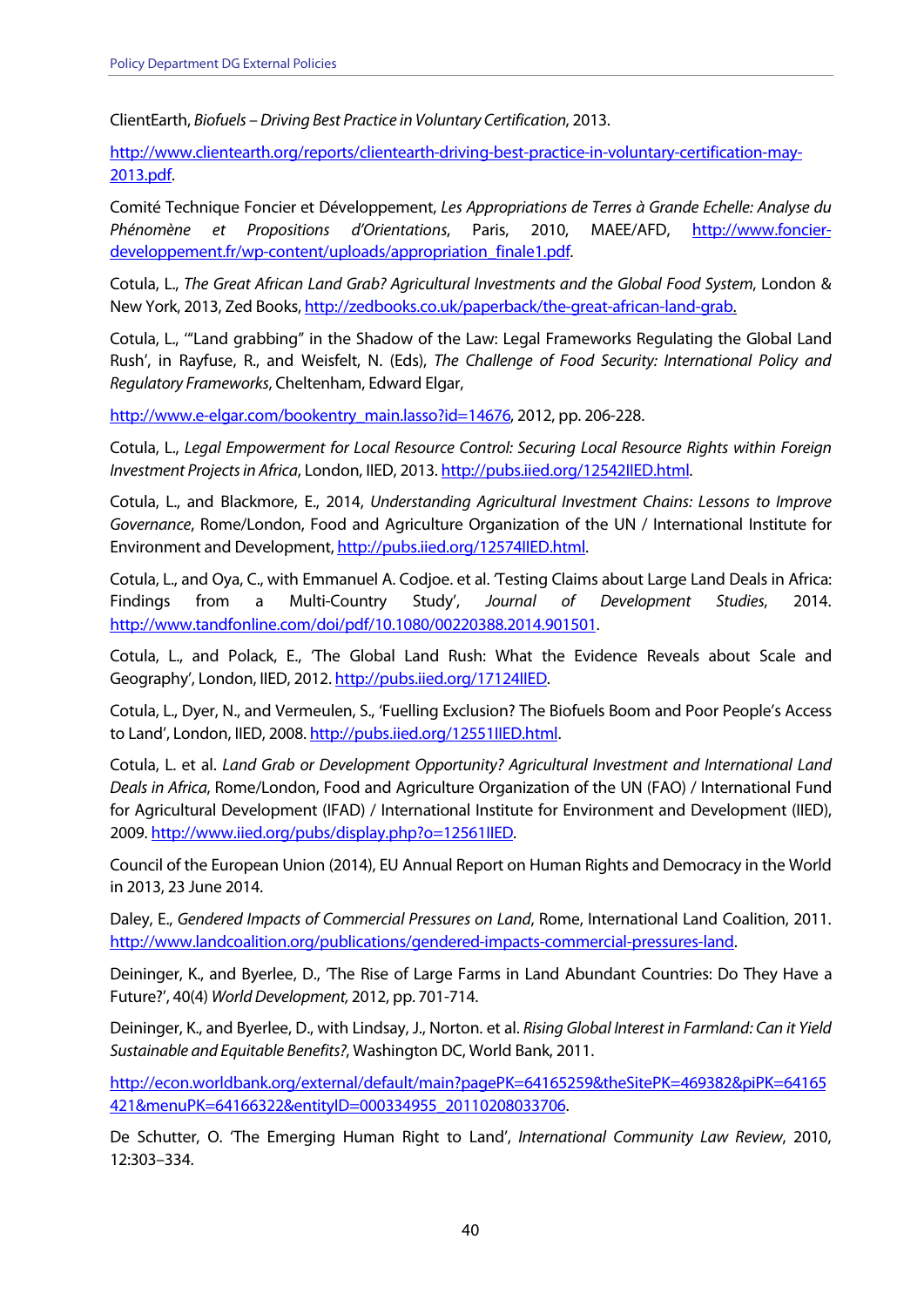Diop, D., Blanco, M., Flammini, A., Schlaifer, M., Kropiwnicka, M.A., and Mautner Markhof, M., 'Assessing the impact of biofuels production on developing countries from the point of view of Policy Coherence for Development Contract', Brussels, European Commission, 2013.

http://ec.europa.eu/europeaid/what/development-

policies/documents/biofuels\_final\_report\_assessing\_impact\_of\_eu\_biofuel\_policy\_pcd\_22022013\_en. pdf.

 Djiré, M., with Diawara, A., and Keita, A., Agricultural Investment in Mali: Context, Trends and Case Studies, London, International Institute for Environment and Development, 2012.

 Dolan, C., and Humphrey, H., 'Changing Governance Patters in the Trade in Fresh Vegetables between Africa and the United Kingdom', 36(3) Environment and Planning A, 2004, pp. 491-509.

 ECOFYS, Franhoufer, BHH, EGG, Winrock International, Renewable Energy Progress and Biofuels Sustainability, Report prepared for the European Commission, 2012.

http://ec.europa.eu/energy/renewables/reports/doc/2013\_renewable\_energy\_progress.pdf.

 Equitable Cambodia and IDI, Bittersweet Harvest: A Human Rights Impact Assessment of the European Union's Everything But Arms Initiative in Cambodia, Equitable Cambodia and Inclusive Development International, 2013.

http://www.inclusivedevelopment.net/wp-content/uploads/2013/10/Bittersweet\_Harvest\_webversion.pdf.

European Commission, 2014a, 'EU Support to Rural Land Governance: State of Play' 2014.

 European Commission, 2014b, 'New EU Programme to Strengthen Land Governance in Ten African Countries', Press Release, 9 April 2014.

 $\ddot{\phantom{0}}$ European Commission, 2013 Annual Report on the European Union's Development and External Assistance Policies and Their Implementation in 2012.

http://ec.europa.eu/europeaid/multimedia/publications/documents/annualreports/europeaid\_annual\_report\_2013\_full\_en.pdf.

 FIAN, 'The Human Rights Impacts of Tree Plantations in Niassa Province', Mozambique, Heidelberg, FIAN, 2012.

http://www.fian.org/fileadmin/media/publications/PR - 2012.10.16 -Tree\_plantations\_Niassa\_Mozambique.pdf.

 $\overline{a}$ FIDH, Land and Environmental Rights Defenders in Danger: An Overview of Recent Cases, 2013. https://www.fidh.org/en/human-rights-defenders/international-and-regional-protection-of-humanrights-defenders/14326-land-and-environmental-rights-defenders-in-danger-a-compilation-of-recent.

 Friends of the Earth Europe, Burning Land: How Much Land Will Be Required for Europe's Bioenergy?, 2014. http://www.foeeurope.org/sites/default/files/press\_releases/foee\_bioenergy\_land\_footprintbriefing\_m ay2014.pdf.

 German, L., Schoneveld, G., and Mwangi, E., Processes of Large-Scale Land Acquisition by Investors: Case Grabbing, Brighton, 6-8 April 2011, Studies from Sub-Saharan Africa, Paper presented at the International Conference on Global Land

http://www.future-

agricultures.org/index.php?option=com\_docman&task=cat\_view&gid=1552&limit=10&limitstart=30& order=hits&dir=DESC&Itemid=971.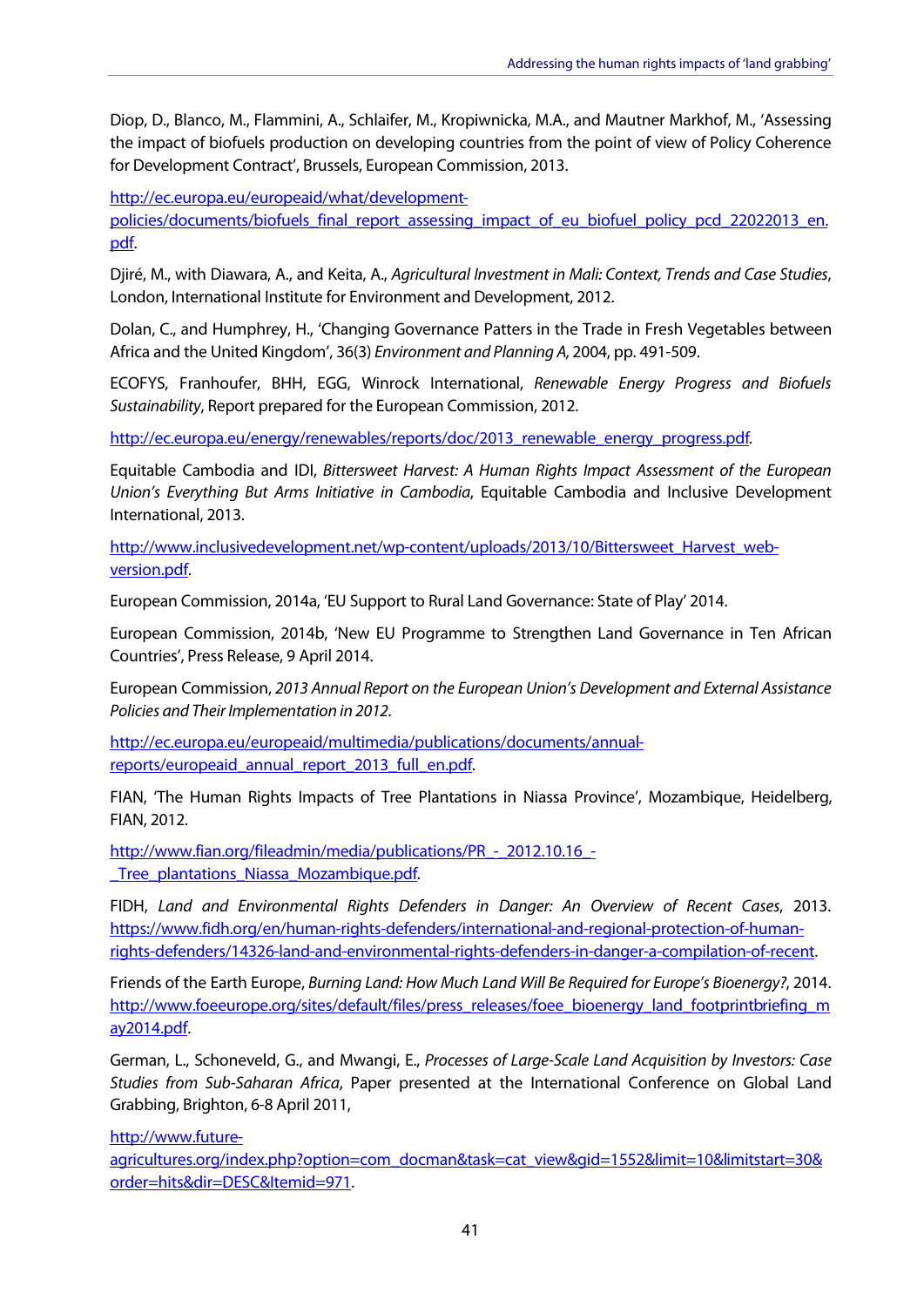Gilbert, J., 'Land Rights as Human Rights: The Case for a Specific Right to Land', SUR Journal on Human Rights, Vol. 18 (February 2014).

 $\ddot{\phantom{0}}$ Global Witness, What Future for the Rubber Industry in Myanmar?, London, Global Witness, 2014. http://www.globalwitness.org/sites/default/files/library/What\_Future\_English\_version\_April\_2014\_0.p <u>df</u>. -

Global Witness, Rubber Barons: How Vietnamese Companies and International Financiers are Driving a Land Grabbing Crisis in Cambodia and Laos, London, Global Witness, 2013. -

http://www.globalwitness.org/rubberbarons/. -

 Golay, C., and Biglino, I., 'Human Rights Responses to Land Grabbing: a right to food perspective', 34(9)  $\overline{a}$ Third World Quarterly, 2013, pp.1630-1650.

Golay, C., and Cismas, I., Legal Opinion: The Right to Property from a Human Rights Perspective, Rights & -Democracy, 2010. Online.

Available HTTP: http://papers.ssrn.com/sol3/papers.cfm?abstract\_id=1635359 (accessed 14 April 2011). -

 Gormley, T.P., 'Legal mechanisms for increased transparency in the extractive industries', in Sauvant, K.P. (ed.). Yearbook on International Investment Law & Policy 2011-2012. Oxford University Press, Oxford, 2013.

 Technische Zusammenarbeit (GTZ), 2009. GTZ, Foreign Direct Investment (FDI) in Land in Developing Countries, Eschborn, Deutsche Gesellschaft für

http://www2.gtz.de/urbanet/library/detail1.asp?number=7529.

 Hawkins, D., 'The World Agriculture Industry: A Study in Falling Supply and Rising Demand', Hardman & Co, 26 May, 2010. www.hardmanandco.com/Research/Agriculture%20Funds.pdf. -

 Human Rights Watch, "Waiting Here for Death": Forced Displacement and "Villagization" in Ethiopia's Gambella Region, 2012a.

http://www.hrw.org/sites/default/files/reports/ethiopia0112webwcover\_0.pdf. -

 Human Rights Watch, "What Will Happen if Hunger Comes?": Abuses against the Indigenous Peoples of Ethiopia's Lower Omo Valley, 2012b.

http://www.hrw.org/sites/default/files/reports/ethiopia0612webwcover.pdf.

 IUCN, 'Betting on Best Quality: A Comparison of the Quality and Level of Assurance of Sustainability Standards for Biomass, Soy and Palm Oil', 2013.

http://cmsdata.iucn.org/downloads/betting\_on\_best\_quality.pdf. -

Jägerskog, A. et al. Land Acquisitions: How Will they Impact Transboundary Waters?, Stockholm, SIWI, -2012, Report Number 30.

http://www.siwi.org/documents/Resources/Reports/16-406 Land Grabbing report webb.pdf. -

 Keeley, J. et al. 'Large-Scale Land Deals in Ethiopia: Scale, Trends, Features and Outcomes to Date', London, IIED, 2014. http://pubs.iied.org/12575IIED.html. -

 Kenney-Lazar, M., 'Plantation Rubber, Land Grabbing and Social-Property Transformation in Southern Laos', 39(3-4) Journal of Peasant Studies, 2012, pp. 1017-1037.

 Knight, R., Statutory Recognition of Customary Land Rights in Africa: An Investigation into Best Practices for Law-Making and Implementation, Legislative Study No. 105, Rome: Food and Agriculture Organization of the UN (FAO), 2011. http://www.fao.org/docrep/013/i1945e/i1945e00.htm.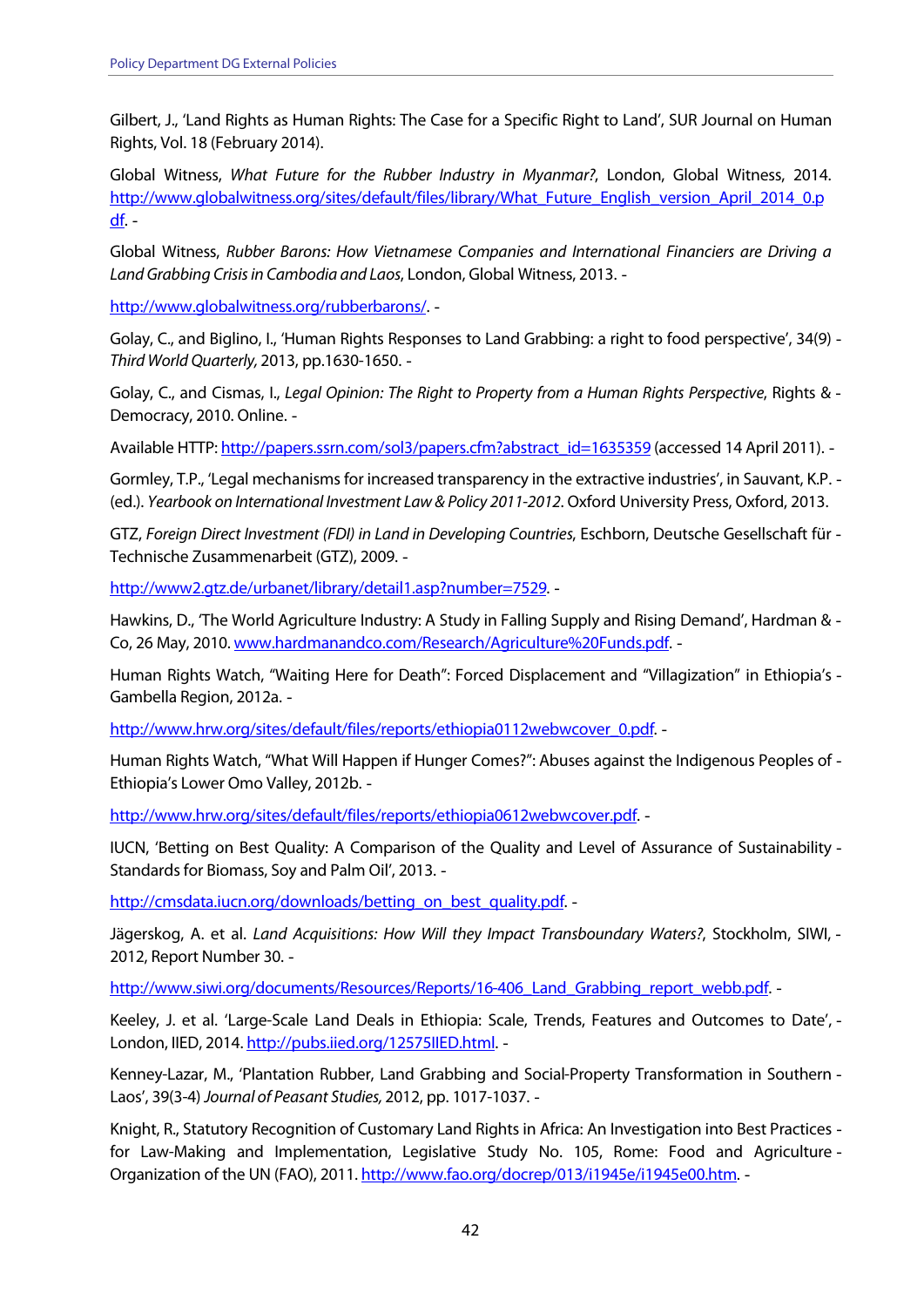$\overline{a}$  $\ddot{\phantom{0}}$ Kropiwnicka, M.A., The European Commission's Renewable Energy Progress and Biofuels Sustainability Reports 2013: A Critical Analysis of the Coverage of Land Rights and Socio Economic Impacts. http://www.actionaid.org/sites/files/actionaid/analysis of ec\_report\_impacts\_of\_biofuels\_for\_actionai d\_may\_2013\_final\_0.pdf.

 International Labour Office, Freedom of Association in Practice: Lessons Learned. Global Report under the follow-up to the ILO Declaration on Fundamental Principles and Rights at Work. International Labour Office, Geneva, 2008.

http://www.ilo.org/wcmsp5/groups/public/---dgreports/-- dcomm/documents/publication/wcms\_096122.pdf. -

Land Matrix, 2014, Newsletter No. 2, January,

http://www.landcoalition.org/sites/default/files/LandMatrixNewsletterJanuary2014.pdf. -

Land Matrix, 2013, Newsletter No. 1, June,

http://landmatrix.org/media/filer\_public/2013/06/10/lm\_newsletter\_june\_2013.pdf. -

Li, T., 'Centering Labour in the Land Grab Debate', 38(2) Journal of Peasant Studies, 2011, pp. 281-298. -

Locke, A., and Henley, G. (2013). Scoping Report on Biofuel Projects in Five Developing Countries. London: -Overseas Development Institute. Retrieved from http://www.odi.org.uk/publications/7441-biofuelsland-agriculture-indonesia-ethiopia-zambia-mozambique-tanzania.

 McMichael, P., 'Land Grabbing as Security Mercantilism in International Relations', Paper presented at the international conference on 'Global Land Grabbing II', Ithaca, 17-19 October, 2012b.

 Mehta, L.; Veldwisch, G.J. and Franco, J, 'Introduction to the Special Issue: Water grabbing? Focus on the (re)appropriation of finite water resources. Water Alternatives 5(2)', 2012, pp.193-207, http://www.water-alternatives.org/index.php/alldoc/articles/vol5/v5issue2/165-a5-2-1/file.

 Monsalve Suárez, Sofía (2013) 'The Human Rights Framework in Contemporary Agrarian Struggles', Journal of Development Studies 40(1) pp. 239-290.

House, AFP BP 2012/01. http://www.chathamhouse.org/publications/papers/view/181519. -Mosley, J., Peace, Bread and Land: Agricultural Investments in Ethiopia and the Sudans, London, Chatham -

 Nhantumbo, I. and Salomão, A., Biofuels, Land Access and Rural Livelihoods in Mozambique, London, International Institute for Environment and Development, 2010.

http://pubs.iied.org/12563IIED.html. -

Nguiffo, S., and Sonkoue, M., with Nkuintchua, T. et al. Land Transactions and Agro-industrial Investments Development and International Institute for Environment and Development, draft report, 2014. in Cameroon: Assessment of Large-Scale Land Acquisitions Since 2005, Center for Environment and -

 Repression, Oakland, Oakland Institute, 2013. Oakland Institute, Development Aid to Ethiopia: Overlooking Violence, Marginalization, and Political

http://www.oaklandinstitute.org/sites/oaklandinstitute.org/files/OI\_Brief\_Development\_Aid\_Ethiopia.p df.

 Oakland Institute, 2011a. Oakland Institute, Understanding Land Investment Dealsin Africa – Country Report: Mozambique, Oakland,

http://media.oaklandinstitute.org/special-investigation-understanding-land-investment-deals-africa.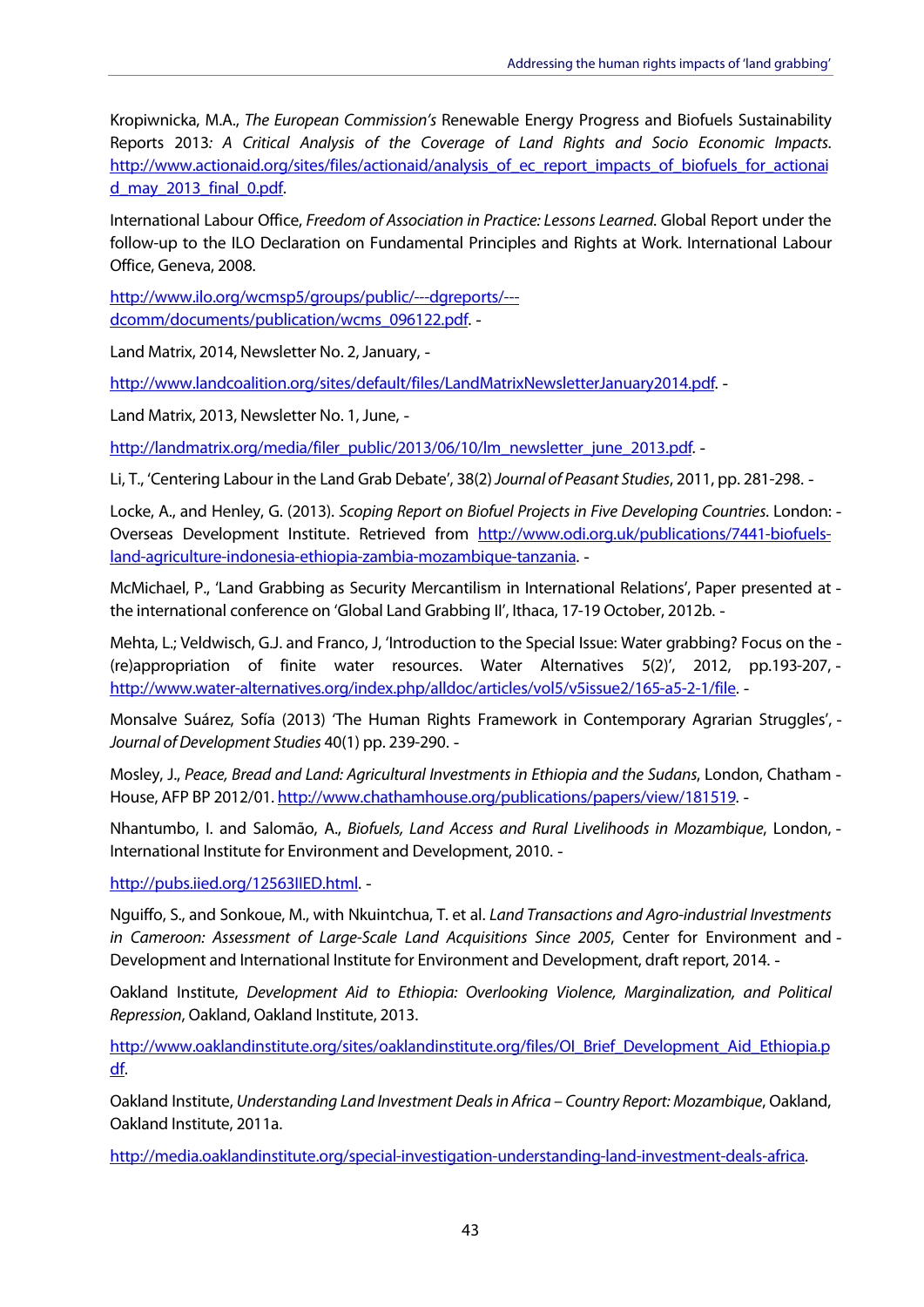$\overline{a}$  Oakland Institute, 2011b. Oakland Institute, Understanding Land Investment Deals in Africa – Country Report: Tanzania, Oakland,

http://media.oaklandinstitute.org/special-investigation-understanding-land-investment-deals-africa.

 $\overline{a}$ Oakland Institute, Understanding Land Investment Dealsin Africa – Country Report: Mali, Oakland, Oakland Institute, 2011c. http://media.oaklandinstitute.org/special-investigation-understanding-landinvestment-deals-africa.

 $\overline{a}$  Oakland Institute, 2011d. Oakland Institute, Understanding Land Investment Deals in Africa – Country Report: Ethiopia, Oakland,

http://media.oaklandinstitute.org/special-investigation-understanding-land-investment-deals-africa.

Development, Oakland Institute, Understanding Land Investment Deals in Africa – Land Deal Brief: The Myth of Economic Oakland, Oakland Institute, 2011e. http://media.oaklandinstitute.org/specialinvestigation-understanding-land-investment-deals-africa.

 $\overline{a}$ Oxfam, Land and Power: The Growing Scandal Surrounding the New Wave of Investments in Land, Oxford, Oxfam, 2011.

http://www.oxfam.org/sites/www.oxfam.org/files/bp151-land-power-rights-acquisitions-220911 en.pdf.

 Oya, C., 'Methodological Reflections on Land 'Grab' Databases and the Land 'Grab' Literature 'Rush''. Journal of Peasant Studies, 40(3), 2013a, pp. 503-520.

 Oya, C., 'The Land Rush and Classic Agrarian Questions of Capital and Labour: A Systematic Scoping Review of the Socioeconomic Impact of Land Grabs in Africa'. Third World Quarterly, 34 (9), 2013b, pp. 1532-1557.

Pearce, F., 'The Land Grabbers: The New Fight over Who Owns the Earth', Boston, Beacon Press, 2012.

 Polack, E., Cotula, L., and Côte, M., Accountability in Africa's Land Rush: What Role for Legal Empowerment?, London, International Institute for Environment and Development, 2013.

http://pubs.iied.org/12572IIED.html.

 Pritchard, J. et al. 'Securing Community Land and Resource Rights in Africa: A Guide to Legal Reform and Best Practices', FERN, FPP, ClientEarth and CED, 2013.

http://www.forestpeoples.org/sites/fpp/files/publication/2014/01/securingcommunitylandresourcesgu ideenglishjan2014.pdf.

 Provost, C., Ford, L., and Tran, M., 'G8 New Alliance Condemned as New Wave of Colonialism in Africa', The Guardian, 18 February, 2014.

http://www.theguardian.com/global-development/2014/feb/18/g8-new-alliance-condemned-newcolonialism.

 Reardon, T. et al. 'Agrifood Industry Transformation and Small farmers in Developing Countries', 37(11) World Development, 2009, pp. 1717-1727.

 Re:Common, 'Gli Arraffa Terre: Il Coinvolgimento Italiano nel Business del Land Grab', Roma, Re:Common, 2012.

 Schoneveld, G.C., 'The Geographic and Sectoral Patterns of Large-Scale Farmland Investments in Sub-Saharan Africa', Food Policy, 2014.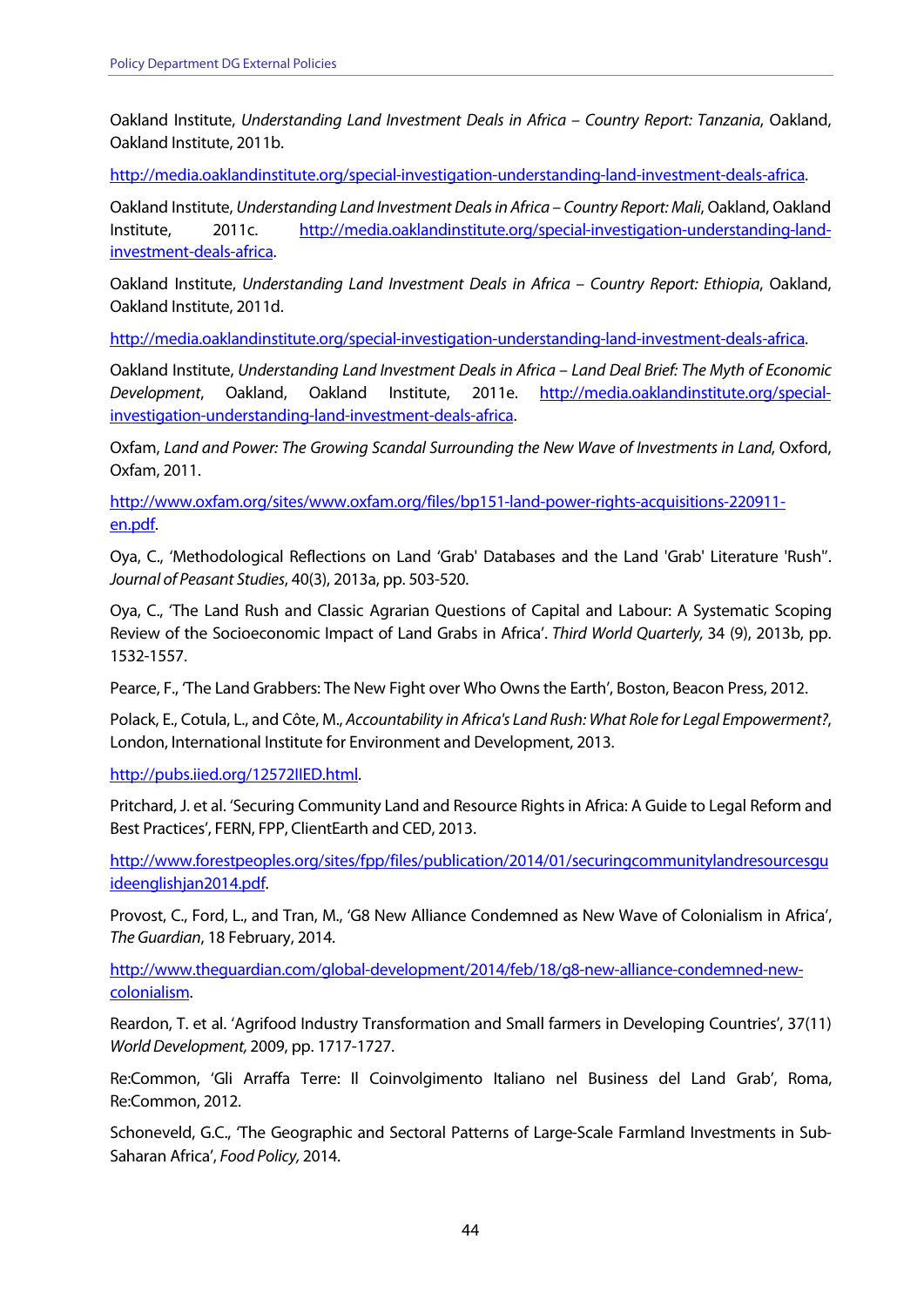Schoneveld, G.C., 'The Anatomy of Large-Scale Farmland Acquisitions in Sub-Saharan Africa', Bogor, CIFOR, 2011, Working Paper 85.

 Schlamann, I. et al. Searching for Sustainability: Comparative Analysis of Certification Systems for Biomass  $\ddot{\phantom{0}}$ for the Processing of Biofuels, WWF Deutschland, 2013.

http://awsassets.panda.org/downloads/wwf\_biofuels\_searching\_for\_sustainability\_2013.pdf.

 Scoones, I., Hall, R., Borras, S.M., White, B., and Wolford, W. 'The Politics of Evidence: Methodologies for Understanding the Global Land Rush', 40(3) Journal of Peasant Studies (2013) 469-483.

 Selby, A., 'Institutional Investment into Agricultural Activities: Potential Benefits and Pitfalls', paper presented at the conference 'Land governance in support of the MDGs: responding to New Challenges', Washington, DC, World Bank, 9-10 March, PowerPoint presentation on file with the author, 2009.

 Skinner, J. and Cotula, L, 'Are land deals driving 'water grabs'? Briefing: The global land rush. London, International Institute for Environment and Development, 2011. http://pubs.iied.org/17102IIED.

Smaller, C., Wei, Q., and Yalan, L., Farmland and Water: China Invests Abroad, Winnipeg, International Institute for Sustainable Development, 2012.

Sulle, E., and Nelson, F., Biofuels, Land Access and Rural Livelihoods in Tanzania, London, IIED, 2009. www.iied.org/pubs/pdfs/12560IIED.pdf.

 The Munden Project, 'Global Capital, Local Concessions: A Data-Driven Examination of Land Tenure Risk and Industrial Concessions in Emerging Market Economies', Report prepared for the Rights and Resources Institute, 2013. http://www.rightsandresources.org/documents/files/doc\_6301.pdf.

 Tsikata, D., and Yaro, J., 'Land Market Liberalization and Trans-National Commercial Land Deals in Ghana Since the 1990s', Paper presented at the International Conference on Global Land Grabbing, Brighton, 6-8 April, 2011.

http://www.future-

agricultures.org/index.php?option=com\_docman&task=cat\_view&gid=1552&limit=10&limitstart=30& order=hits&dir=DESC&Itemid=971.

 UNCTAD, 'World Investment Report 2009: Transnational Corporations, Agricultural Production and Development', Geneva, United Nations Conference on Trade and Development.

 $\ddot{\phantom{0}}$  Countries, Geneva, United Nations Conference on Trade and Development, 2009b. UNCTAD, Effects of the 'Everything But Arms' Initiative on the Sugar Industries of the Least Developed

http://vi.unctad.org/digital-library/?act=show&doc\_name=ditccom20046-en.

 Vermeulen, S. and Cotula, L., 'Making the Most of Agricultural Inestment: A Survey of Business Models that Provide Opportunities for Smallholders, Rome/London/Bern, FAO/IFAD/IIED/SDC, 2010. http://www.iied.org/pubs/display.php?o=12566IIED.

 von Bernstorff, J., 'The Global 'Land Grab', Sovereignty and Human Rights, ESIL Reflections', Volume 2, Issue 9, 18 October, 2013.

 Vorley, B., Cotula, L., and Chan, M.K., Tipping the Balance: Policies to Shape Agricultural Investments and Environment and Development, 2012. Markets in Favour of Small-Scale Farmers, Oxford/London, Oxfam / International Institute for

 Wisborg, P., 'Human Rights Against Land Grabbing? A Reflection on Norms, Policies, and Power', J. Agric. Environ. Ethics, 26:1199-1222, 2013.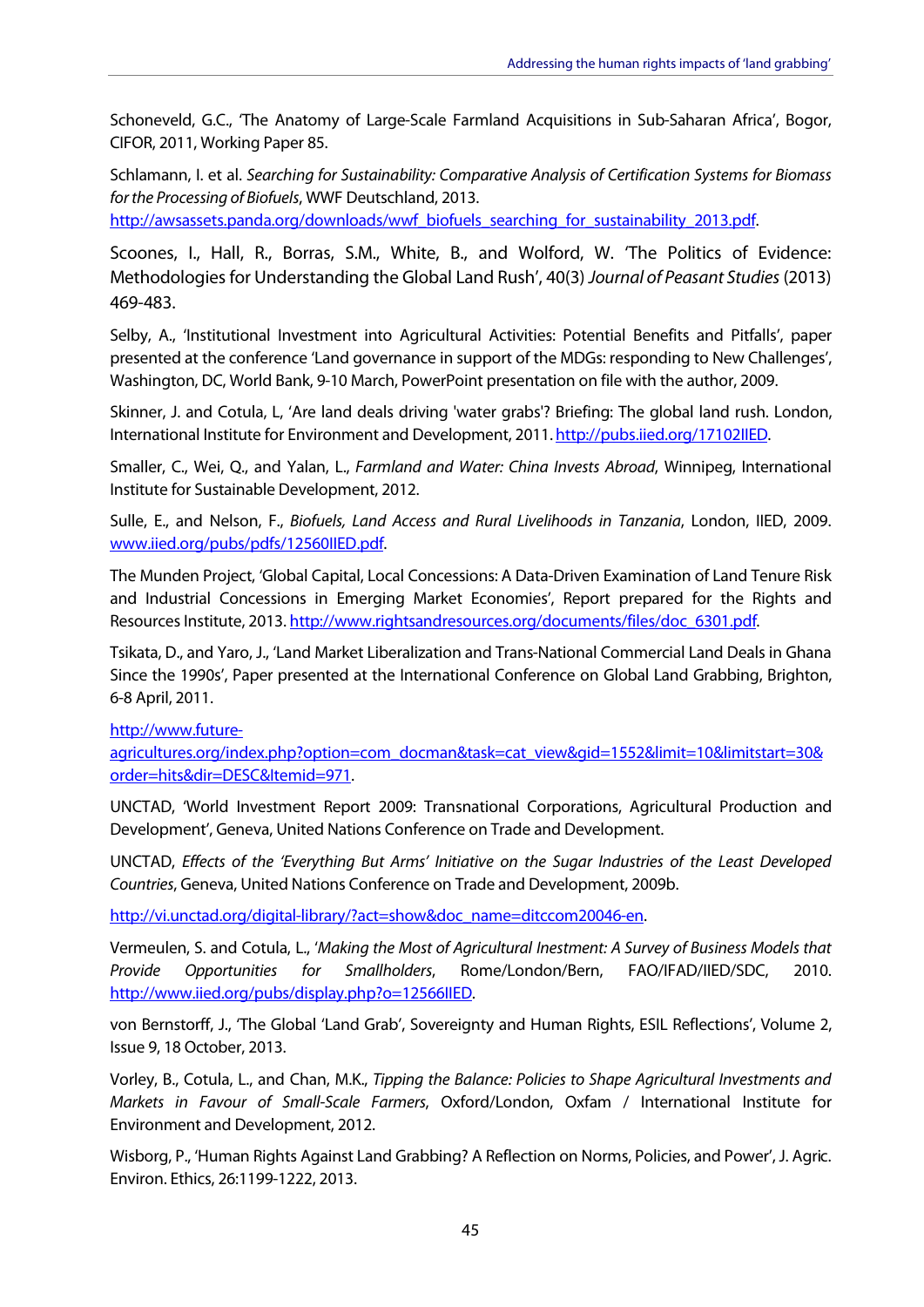Wisborg, P., 'Justice and sustainability: Resistance and innovation in a transnational land deal in Ghana', Paper presented at the World Bank Conference on Land and Poverty, 23-26 April 2012.

 Woodhouse, P., 'New Investment, Old Challenges. Land Deals and the Water Constraint in African Agriculture', 39(3-4) Journal of Peasant Studies, 2012, pp. 777-794.

 Woods, K., 'Ceasefire Capitalism: Military–Private Partnerships, Resource Concessions and Military–State  $\overline{a}$ Building in the Burma–China Borderlands', Journal of Peasant Studies, 38:4, 2011, pp. 747-770.